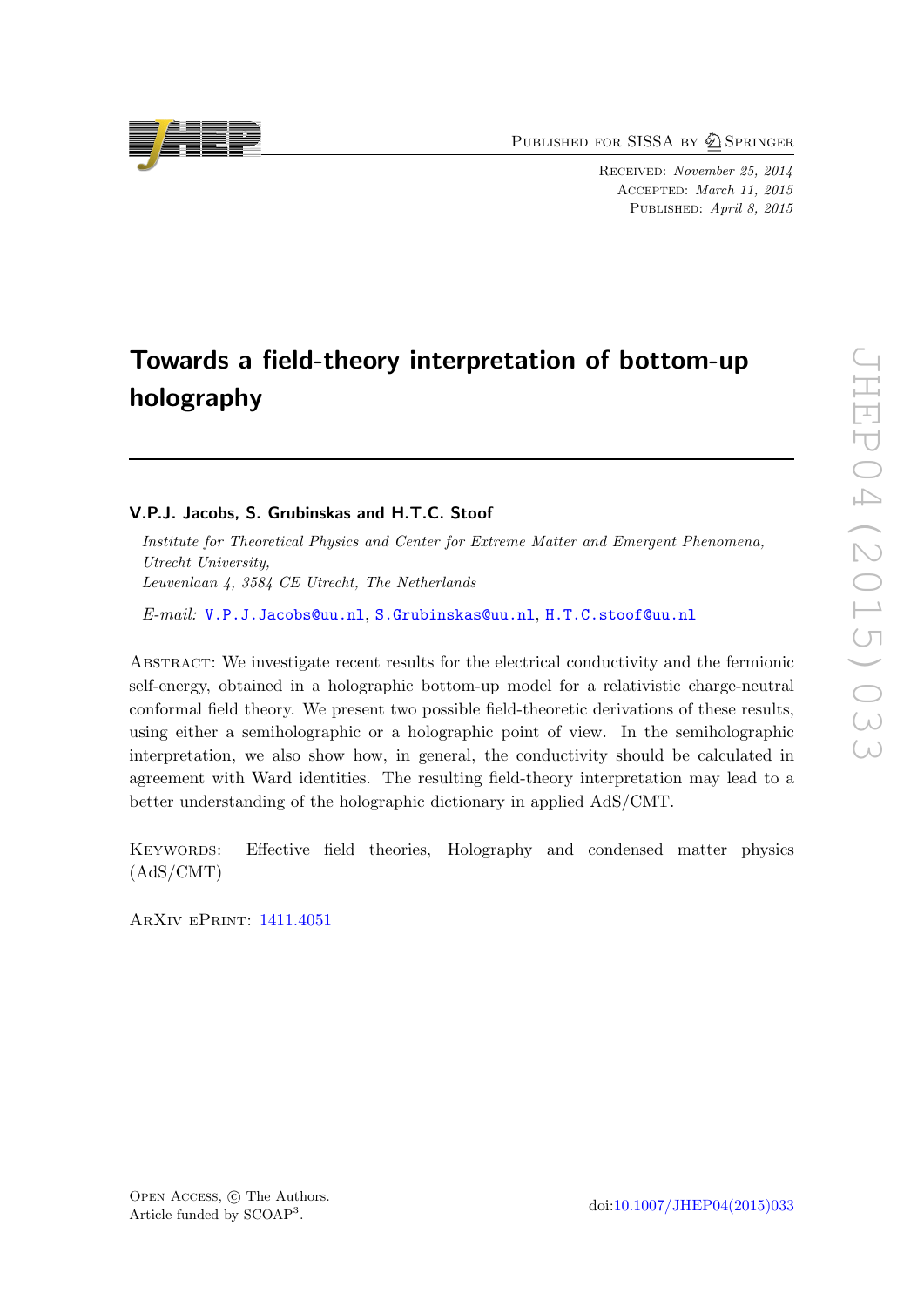# Contents

| $\mathbf{1}$ | Introduction                                      |                                                                                                      |                                                                  | $\mathbf{1}$        |  |
|--------------|---------------------------------------------------|------------------------------------------------------------------------------------------------------|------------------------------------------------------------------|---------------------|--|
| $\bf{2}$     | Previous results                                  |                                                                                                      |                                                                  | $\boldsymbol{6}$    |  |
|              | 2.1                                               |                                                                                                      | Electrical conductivity of the boundary field theory             | 7                   |  |
|              | 2.2                                               |                                                                                                      | Semiholographic fermionic self-energy and fermionic conductivity | 7                   |  |
| 3            | Probe-fermion model                               |                                                                                                      |                                                                  | $\boldsymbol{9}$    |  |
|              | Self-energy of the probe fermion<br>3.1           |                                                                                                      |                                                                  | 13                  |  |
|              | Electrical conductivity<br>$3.2\,$                |                                                                                                      |                                                                  | 15                  |  |
|              |                                                   | 3.2.1                                                                                                | Conductivity of the conformal field theory                       | 17                  |  |
|              |                                                   | 3.2.2                                                                                                | Additional effects of the probe fermion                          | 18                  |  |
|              |                                                   | 3.2.3                                                                                                | Conductivity in semiholography                                   | 20                  |  |
| 4            | Fock model                                        |                                                                                                      |                                                                  | $\overline{\bf 22}$ |  |
|              | Fermionic Fock self-energy<br>4.1                 |                                                                                                      |                                                                  | 24                  |  |
|              | 4.2                                               |                                                                                                      | Electrical conductivity                                          | 26                  |  |
|              | 4.3                                               |                                                                                                      | Finite-coupling corrections                                      | 28                  |  |
| 5            |                                                   | Conclusion                                                                                           |                                                                  |                     |  |
|              |                                                   | A Notation and conventions<br>30                                                                     |                                                                  |                     |  |
|              | <b>B</b> Supersymmetric Yang-Mills theory         |                                                                                                      |                                                                  | 31                  |  |
|              | C Loop integral for the probe-fermion self-energy |                                                                                                      |                                                                  | 33                  |  |
|              |                                                   | D Generating functional for current-current correlation function in the<br>probe-fermion model<br>36 |                                                                  |                     |  |
|              |                                                   | E Loop integral for the Fock self-energy<br>38                                                       |                                                                  |                     |  |

# <span id="page-1-0"></span>1 Introduction

A phase transition takes place when the free energy of a system has a nonanalyticity as a function of another thermodynamic variable of the system, such as the temperature or the pressure. Phase transitions can be classified by the way the free energy changes at the transition, distinguishing discontinuous (first-order) and continuous (second or higherorder) phase transitions. During a first-order phase transition, the derivative of the free energy is discontinuous, and the variable describing the amount of order in the system, the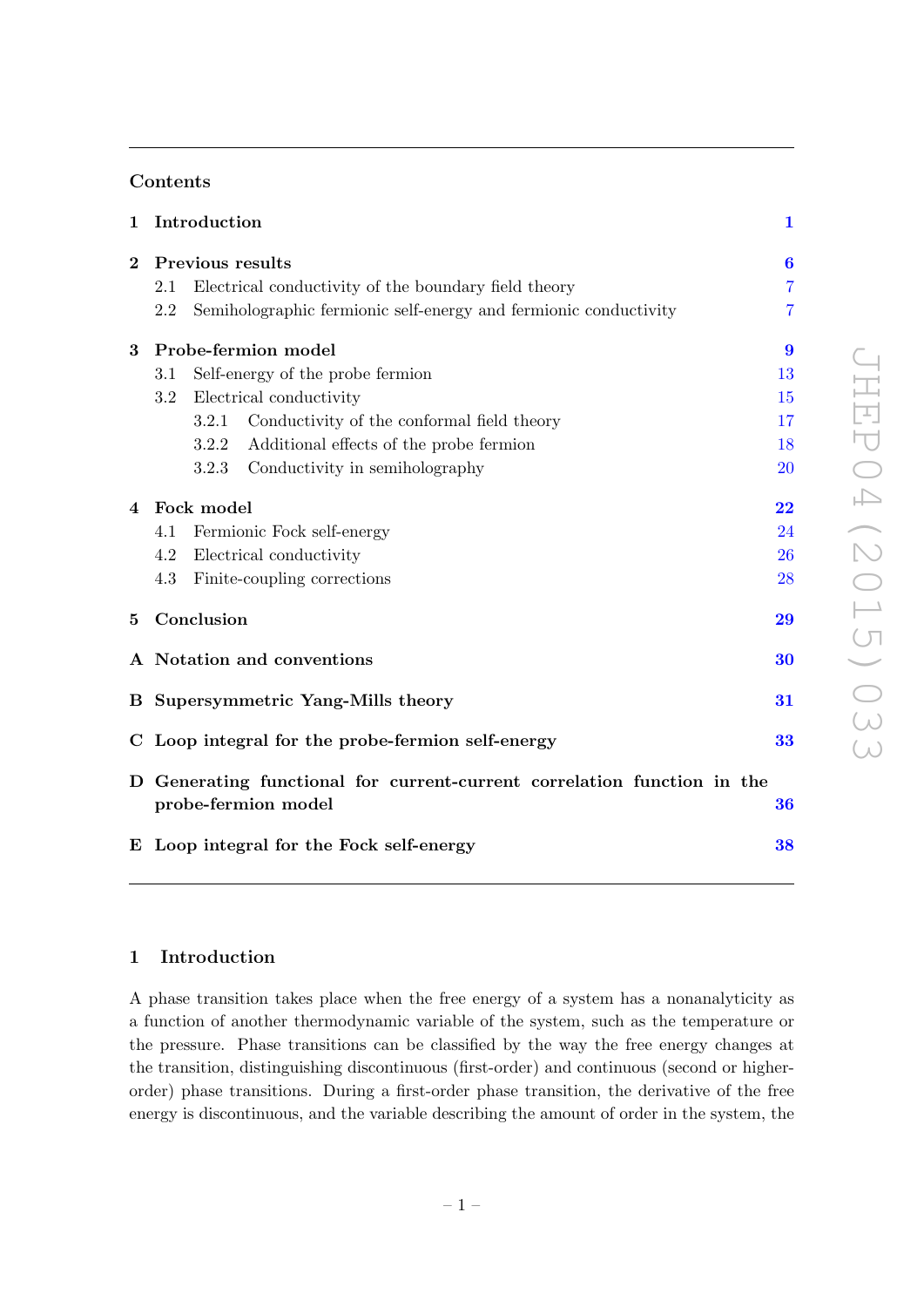order parameter, jumps from a zero to a nonzero value. In contrast, during a continuous phase transition the order parameter becomes nonzero in a continuous manner. In the latter case, precisely at this so-called critical point the system has a diverging correlation length. This implies that the correlations in the system look the same at all scales.

Consider, for instance, a system of fermions and bosons in the vicinity of such a continuous phase transition. This is a generic situation in experimental and theoretical condensed-matter physics, see for example ref. [\[1\]](#page-38-1) and references therein. The bosons represent fluctuations in a collective field, the expectation value of which is the order parameter introduced above. As mentioned previously, there exists a control parameter p which can be tuned to a critical value  $p_c$ , at which the phase transition occurs. There, the correlation length of the bosonic fluctuations becomes infinite and the bosonic degree of freedom obtains a nonzero expectation value at one side of the transition. Then the system is said to be in the ordered phase. Examples of such an ordered phase are a superfluid, an (anti)ferromagnet or a charge-density wave. When the system is still in the disordered phase, but close to the critical point, the expectation value of the order parameter is zero but there are critical bosonic fluctuations which have an increasing importance as  $p \to p_c$ .

A phase transition occurring at zero temperature is known as a quantum phase transition [\[2](#page-38-2)[–4\]](#page-39-0), since the nature of the fluctuations of the order parameter is purely quantum. As suggested above, in the absence of a temperature scale and in the case of an infinite correlation length, the behavior of the order parameter fluctuations can become fully scale invariant precisely at the transition. This can be the case both for weakly and strongly coupled systems. A typical phase diagram containing a quantum critical point is shown in the left panel of figure [1.](#page-4-0) In this figure, the quantum critical point is the end point at  $T = 0$  of a line of nonzero-temperature phase transitions to an ordered phase. Interestingly, due to the absence of other scales, the quantum critical point dominates the behavior of the system at  $p_c$  even for temperatures  $T > 0$ , which is therefore called the quantum critical region.

We can ask what the consequences of this criticality are for the fermions that are also present in the system. In many cases, this can be studied using a field-theoretic description where the order-parameter fluctuations give rise to an effective interaction for the fermions. In the simplest approach, the bosonic system becomes scale invariant and can be modeled by a conformal field theory.[1](#page-2-0) This conformal field theory is coupled to fermions described by the spinor field  $\chi$  and its conjugate  $\bar{\chi}$ . In this case, the total system is modeled by the

<span id="page-2-0"></span><sup>1</sup>Conformal invariance is more restrictive than scale invariance as it also includes symmetry under special conformal transformations. What is most relevant for our purposes, is that the theory is scale invariant so that a simple dimensional analysis can be applied. Throughout the paper we refer to some theories as a "conformal field theory", although we just need the property that it is scale invariant. While we are aware of the fact that this name is not always entirely appropriate, we do so in order to keep the analogy with the dual field theory in the AdS/CFT correspondence.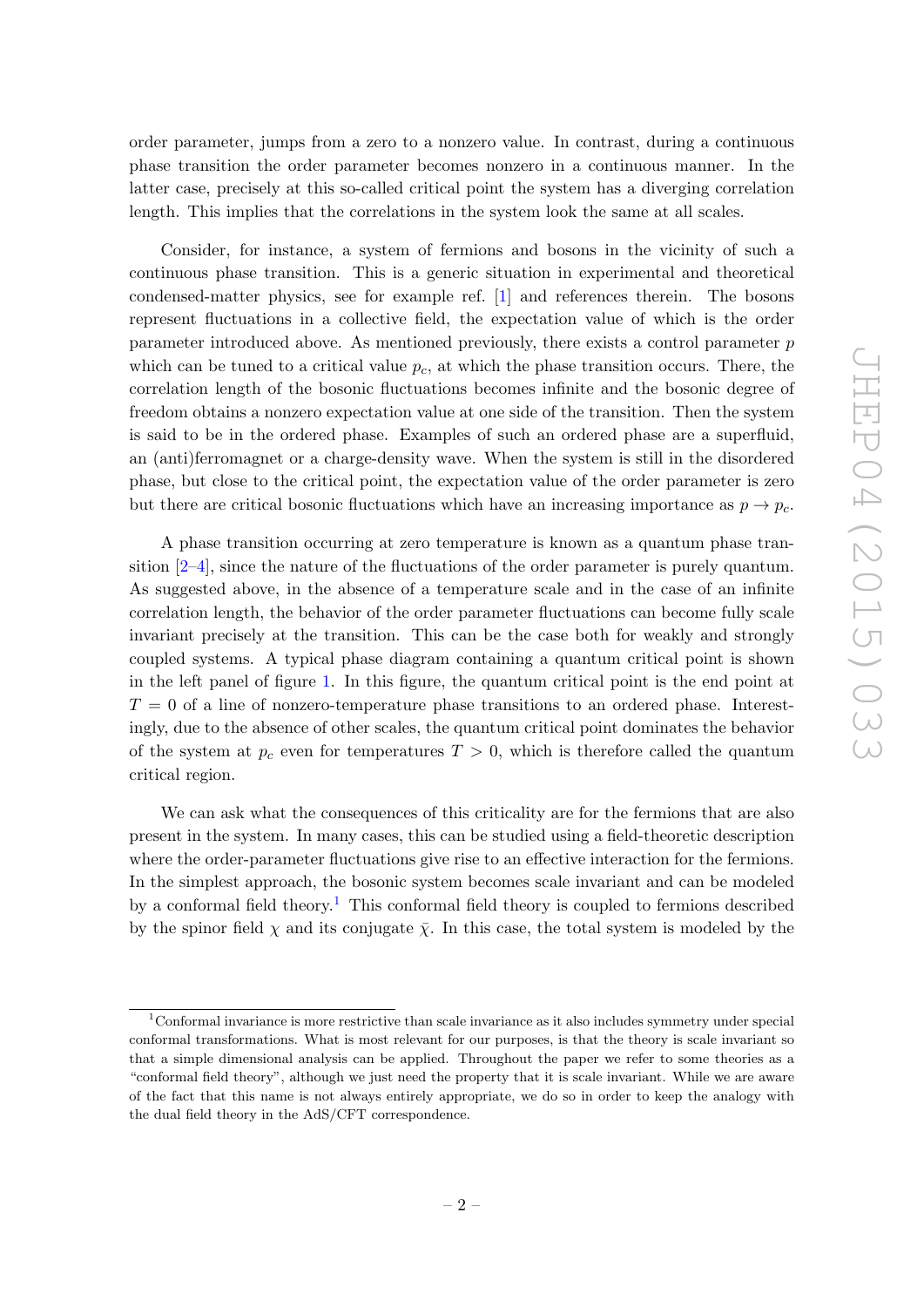following action<sup>[2](#page-3-0)</sup>

<span id="page-3-2"></span>
$$
S = S_{\text{cft}}[\Phi^*, \Phi] + S_0[\bar{\chi}, \chi] + ig \int d^4x \,\bar{\chi}\chi \left(\Phi + \Phi^*\right). \tag{1.1}
$$

The bosonic fluctuations are described by  $\Phi$ , an operator in the conformal field theory described by the action  $S_{\text{cft}}$ , whose expectation value is proportional to the order parameter. The noninteracting fermionic action is denoted by  $S_0$  and g is the coupling constant between the fermion and the conformal field theory.

When the bosonic excitations are free or weakly coupled, the full theory can be described elegantly using perturbation theory. However, it is more challenging to study  $S_{\text{cft}}$ in the case of a strongly coupled system. An example of a strongly coupled system with a continuous phase transition is a system of cold fermionic atoms at unitarity [\[5,](#page-39-1) [6\]](#page-39-2). At unitarity the scattering length parameterizing the interaction strength between the atoms becomes infinite, and there is no small parameter in which a perturbation expansion can be made.<sup>[3](#page-3-1)</sup> For a positive chemical potential  $\mu$ , this system exhibits a continuous phase transition from a normal to a superfluid state at a nonzero temperature. The critical temperature can be represented as a line in the  $(T, \mu)$ -plane, which is suppressed as  $\mu$  decreases and ends in a quantum critical point at zero temperature [\[8\]](#page-39-3), see the right panel of figure [1.](#page-4-0)

A possible approach to obtain properties of a conformal field theory in the strongly coupled regime is derived from the holographic duality. Application of holographic methods to condensed-matter physics has been dubbed Anti-de Sitter/Condensed-Matter Theory  $(AdS/CMT)$  correspondence [\[9](#page-39-4)[–11\]](#page-39-5). Essentially, it boils down to the fact that correlation functions of operators in strongly coupled conformal field theories are provided by classical computations in a gravity dual of one dimension higher. According to the discussion above, these correlation functions can then be used to study the effective behavior of fermions in the vicinity of a quantum critical point.

With this application in mind, we recently described a model for interacting Dirac semimetals in the AdS/CMT set-up [\[12,](#page-39-6) [13\]](#page-39-7). This so-called dynamical-source model is constructed analogously to the theory in eq.  $(1.1)$  and is similar to the semiholographic approach introduced in ref.  $[14]$ . It contains elementary Dirac fermions living in  $(3+1)$ dimensional Minkowski space that are coupled to a conformal field theory playing the role of the critical system. Here, elementary means that the fermionic creation- and annihilation operators satisfy the canonical equal-time anticommutation relations given by

$$
\left\{ \hat{\chi}(\vec{x}, x^0), \hat{\chi}^{\dagger}(\vec{x}', x^0) \right\} = \delta^3(\vec{x} - \vec{x}').
$$

The conformal field theory they are coupled to, is in fact the dual ("boundary") field theory of classical Einstein gravity in a ("bulk") (4+1)-dimensional asymptotically Anti-de Sitter background with a planar Schwarzschild black hole. The main result is the retarded

<span id="page-3-0"></span><sup>&</sup>lt;sup>2</sup>In our notation, the space-time arguments of the fields in the  $(3+1)$ -dimensional Lagrangian density are always suppressed if the fields are evaluated at the same space-time point  $x^{\mu}$ . Spinor indices are also suppressed and a sum over them is always implied.

<span id="page-3-1"></span><sup>3</sup>This regime can however be accessed with renormalization-group techniques [\[7\]](#page-39-9).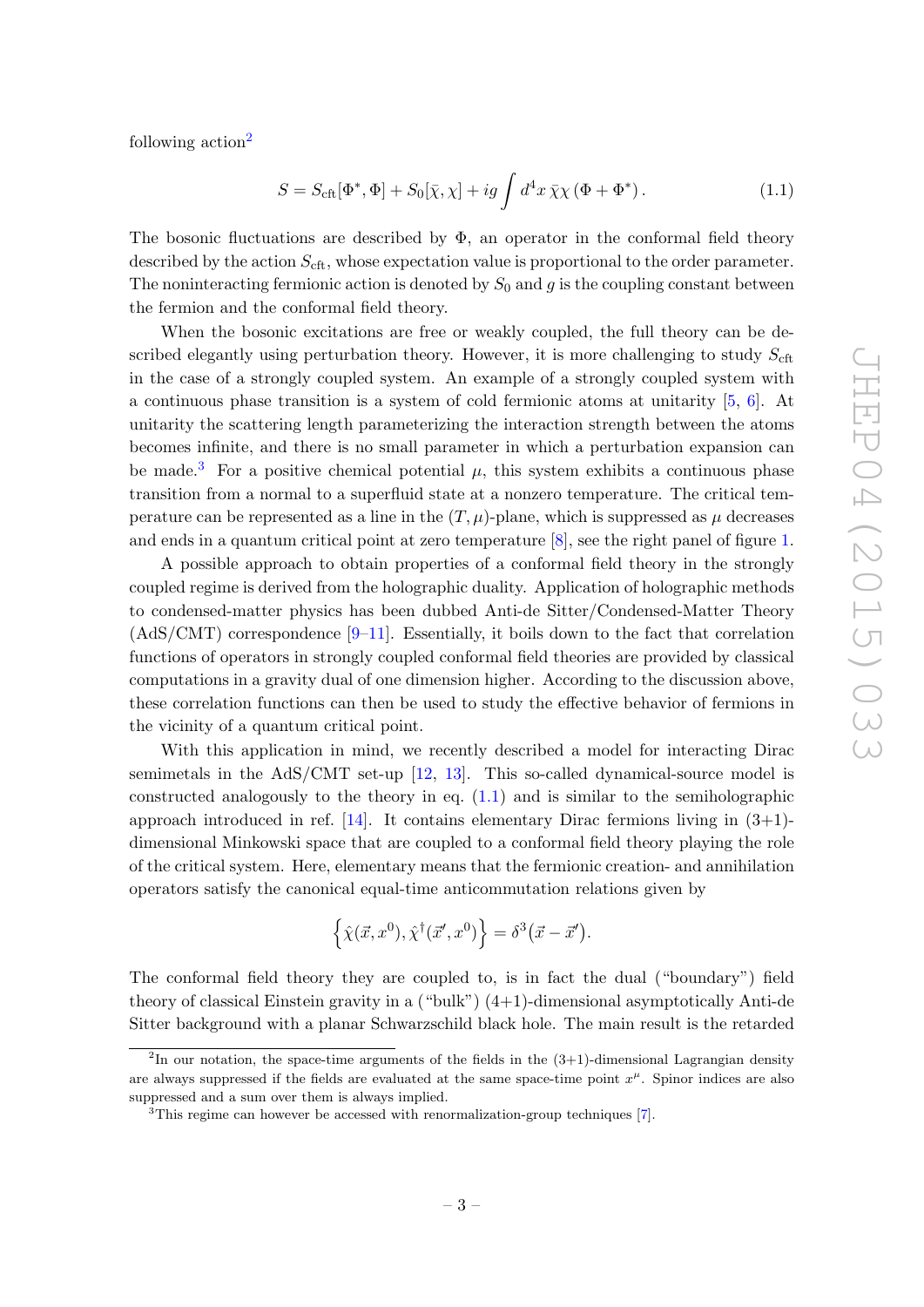

<span id="page-4-0"></span>**Figure 1.** Left panel: Phase diagram containing a quantum critical point at the  $T = 0$  end point of a line of phase transitions to an ordered phase. The dotted lines represent a cross-over to the quantum critical region which is directly above the quantum critical point. Right panel: Phase diagram of ultracold fermionic atoms at unitarity. Above the critical temperature  $T_c$ , the system is in the disordered or normal state, denoted by "N". For positive values of the chemical potential  $\mu$  there is a line of second-order phase transitions to the ordered superfluid phase ("SF"). These phase transitions can for  $T > 0$  be described using classical physics, but the line terminates in a quantum critical point at zero temperature and zero chemical potential. The dotted lines indicate the crossover from the classical regime to the quantum critical region, where the behavior is dominated by the physics of the quantum critical point.

propagator of elementary Dirac fermions which contains a free part and a nontrivial selfenergy. This self-energy comes about from adding probe Dirac fermions to the theory and integrating out the holographic dual conformal field theory part of the theory. This is why a boundary interpretation of the dynamical-source model is closely related to the system described in eq.  $(1.1)$ . The boundary Dirac fermions are made dynamical by an additional boundary term added to the fermionic action, which is an irrelevant perturbation to the conformal field theory, and its role is to provide the correct UV dynamics. As a consequence, the resulting retarded Green's function of the elementary fermionic operators defined by

$$
G_R(x - x') = -i\theta \left( x^0 - x'^0 \right) \left\langle \left\{ \hat{\chi}(x), \hat{\chi}^\dagger(x') \right\} \right\rangle,
$$

satisfies the zeroth-order frequency sum rule, i.e.,

<span id="page-4-1"></span>
$$
\int_{-\infty}^{\infty} \frac{d\omega}{c} \operatorname{Im} G_R(\vec{k}, \omega^+) = -\pi.
$$
 (1.2)

This is important in the light of condensed-matter applications, where this sum rule is required for the determination of experimentally accessible correlators. So these holographic correlation functions can be directly compared to experimental data, e.g. from photoemission experiments or from radio-frequency spectroscopy for fermionic atoms at unitarity.

The dynamical-source model is an example from a bigger class of models called holographic bottom-up models. This is a phenomenological approach to the holographic duality, which is an alternative to the so-called top-down approach. In top-down holography,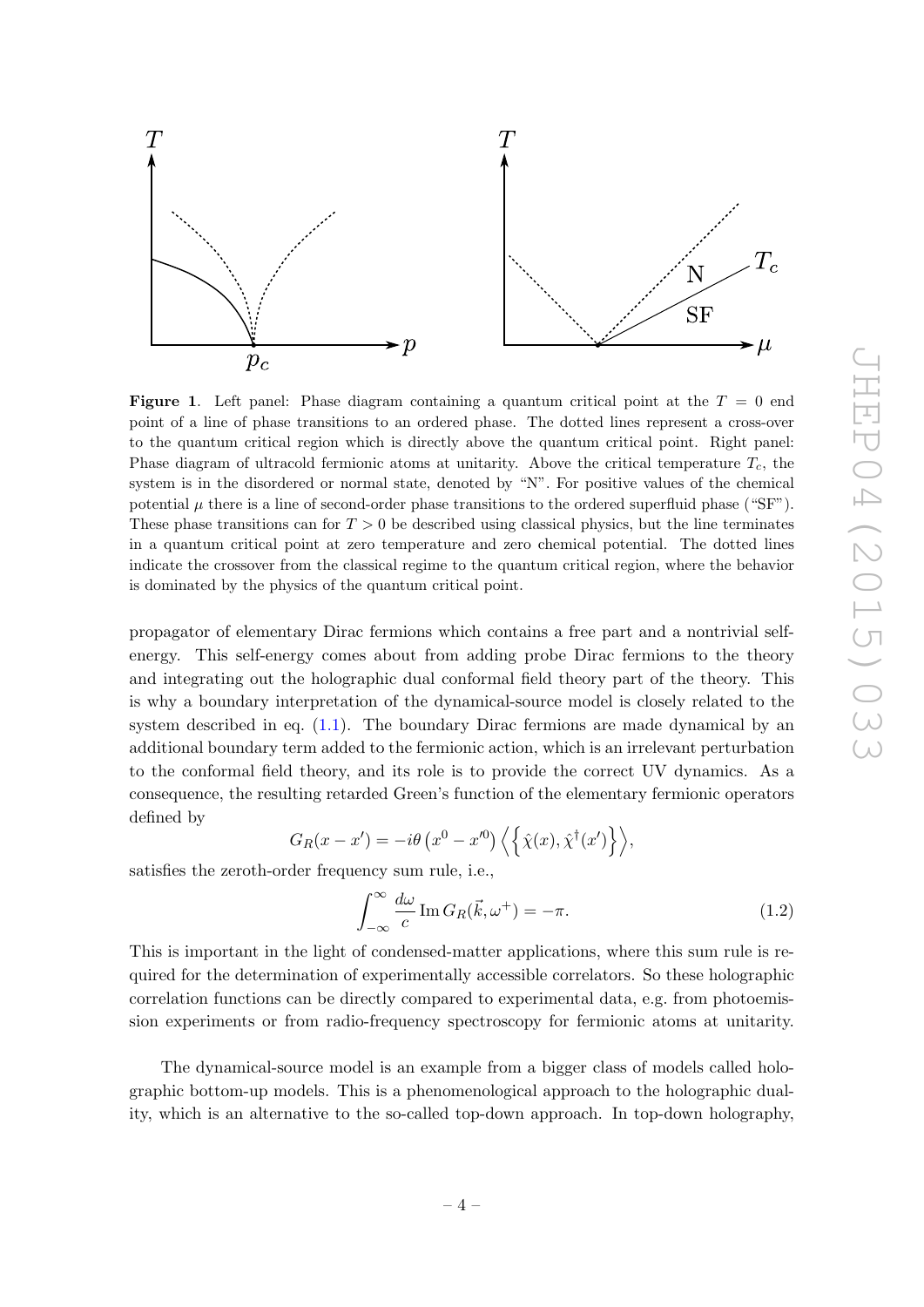the starting point is string theory in ten dimensions with a set of D-branes. The benchmark example is the duality between Type-IIB string theory in  $AdS_5 \times S_5$ , and  $\mathcal{N} = 4$ Super-Yang-Mills theory in  $(3+1)$ -dimensional Minkowski space. By taking certain limits, consistent truncations to a lower-dimensional gravity theory can be made. If the string theory has a dual conformal field theory, the truncated field theory on the boundary is guaranteed to exist. However, the dimensional reduction usually leads to many technical difficulties, for instance, a large amount of degrees of freedom that have to be kept track of. It is usually not clear which of these degrees of freedom are important for the behavior of the boundary field theory. Therefore, practical computations are often not feasible in such a set-up. See, however, ref. [\[15\]](#page-39-10) for a recent example of a top-down approach to a condensed-matter problem.

In contrast, in bottom-up models, we start off on the gravity side with classical Einstein gravity, such as an (asymptotically) Anti-de Sitter space-time. A few degrees of freedom are then put in by hand, for instance, a scalar field, the aforementioned Dirac field, or a Maxwell field. These represent the desired features of the strongly coupled field theory of interest, and it is a working assumption that this field theory exists. It is an effective low-energy theory, and there is no guarantee that these gravity theories can be embedded in a higher-dimensional string theory, where the duality was originally conjectured. It is for instance not clear that the Dirac fermions come from a certain limit of a string theory. Bottom-up holography is therefore a phenomenological approach, usually the subject of trial and error until successful, plausible or consistent results justify this approach. The upshot is that computations are relatively simple, without the necessity to deal with the many technicalities coming from string theory, but still manage to capture the universal and effective properties of many systems. In fact, this simplicity is particularly appealing for condensed-matter physics, where a description in terms of complicated supersymmetric non-Abelian gauge theories seems a bit of an overkill. The relevance of this phenomenological approach for the study of the low-energy physics of condensed-matter systems, was first stressed by the authors of ref. [\[16\]](#page-39-11).

Most AdS/CMT models are bottom-up models. So for applications in condensed matter, bottom-up holography in the form of the AdS/CMT approach may be the preferred way to go, compared to the top-down approach. Nevertheless, even in the bottom-up case, the question remains whether the dual boundary theory in fact provides an adequate description of a specific condensed-matter system. The hope is that the dual strongly coupled quantum field theory bears sufficient resemblance to realistic quantum critical points, such as the ones in the examples above, and understanding this point is an ongoing challenge. An important approach to comprehend bottom-up holography from the field-theory side, is to investigate what are the minimal requirements for conformal field theories to have a gravity dual. Examples are refs.  $[17-19]$  $[17-19]$ , and more recently, refs.  $[20-22]$ , and references therein. These works are aimed at a better understanding of the so-called conformal bootstrap constraints in general conformal field theories that have a large number of degrees of freedom. This information can be used to analyze the bulk effective action, by comparing the structure of correlation functions computed directly in the conformal field theory and in bottom-up holography using Witten diagrams. Nevertheless, the difficulty remains, that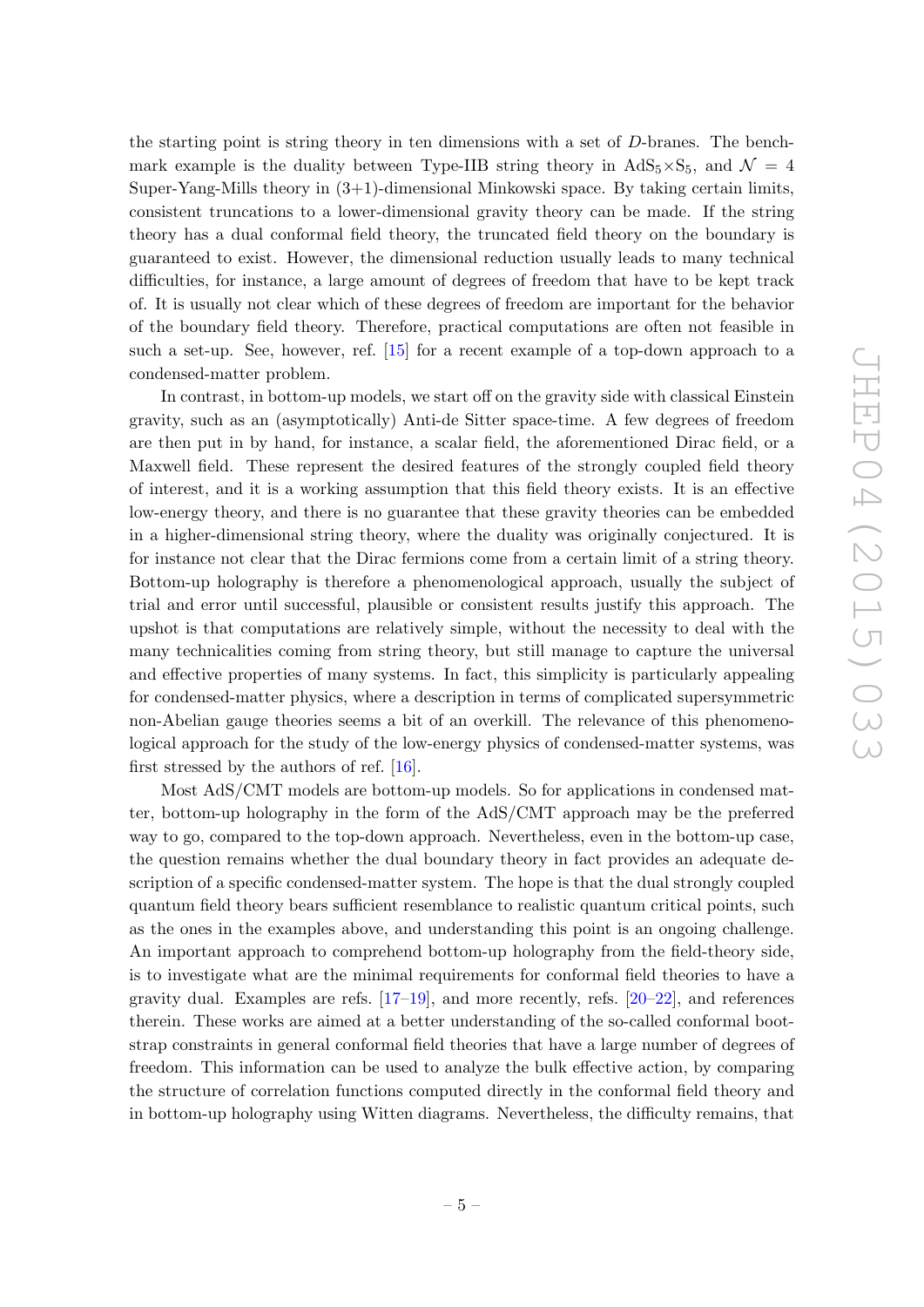in the bottom-up approach, the AdS/CMT correspondence just provides the correlation functions of the effective excitations in the boundary, without providing information about their microscopic nature. So the microscopic Hamiltonian of the actual boundary system remains hidden. That problem is the topic of this work. We investigate possible microscopic mechanisms in which AdS/CMT results at zero charge density, such as the fermionic self-energy in the dynamical-source model can come about. To this end, we construct field theories of fermions coupled to a (strongly interacting) conformal field theory which mimic the bottom-up dynamical-source model mentioned above, as well as the theory in eq.  $(1.1)$ . The precise form of these simple field theories is motivated by making analogies to known holographic dualities. By making certain choices, it is possible to reproduce the result for the fermionic self-energy and electrical conductivity obtained in the dynamical-source model and elsewhere in the literature. In this manner we aim at a better understanding of how holographic bottom-up results can originate from condensed-matter field theories. Our approach is different from that in refs. [\[17–](#page-39-12)[22\]](#page-39-15) in the sense that we have in mind to find a possible microscopic theory of elementary fields of the conformal field theory, and only indirectly consider the structure of the conformal field theory operators and their correlators. Hopefully this paves the way for a more established bottom-up holographic dictionary, where the relation between microscopic field theories suitable for condensedmatter, and holographic bottom-up model building becomes more precise. This might enhance the potential applicability of holographic results e.g. in condensed-matter theory and experiment.

The content of this paper is as follows. In section [2,](#page-6-0) we first review the results of a different bottom-up computation, namely of the electrical conductivity of a strongly coupled conformal field theory [\[23\]](#page-40-0). Next, we review the dynamical-source model for the electrical conductivity of Dirac fermions coupled to a strongly interacting conformal field theory. In section [3](#page-9-0) we depart from holography and construct a purely field-theoretic model. This is referred to as the probe-fermion model, because it contains a conformal field theory coupled to a fermion in the spirit of eq.  $(1.1)$ . In addition, it contains a certain large-N limit and a suitably defined strong-coupling limit analogous to what happens on the field-theory side of the holographic duality. For both literature results in section [2,](#page-6-0) we show that this purely field-theoretic model reproduces the holographic results, thus providing a possible microscopic interpretation. Finally, in section [4](#page-22-0) we realise that this possible interpretation has some disadvantages, and construct an alternative model that reproduces the AdS/CMT results. This last, so-called Fock, model then offers the interpretation of the dynamicalsource model as a phenomenological way to incorporate finite-coupling corrections in the bulk setup. We end with a conclusion in section [5.](#page-29-0) There are also a number of appendices which contain more explanation and details of the calculations. In particular, our notation and conventions can be found in appendix [A.](#page-30-0)

# <span id="page-6-0"></span>2 Previous results

We start by briefly reviewing two literature results from the AdS/CMT correspondence. Firstly, the authors of ref. [\[23\]](#page-40-0) computed the electrical conductivity of the strongly coupled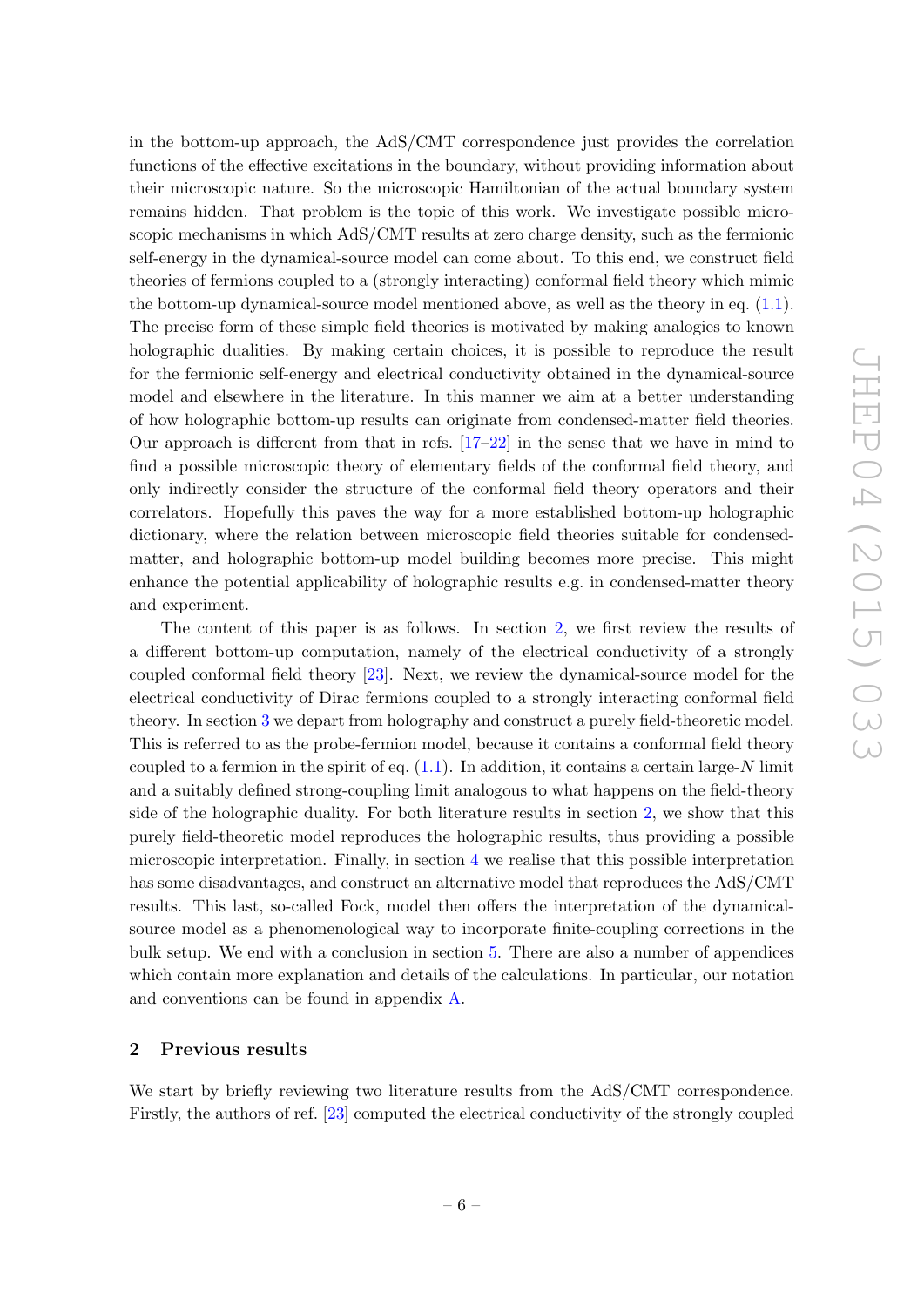boundary conformal field theory with a gravity dual. Secondly, in ref. [\[12\]](#page-39-6) results were presented for the self-energy of Dirac fermions coupled to a conformal field theory with the same gravity dual, in the dynamical-source model. With this fermionic self-energy, the contribution to the electrical conductivity of the dynamical-source fermions was also computed [\[24\]](#page-40-1). In all three cases, the bottom-up gravity dual is classical Einstein gravity with a negative cosmological constant, that has as a solution an asymptotically Anti-de Sitter space-time with a planar Schwarzschild black hole. The corresponding line element is in  $4+1$  dimensions given by

<span id="page-7-2"></span>
$$
ds^{2} = -\frac{V^{2}(r)r^{2}}{\ell^{2}}c^{2}dt^{2} + \frac{\ell^{2}}{r^{2}V^{2}(r)}dr^{2} + \frac{r^{2}}{\ell^{2}}d\vec{x}^{2},
$$
\n(2.1)

where  $\ell$  is the characteristic length scale of the asymptotically AdS spacetime. On top of this fixed background, extra fields are added, which are specified below.

#### <span id="page-7-0"></span>2.1 Electrical conductivity of the boundary field theory

For the electrical conductivity of the boundary field theory, a Maxwell field is added to the bulk system. Its action is in 4+1 dimensions and in natural units given by

$$
S_{\rm em} = -\frac{1}{4g_5^2\ell} \int d^5x \sqrt{-g} F_{\mu\nu} F^{\mu\nu},
$$

where  $g_5^2$  is the 5-dimensional gauge coupling constant, g is the determinant of the metric corresponding to the line element in eq.  $(2.1)$ , and F is the electromagnetic field or Faraday tensor. Compared to ref. [\[23\]](#page-40-0) there is an additional factor  $\ell$  so that  $g_5^2$  is dimensionless here. The spatial components of the gauge field are fluctuating on top of the background in eq. [\(2.1\)](#page-7-2), and the linearized equation of motion for the gauge field in the curved background is considered. According to the holographic dictionary, the local  $U(1)$  symmetry becomes a global U(1) symmetry in the boundary field theory. The boundary value of the gauge field couples to the boundary  $U(1)$  symmetry current, and from the bulk gauge-field fluctuations the retarded two-point function of the boundary current is derived.

The boundary field is effectively charged by a rescaling of the global boundary current  $J_{\mu} \rightarrow eg_5J_{\mu}$  so that it becomes the canonically normalized charge current. The conductivity is subsequently obtained via the Kubo formula and this results in 3+1 boundary dimensions in

<span id="page-7-3"></span>
$$
\sigma = \frac{e^2 k_B T}{\pi \hbar^2 c},\tag{2.2}
$$

where T is the temperature. In eq.  $(2.2)$  we have reexpressed the result from ref. [\[23\]](#page-40-0) in SI units. For our purposes the most important feature of this result is that the conductivity is linear in temperature. This is to be expected from dimensional analysis in the boundary conformal field theory. Note that the conductivity in eq.  $(2.2)$  does not depend on  $\ell$ , which is a consequence of the scale invariance of the system.

# <span id="page-7-1"></span>2.2 Semiholographic fermionic self-energy and fermionic conductivity

In the computation of the self-energy of Dirac fermions coupled to the boundary field theory in the dynamical-source model [\[12,](#page-39-6) [13,](#page-39-7) [24\]](#page-40-1), two species of uncoupled probe Dirac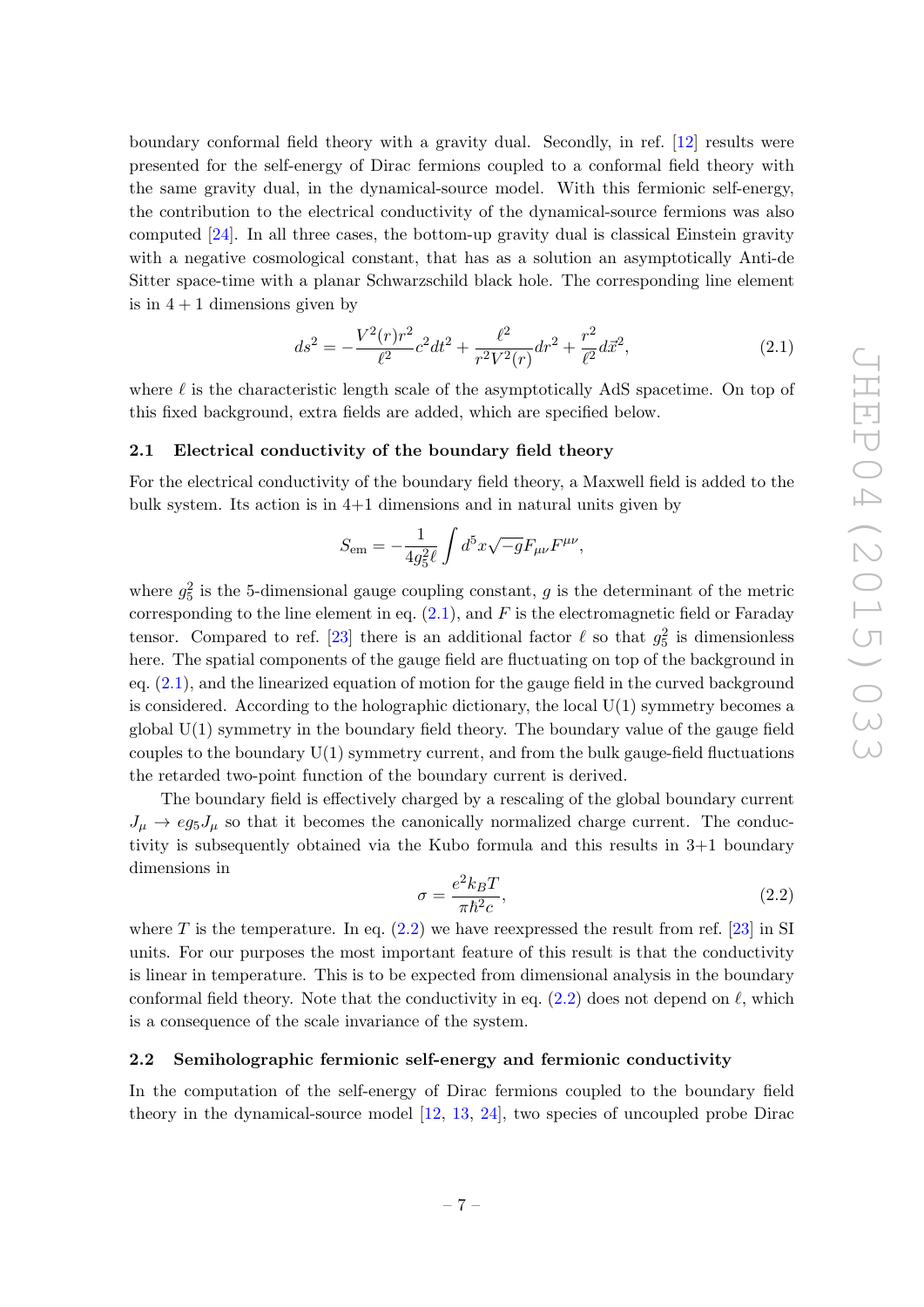fields  $\Psi^{(i)}$  with  $i = 1, 2$  are added to the bulk instead of a Maxwell field. Special boundary conditions are used, in particular, next to the usual Dirichlet boundary conditions, an IR irrelevant kinetic boundary term for the Dirac fermions is taken into account. These boundary terms are imposed at a UV slice  $r = r_0$ , which is taken to the boundary at the end of the computation. The total action is

$$
S = -ig_f \sum_{i=1}^{2} \int d^5 x \sqrt{-g} \bar{\Psi}^{(i)} \left( \frac{1}{2} \Gamma^a e_a^{\mu} \overleftrightarrow{D}_{\mu} - M_i \right) \Psi^{(i)} - \int d^4 x \sqrt{-g} \left[ ig_f \sqrt{g^{rr}} \left( \bar{\Psi}_R^{(1)} \Psi_L^{(1)} - \bar{\Psi}_L^{(2)} \Psi_R^{(2)} \right) + Z \bar{\Psi} \mathcal{D}_4 \Psi \right] \Big|_{r=r_0}.
$$

Here,  $\Psi_{R,L}^{(i)}$  are the chiral components of  $\Psi^{(i)}$  with respect to the chiral Dirac matrix of the boundary, and  $\Psi = \Psi_R^{(1)} + \Psi_L^{(2)}$  is the boundary Dirac spinor. Furthermore,  $g_\mu$  and  $e_a^{\mu}$ are respectively the components of the asymptotically Anti-de Sitter metric introduced in eq.  $(2.1)$  and the corresponding vielbeins,  $D_{\mu}$  is the usual covariant derivative containing the spin connection  $\psi_4 = \sum_{a \neq r} \Gamma^a e_a{}^{\mu} i \partial_{\mu}$  is the boundary kinetic operator where  $\Gamma^a$  are the bulk Dirac matrices,  $g_f$  is a dimensionless coupling constant, and Z is a dimensionful wavefunction-renormalization constant. Finally,  $M_1 = -M_2 = M$ , are the dimensionless bulk Dirac masses, which are in the interval  $-1/2 < M < 1/2$ . This number M becomes a model parameter in the boundary field theory.

Again, the equation of motion is solved in the curved background and the action is evaluated on shell. This implies that the boundary conformal field theory is integrated out, and it takes on the role of an effective self-energy for the boundary Dirac spinor  $\Psi$ . This selfenergy can be written as the solution of the Dirac equation in the curved background. As a result of the Gaussian integration, half of the chiral components of both  $\Psi^{(i)}$  are eliminated, namely  $\Psi_L^{(1)}$  and  $\Psi_R^{(2)}$ . So the chiral component of each bulk fermion species that is left, provides one of the chiral components of Ψ. Next, a field rescaling and the limit  $r_0 \to \infty$ are carried out in a specific manner that keeps the boundary action finite. Together with the kinetic boundary term, the result is the retarded Green's function of Dirac fermions in 3+1 dimensions, with the retarded self-energy coming from the interactions with the strongly coupled conformal field theory. For zero temperature, the result  $is<sup>4</sup>$  $is<sup>4</sup>$  $is<sup>4</sup>$ 

<span id="page-8-1"></span>
$$
G^{-1}(k) = k - \Sigma(k),
$$
\n(2.3)

with the self-energy

<span id="page-8-2"></span>
$$
\Sigma(k) = -\frac{\lambda}{2^{2M}c} \frac{\Gamma(\frac{1}{2} - M)}{\Gamma(\frac{1}{2} + M)} k k^{2M - 1},
$$
\n(2.4)

where  $ck^0 = \omega + i0$  and the dimensionful quantity  $\lambda = c\ell^{2M}(r_0/\ell)^{2-2M}g_f/Z \geq 0$  is the square of the coupling between the conformal field theory and the fermion. The anomalous

<span id="page-8-0"></span><sup>&</sup>lt;sup>4</sup>Note that in order to make the self-energy agree with our present conventions, we have, compared to ref. [\[24\]](#page-40-1), placed an additional minus sign in front of the action, and removed a factor  $c\gamma^0$  from the inverse Green's function to arrive at eqs. [\(2.3\)](#page-8-1) and [\(2.4\)](#page-8-2). See also appendix [A.](#page-30-0) Furthermore, the dimensionless number  $C_M$  in eq. [\(2.5\)](#page-9-1) is equal to  $\left[2^{2M}\Gamma(\frac{1}{2} + M)/\Gamma(\frac{1}{2} - M)\right]^2 S_M^{\text{IR}}$  in the notation of ref. [\[24\]](#page-40-1).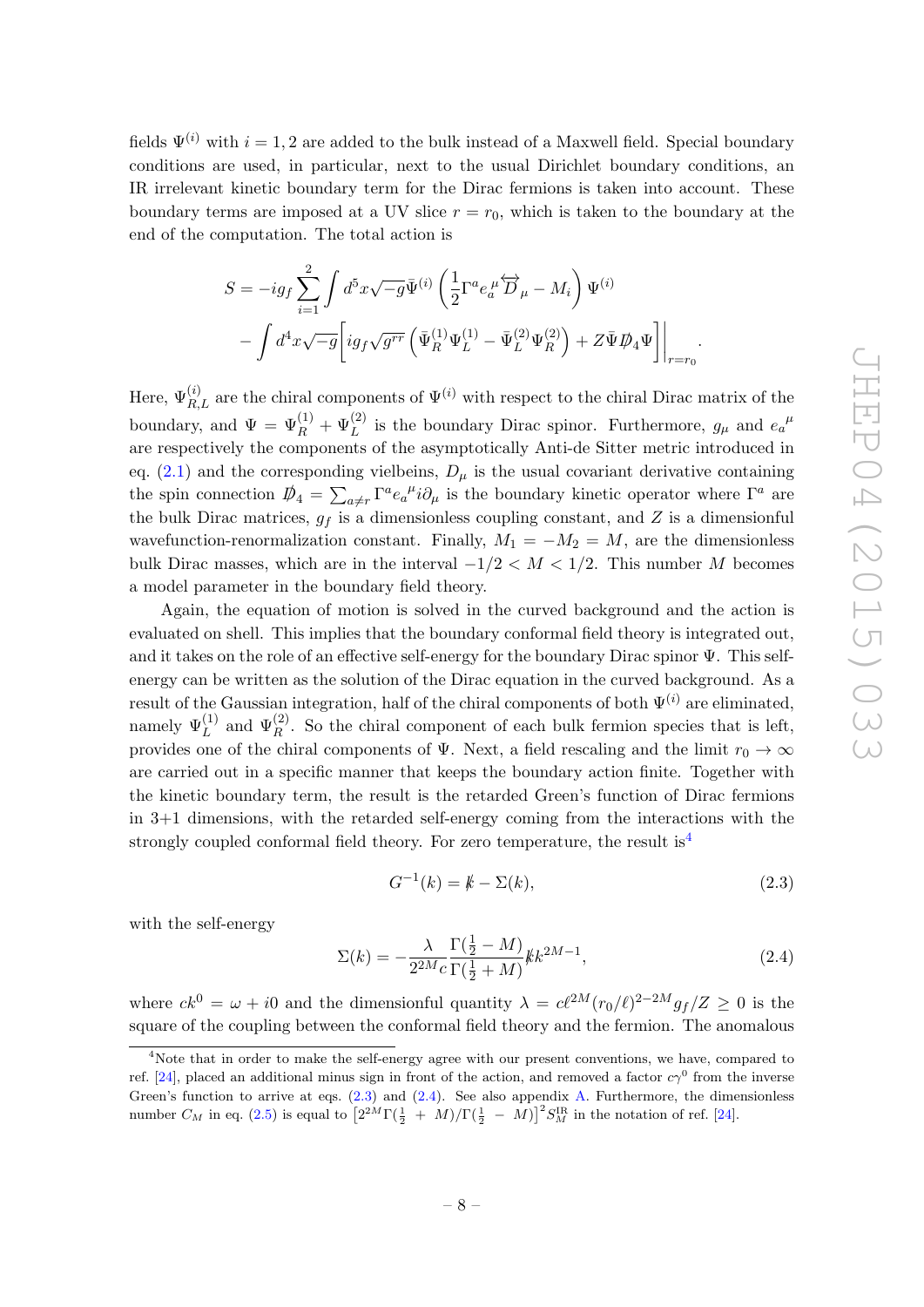dimension of the self-energy quantifies the difference from the linear relativistic scaling. So we see that  $2M - 1$  is related to the anomalous dimension of the self-energy.

Next, the dynamical-source fermion can be minimally coupled to a background electric field, and thus the contribution of the dynamical-source fermion to the electrical conductiv-ity can be computed. In ref. [\[24\]](#page-40-1) this computation was carried out and for  $\omega$  much smaller than both frequency scales present, namely,  $\omega \ll k_B T / \hbar$  and  $\omega \ll (\lambda / c^{2M})^{1/(1-2M)}$ , the result was

<span id="page-9-1"></span>
$$
\sigma_{\chi} = \frac{e^2 c^2}{12\pi \hbar \lambda^2} \left(\frac{k_B T}{\hbar c}\right)^{3-4M} C_M.
$$
\n(2.5)

Here,  $C_M$  is a dimensionless function of M. In contrast to the pure conformal field theory contribution from eq. [\(2.2\)](#page-7-3), this contribution scales as temperature to the power  $3 - 4M$ . So, the conductivity obtains a linear scaling in temperature only in the limit  $M \to 1/2$ . The point  $M = 1/2$  thus corresponds to a case with no anomalous dimension, as is also visible in eq.  $(2.4)$ . In fact, a different calculation has to be carried out in this case, which results in logarithmic corrections to a linear power-law scaling.

# <span id="page-9-0"></span>3 Probe-fermion model

In an attempt to interpret the above results, we now construct a simple field theory, the probe-fermion model. The total action of this model is  $5^5$  $5^5$ 

<span id="page-9-3"></span>
$$
S_{\text{tot}}[\varphi,\bar{\psi},\psi;A,\bar{\chi},\chi] = S_0[\varphi] + S_0[\bar{\psi},\psi;A] + S_{g_2}[\varphi,\bar{\psi},\psi] + S_0[\bar{\chi},\chi;A] + S_{g_1}[\varphi,\bar{\psi},\psi;\bar{\chi},\chi].
$$
\n(3.1)

The notation indicates that the action is a functional of the sets of fields  $\varphi_i$ , and  $\psi_i$  and  $\bar{\psi}_i$ , and of the sources A, and  $\chi$  and  $\bar{\chi}$ . These ingredients are specified in the following.

Firstly, the fields  $\psi_i$ ,  $\bar{\psi}_i$  and  $\varphi_i$  together are referred to as the "conformal field theory". As discussed in the introduction, this name is not completely appropriate. It refers here to the scale-invariant theory that takes over the role of the field theory dual in the actual holographic model. The theory has a number of copies of fields  $i = 1, \ldots, N$ . Furthermore, the coupling constants  $g_2$  and  $g_1$  introduced below are normalized in a certain way, by appropriate factors of  $1/\sqrt{N}$ . This normalization makes sure that a certain class of diagrams dominates in the large-N limit. The  $\varphi_i$  are real scalars whose contribution is given by the action

$$
S_0[\varphi] = -\frac{\hbar}{2} \sum_{i=1}^N \int d^4x \,\varphi_i \, (-i\partial)^{2-\eta} \,\varphi_i.
$$

The propagator of the  $\varphi_i$  has an anomalous dimension  $\eta$ . Next, we have Dirac fermions  $\psi_i$ and their conjugates  $\bar{\psi}_i = \psi_i^{\dagger}$  $\int_{i}^{\dagger} \gamma^{0}$ . Writing  $\hat{\phi} = \gamma^{\mu} \partial_{\mu}$  and  $\hat{\phi} = \gamma^{\mu} A_{\mu}$ , they are described by the action

<span id="page-9-4"></span>
$$
S_0[\bar{\psi}, \psi; A] = -i\hbar \sum_{i=1}^{N} \int d^4x \,\bar{\psi}_i \Big(\phi - \frac{ie}{\hbar}A\Big)\psi_i.
$$
 (3.2)

<span id="page-9-2"></span> ${}^{5}$ For us, the inspiration to write down an action of this specific form came from the structure of supersymmetric Yang-Mills theory. For the readers without a background in supersymmetry, we have included appendix [B,](#page-31-0) in which we review some properties of supersymmetric Yang-Mills theory that may motivate the action in eq. [\(3.1\)](#page-9-3).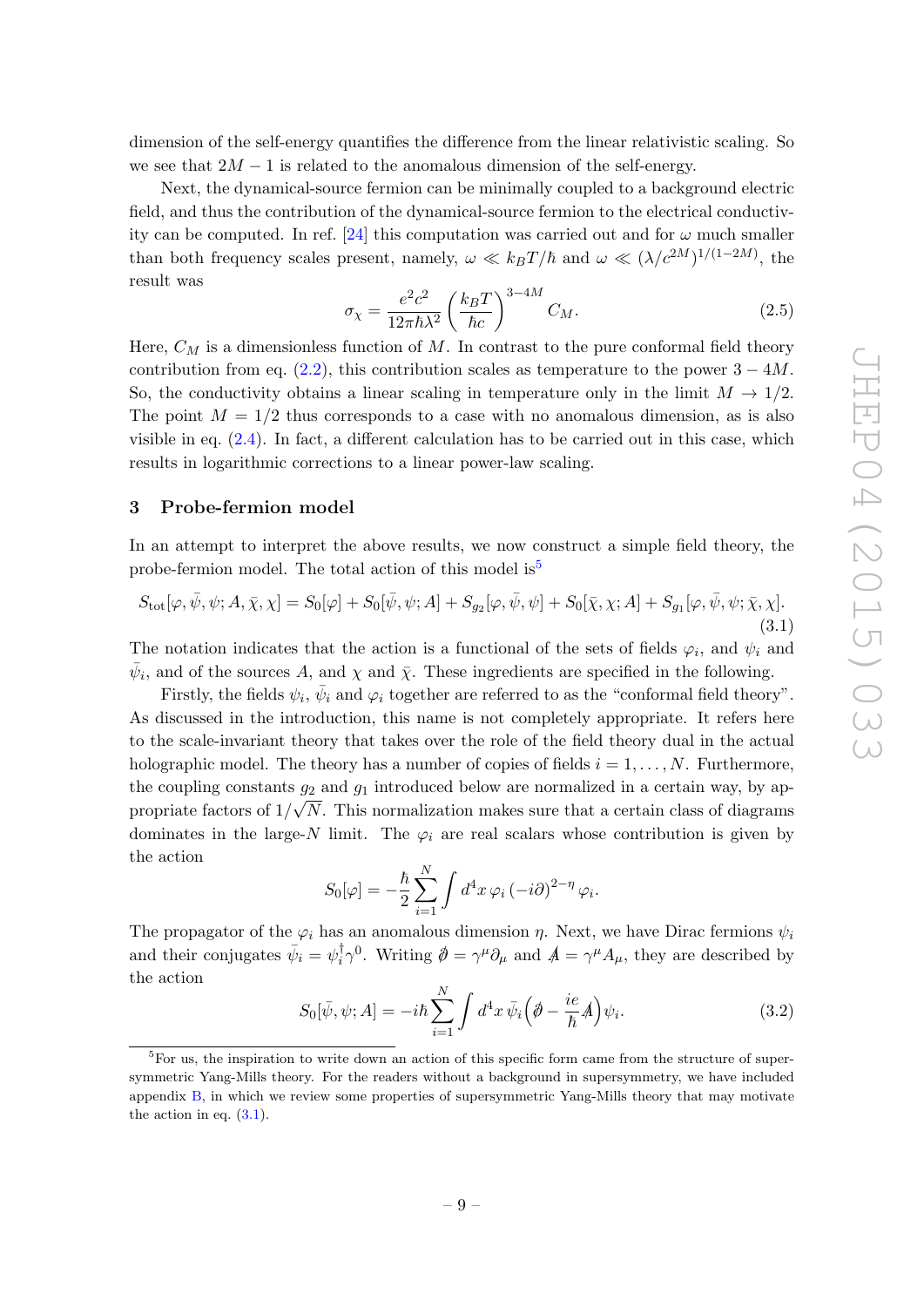The components of the spinors  $\psi_i$  and  $\bar{\psi}_i$  are Grassmann fields. The Dirac fermions are coupled to the real scalars through a local four-point interaction with coupling constant  $g_2/2N$ , described by the term

$$
S_{g_2}[\varphi, \bar{\psi}, \psi] = \frac{i\hbar g_2}{2N} \sum_{i=1}^{N} \sum_{i'=1}^{N} \int d^4x \,\varphi_i \,\bar{\psi}_i \,\psi_{i'} \,\varphi_{i'}.
$$
 (3.3)

There are also two "external" fields, i.e., not in the conformal field theory, which we motivate now. Firstly, in section [3.2,](#page-15-0) we compute the electrical conductivity of the field theory. To this end, the Dirac fermions  $\psi_i$  in eq. [\(3.2\)](#page-9-4) are minimally coupled with coupling e to a nondynamical U(1) gauge field  $A_{\mu}$ . The scalar field  $\varphi$  is real and is not minimally coupled. Secondly, in section [3.1,](#page-13-0) the fermionic self-energy is computed. To calculate it in the probe-fermion model, we add a single Dirac fermionic source  $\chi$  to the theory with noninteracting action

<span id="page-10-0"></span>
$$
S_0[\bar{\chi}, \chi; A] = -i\hbar \int d^4x \,\bar{\chi} \Big(\partial - \frac{ie}{\hbar}A\Big)\chi.
$$
 (3.4)

Analogously to the computation in the dynamical-source model discussed in section [2](#page-6-0) this is the external Dirac fermion that is coupled to a conformal field theory and obtains a nontrivial self-energy when the field theory is integrated out. In other words, this  $\chi$  fermion is the probe fermion that mimics the dynamical source. For generality, it is also minimally coupled to the  $U(1)$  gauge field. There is only a single species of this fermion because it is not part of the conformal field theory in which there is a large- $N$  limit. Instead, the external source  $\chi$  is coupled to the field theory through a local three-point interaction with coupling  $g_1/\sqrt{N}$ , described by the term

$$
S_{g_1}[\varphi, \bar{\psi}, \psi; \bar{\chi}, \chi] = \frac{i\hbar g_1}{\sqrt{N}} \sum_{i=1}^N \int d^4x \bigg( \varphi_i \bar{\chi} \psi_i + \bar{\psi}_i \chi \varphi_i \bigg).
$$

Thus, we aim at an interpretation of the dynamical-source model, in which the dynamicalsource fermion is a probe fermion coupled to a conformal field theory.

The real-time partition function is now

$$
Z[A,\bar{\chi},\chi] = \int d[\bar{\psi}]d[\psi] \int d[\varphi] \exp\left(\frac{i}{\hbar}S_{\rm tot}[\varphi,\bar{\psi},\psi;A,\bar{\chi},\chi]\right).
$$

Our notation for the path-integral measure is  $d[\text{field}] = \prod_{i=1}^{N} d[\text{field}_i]$ . To perform the large-N limit we perform a Hubbard-Stratonovich transformation to a collective spinor field π that decouples both interactions. To this end, the partition function is multiplied by

$$
1 = \int d[\bar{\pi}]d[\pi] \exp\left[\frac{i}{\hbar} \int d^4x \left(\bar{\pi} - \frac{\hbar g_2}{2N} \sum_i \bar{\psi}_i \varphi_i - \frac{\hbar g_1}{\sqrt{N}} \bar{\chi}\right) \left(\frac{2N}{i\hbar g_2}\right) \times \left(\pi - \frac{\hbar g_2}{2N} \sum_{i'} \psi_{i'} \varphi_{i'} - \frac{\hbar g_1}{\sqrt{N}} \chi\right)\right].
$$
\n(3.5)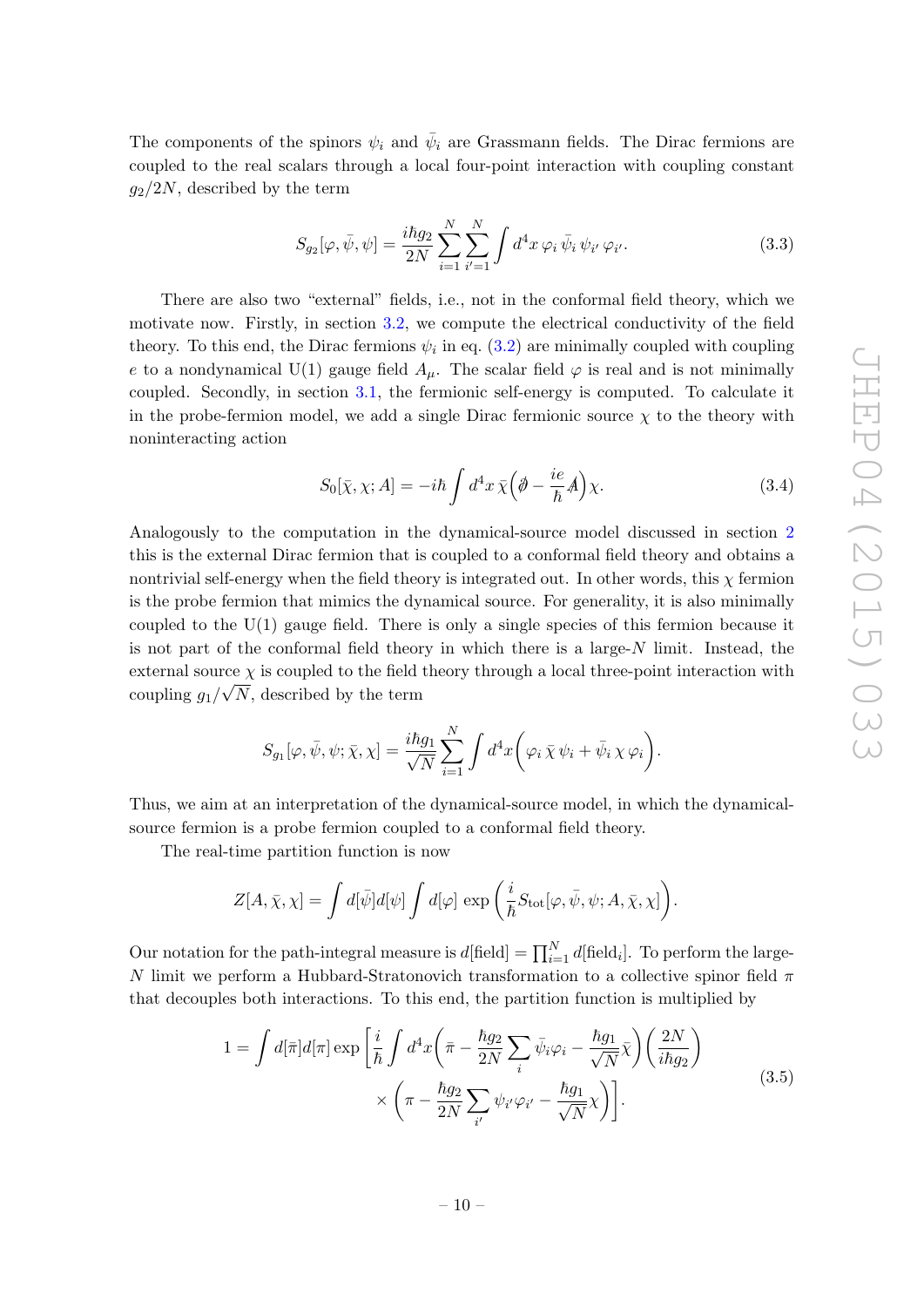Then, the partition function becomes

<span id="page-11-1"></span>
$$
Z[A,\bar{\chi},\chi] = \int d[\bar{\psi}]d[\psi] \int d[\varphi] \int d[\bar{\pi}]d[\pi] \exp\left(\frac{i}{\hbar}S_{\text{tot}}^{\text{HS}}[\varphi,\bar{\psi},\psi,\bar{\pi},\pi;A,\bar{\chi},\chi]\right),\tag{3.6}
$$

with

<span id="page-11-0"></span>
$$
S_{\text{tot}}^{\text{HS}}[\varphi, \bar{\psi}, \psi, \bar{\pi}, \pi; A, \bar{\chi}, \chi] = S_0[\varphi] + S_0[\bar{\psi}, \psi; A] + \int d^4x \left[ \bar{\pi} \left( \frac{2N}{i\hbar g_2} \right) \pi + \bar{\chi} \left[ -i\hbar \left( \partial - \frac{ie}{\hbar} A \right) - \frac{2i\hbar g_1^2}{g_2} \right] \chi + \frac{2i\sqrt{N}g_1}{g_2} \left( \bar{\chi}\pi + \bar{\pi}\chi \right) + i \sum_i \left( \bar{\pi}\varphi_i\psi_i + \bar{\psi}_i\varphi_i\pi \right) \right]. \tag{3.7}
$$

Starting from eq. [\(3.7\)](#page-11-0) our approach is the following. Now that the interactions are decoupled, the only N-dependence of the effective actions of the  $\varphi_i$  and  $\psi_i$  fields is an overall species sum. This just leads to N copies of the corresponding single-species partition functions. Furthermore, these actions are Gaussian, so we can integrate out the  $\varphi_i$ and  $\psi_i$  fields exactly. This mimics the integrating out of the conformal field theory in the semiholographic dynamical-source model. After this, we work in the random-phase approximation, which becomes exact when the large- $N$  limit is taken. Then the collective field can be integrated out. The result is the generating functional in eq. [\(3.13\)](#page-13-1) below, from which the conductivity and the self-energy of the probe fermion can be obtained. We will now derive eq.  $(3.13)$  in several steps.

Before we integrate out anything, it is convenient to introduce some new notation. We first define the inverse noninteracting Green's function corresponding to a single species of the scalar fields  $\varphi_i$  as

<span id="page-11-2"></span>
$$
G_{\varphi}^{-1}(x, x') = -(-i\partial)^{2-\eta} \delta^4(x - x'). \tag{3.8}
$$

The inverse noninteracting Green's function for a single species of the fermion fields  $\psi_i$  is a functional of  $A_\mu$ , since

<span id="page-11-3"></span>
$$
G_{\psi}^{-1}[A](x, x') = -i \left(\phi - \frac{ie}{\hbar}A\right) \delta^{4}(x - x'). \tag{3.9}
$$

It is also possible to write the Green's function in their corresponding momentum-space representation. However, it is more elegant to go to a basis-independent description, where the Green's functions matrices are written without indices. We also introduce a matrix inner product, which is in the coordinate representation defined as:

$$
(\phi | G_{\phi}^{-1} | \phi) \equiv \int d^4x \int d^4x' \, \bar{\phi}(x) \, G_{\phi}^{-1}(x, x') \, \phi(x'),
$$

where  $\phi$  denotes any of the fields with a suitably defined conjugate  $\bar{\phi}$ , which should be clear from the context. As before, a sum over spinor indices is always assumed if appropriate. Furthermore, all Green's functions are diagonal in species indices. With this definition, the quadratic part of the actions can be written as a basis-independent inner product. For example, the noninteracting fermion action from eq. [\(3.2\)](#page-9-4) becomes

$$
S_0[\bar{\psi}, \psi; A] = \hbar \sum_{i=1}^{N} (\psi_i | G_{\psi}^{-1}[A] | \psi_i).
$$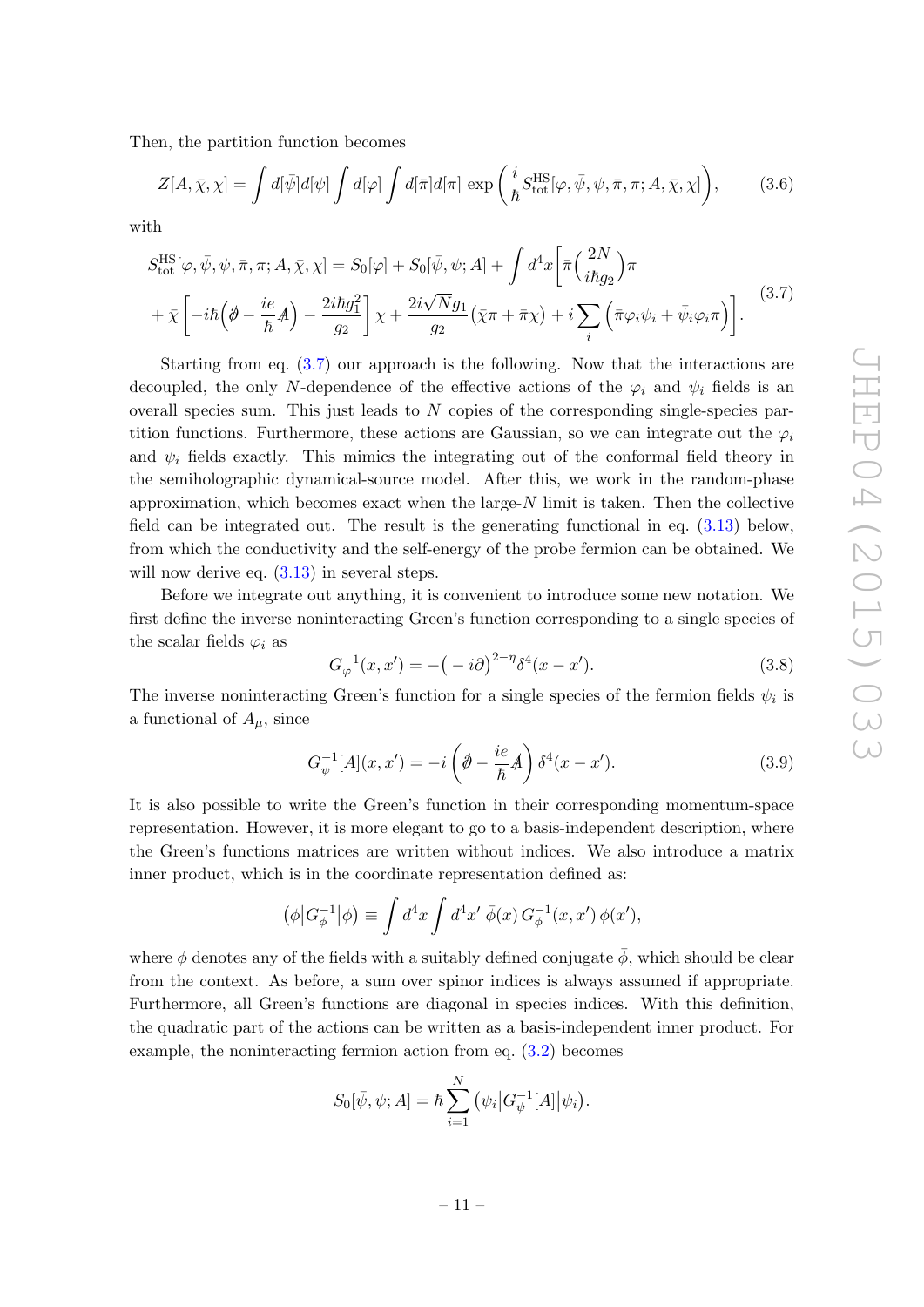Now we integrate out the  $\psi_i$  fermions from eq. [\(3.7\)](#page-11-0), after which the effective action for the scalar fields is written in basis-independent notation as

$$
S^{\text{eff}}[\varphi,\bar{\pi},\pi;A]=\frac{\hbar}{2}\sum_{i=1}^N\big(\varphi_i\big|G_{\varphi}^{-1}-\Sigma_{\varphi}[\bar{\pi},\pi,A]\big|\varphi_i\big),
$$

The scalars have an effective self-energy, which is in the coordinate representation given by

$$
\Sigma_{\varphi}[\overline{\pi}, \pi, A](x, x') = -\frac{2}{\hbar^2} \overline{\pi}(x) G_{\psi}[A](x, x') \pi(x').
$$

Now it is straightforward to integrate out the scalar fields, which yields

<span id="page-12-0"></span>
$$
\int d[\varphi] \exp\left[i\sum_{i=1}^{N} (\varphi_{i}|\frac{1}{2}G_{\varphi}^{-1} - \Sigma_{\varphi}[\bar{\pi}, \pi, A]|\varphi_{i})\right] = \exp\left[-\frac{N}{2}\text{Tr}\ln\left(-G_{\varphi}^{-1} + \Sigma_{\varphi}[\bar{\pi}, \pi, A]\right)\right].
$$
\n(3.10)

At this point we perform a fluctuation expansion of  $\pi$  around its expectation value  $\langle \pi \rangle$ . Here we expand around  $\langle \pi \rangle = 0$  which is always a solution of the saddle-point equation. To obtain a nonzero result we thus have to go one order beyond the mean-field approximation, which is the random-phase approximation mentioned earlier. Because of the overall factor  $N$  in the exponent above, the random-phase approximation becomes exact in the large-N limit. Taking the large-N limit, we can therefore work up to first order in the scalar self-energy and still obtain an exact result. Expanding the logarithm in eq. [\(3.10\)](#page-12-0) to this order yields

$$
\operatorname{Tr} \ln \left( -G_{\varphi}^{-1} + \Sigma_{\varphi} \right) = \operatorname{Tr} \ln \left( -G_{\varphi}^{-1} \right) + \operatorname{Tr} \ln \left( 1 - G_{\varphi} \Sigma_{\varphi} \right) \simeq \operatorname{Tr} \ln \left( -G_{\varphi}^{-1} \right) - \operatorname{Tr} G_{\varphi} \Sigma_{\varphi}.
$$

Here,  $\Sigma_{\varphi}$  is still a functional of  $\pi$  and  $\bar{\pi}$ , and this is used to obtain a self-energy term for the  $\pi$  fluctuations. After these manipulations, the total partition function from eq. [\(3.6\)](#page-11-1) becomes

<span id="page-12-2"></span>
$$
Z[A, \bar{\chi}, \chi] = \exp\left[N\operatorname{Tr}\ln\left(-G_{\psi}^{-1}[A]\right) - \frac{N}{2}\operatorname{Tr}\ln\left(-G_{\varphi}^{-1}\right)\right]
$$

$$
\times \int d[\bar{\pi}]d[\pi] \exp\left[iN(\pi|G_{\pi}^{-1}[A]|\pi) + i(\chi|\mathcal{G}_{\chi}^{-1}[A]|\chi) + \frac{i}{\hbar}\frac{2g_1\sqrt{N}}{g_2}\left[i(\chi|\pi) + i(\pi|\chi)\right]\right].
$$
\n(3.11)

Here, we have used the notation

$$
(\chi|\pi) = \int d^4x \,\overline{\chi}(x)\pi(x),
$$

and the noninteracting Green's function of the probe fermion is given in coordinate space  $bv^6$  $bv^6$ 

$$
\mathcal{G}_{\chi}^{-1}[A](x,x') = \left[ -i\left(\phi - \frac{ie}{\hbar}A\right) - \frac{2ig_1^2}{g_2} \right] \delta^4(x - x'). \tag{3.12}
$$

<span id="page-12-1"></span><sup>6</sup>The symbol  $G_\chi$  is reserved for the fully dressed probe-fermion Green's function.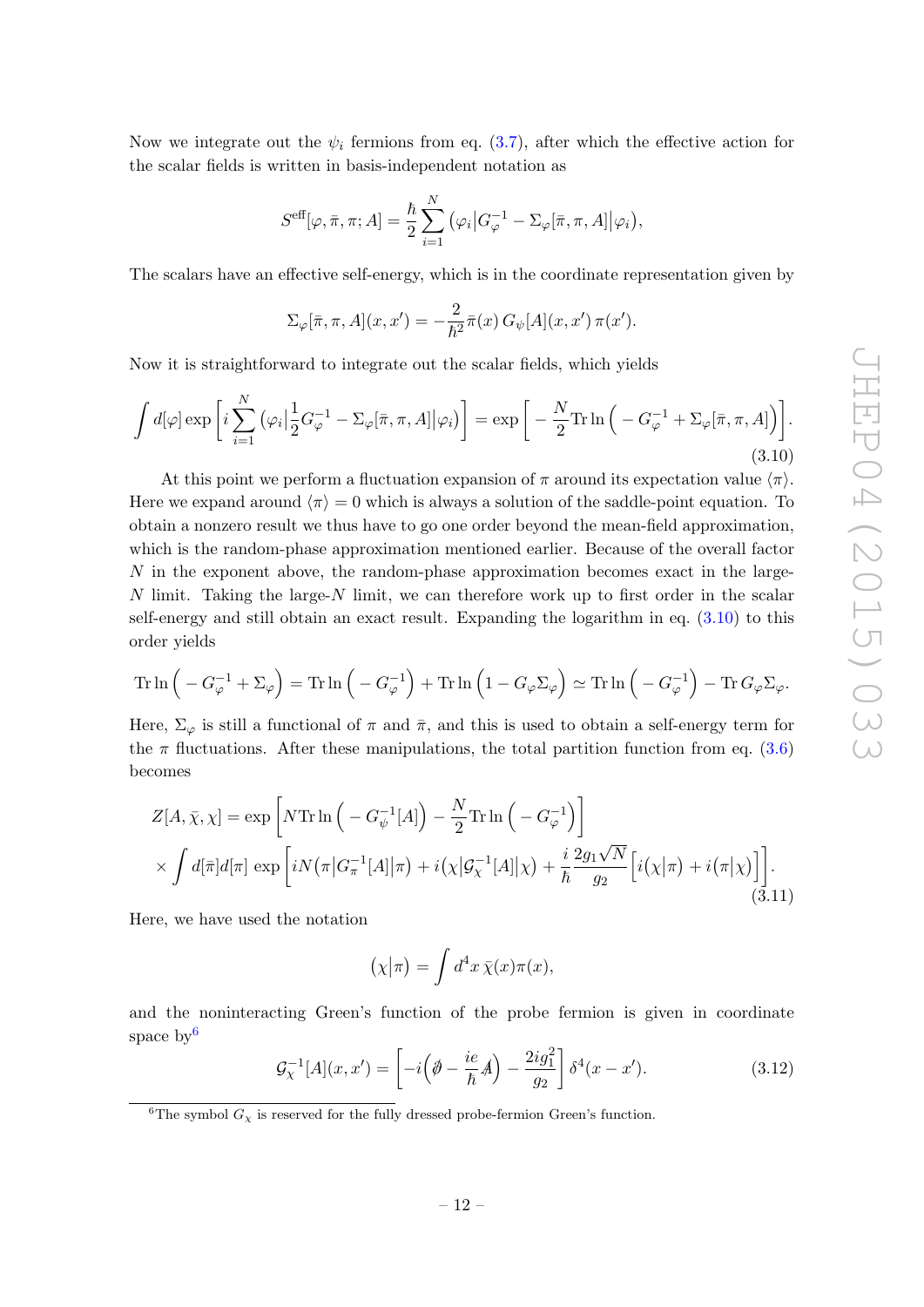We have also defined the inverse collective-field propagator  $G_{\pi}^{-1}$ , which is a functional of  $A_{\mu}$  through  $G_{\psi}$  and is given in momentum space by

$$
G_{\pi}^{-1}[A](k) = \frac{2}{i\hbar^2 g_2} + \frac{i}{\hbar^2} \int \frac{d^4q}{(2\pi)^4} G_{\psi}[A](k+q) G_{\varphi}(q).
$$

Finally, we integrate out the collective-field fluctuations  $\pi$ , which reduces eq. [\(3.11\)](#page-12-2) to the generating functional

<span id="page-13-1"></span>
$$
Z[A, \bar{\chi}, \chi] = \exp\left[N\operatorname{Tr}\ln\left(-G_{\psi}^{-1}[A]\right) - \frac{N}{2}\operatorname{Tr}\ln\left(-G_{\varphi}^{-1}\right) + \operatorname{Tr}\ln\left(-NG_{\pi}^{-1}[A]\right)\right]
$$

$$
\times \exp\left[i\left(\chi\right|\mathcal{G}_{\chi}^{-1}[A] + \left(\frac{2g_1}{\hbar g_2}\right)^2 G_{\pi}[A]\left|\chi\right|\right].
$$
(3.13)

This generating functional is the starting point for computing the self-energy of the probe fermion and the electrical conductivity of the probe-fermion model.

# <span id="page-13-0"></span>3.1 Self-energy of the probe fermion

For the self-energy of the probe fermion we consider eq.  $(3.13)$  and set the field  $A<sub>\mu</sub>$  to zero. Going to momentum space, the effective action for the probe fermion is identified as

<span id="page-13-2"></span>
$$
S^{\text{eff}}[\bar{\chi}, \chi] = \hbar \int \frac{d^4k}{(2\pi)^4} \bar{\chi}(k) \left[ k - \frac{2ig_1^2}{g_2} + \frac{2ig_1^2}{g_2} \frac{1}{1 - \frac{g_2}{2}I(k)} \right] \chi(k), \tag{3.14}
$$

where

<span id="page-13-4"></span>
$$
I(k) = \int \frac{d^4q}{(2\pi)^4} G_{\psi}(k+q) G_{\varphi}(q).
$$
 (3.15)

From eq.  $(3.14)$  we can read off the self-energy of  $\chi$ , which is

<span id="page-13-3"></span>
$$
\Sigma_{\chi}(k) = \frac{2ig_1^2}{g_2} \left(1 - \frac{1}{1 - \frac{g_2}{2}I(k)}\right) = \frac{-ig_1^2 I(k)}{1 - \frac{g_2}{2}I(k)}.\tag{3.16}
$$

Note in particular that all factors of N have dropped out from the self-energy. The result in eq. [\(3.16\)](#page-13-3) can be seen as a resummation of the bubble sum, where the bubble diagram corresponds to  $I(k)$ , the internal vertices come with a factor  $g_2$  and the exterior vertices with  $g_1$ . Namely, when we expand in powers of  $g_2$  it becomes a geometric series,

<span id="page-13-5"></span>
$$
\Sigma_{\chi}(k) \simeq -ig_1^2 I(k) \left(1 + \frac{g_2}{2} I(k) + \frac{g_2^2}{4} I^2(k) + \dots \right). \tag{3.17}
$$

This series is depicted in figure [2.](#page-14-0)

The loop integral  $I$  from eq.  $(3.15)$  is computed in appendix [C.](#page-33-0) At zero temperature, the result is given by

$$
I(k) = \frac{i k (k^2)^{\frac{\eta}{2}}}{(4\pi)^2} \frac{1}{\frac{\eta}{2}(1+\frac{\eta}{2})(2+\frac{\eta}{2})} \equiv i k (k^2)^{\frac{\eta}{2}} f(\eta),
$$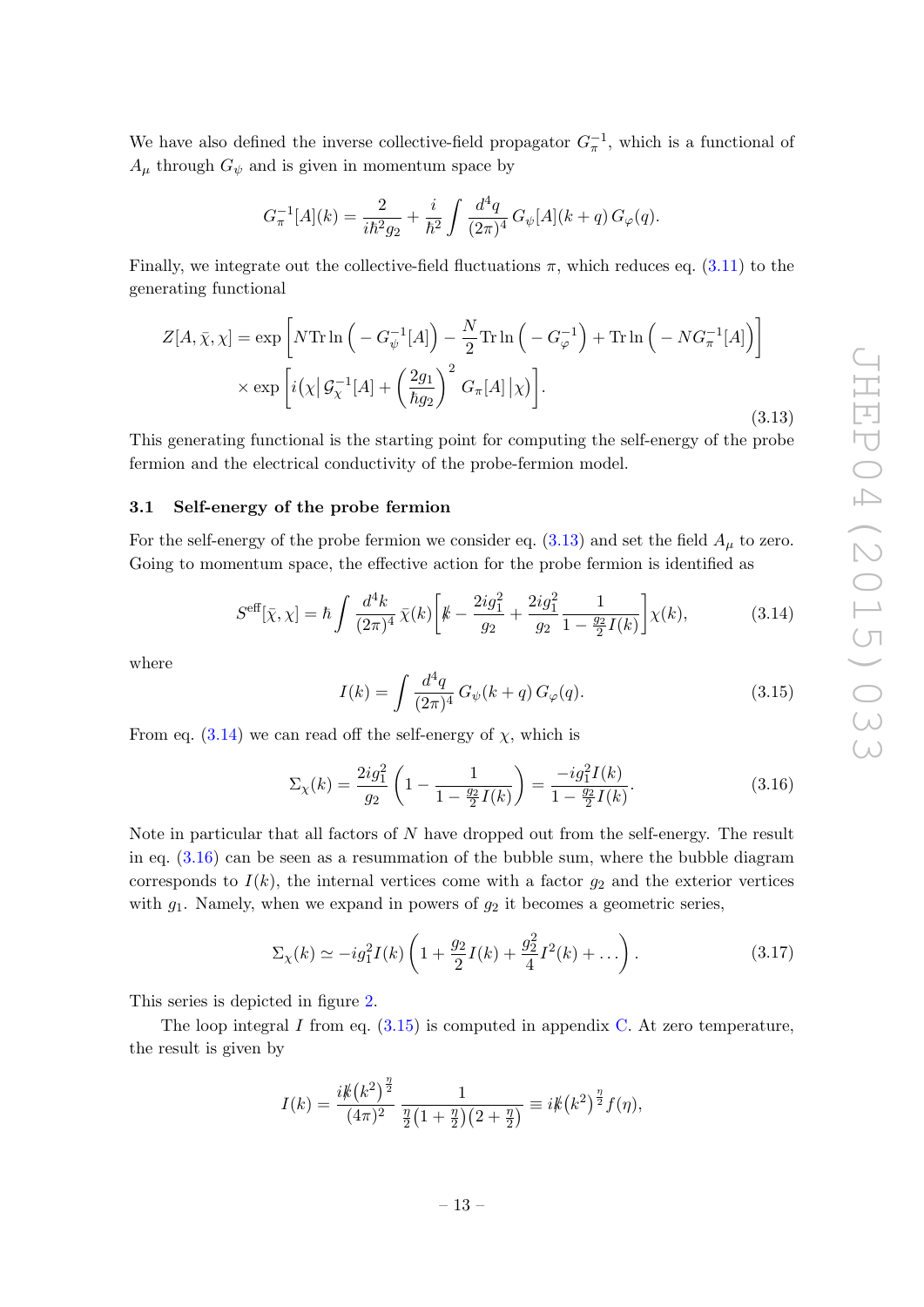

<span id="page-14-0"></span>**Figure 2.** Probe-fermion self-energy from eq.  $(3.17)$  in a perturbation series in powers of  $q_2$ , denoted by the filled cicles. Empty circles represent the three-point vertex  $g_1$ , where  $\chi$  can attach. The solid line is the noninteracting Green's function of a single species of  $\psi_i$  fermions, while the dashed line denotes the noninteracting scalar Green's function. Together, they form the bubble corresponding to the expression for  $I(k)$  from eq. [\(3.15\)](#page-13-4).

where we defined the function  $f$  as

$$
f(\eta) = \left[ (4\pi)^2 \frac{\eta}{2} \left( 1 + \frac{\eta}{2} \right) \left( 2 + \frac{\eta}{2} \right) \right]^{-1}.
$$

Inverting the matrix structure in eq.  $(3.16)$  leads to two contributions to the self-energy,

<span id="page-14-1"></span>
$$
\Sigma_{\chi}(k) = -\frac{i g_1^2}{1 + \left(\frac{g_2}{2}\right)^2 (k^2)^{1 + \eta} f^2(\eta)} \left[ i k \, (k^2)^{\frac{\eta}{2}} f(\eta) - \frac{g_2}{2} (k^2)^{1 + \eta} f(\eta) \mathbb{1} \right]. \tag{3.18}
$$

We now define a strong-coupling limit as follows. The couplings  $g_1$  and  $g_2$  become infinite, but the ratio  $g = g_1^2/g_2^2$  remains finite. Writing  $g_1^2 = gg_2^2$ , we see that this particular limit amounts to ignoring the 1 in the denominators of eq. [\(3.18\)](#page-14-1). Then, the probe-fermion self-energy becomes

$$
\Sigma_{\chi}(k) = \frac{4g}{f(\eta)} k(k^2)^{-\frac{\eta}{2}-1} + 2igg_2 1.
$$

The second term is independent of momentum and is a formally infinite mass term, generated in the Hubbard-Stratonovich transformation. We can get rid of this term by adding a bare mass term for  $\chi$  from the start, which precisely cancels this term in the strong-coupling limit. Then, the renormalized self-energy is just given by the first term, i.e.,

<span id="page-14-2"></span>
$$
\Sigma_{\chi}(k) = \frac{4g}{f(\eta)} k(k^2)^{-\frac{\eta}{2}-1}.
$$
\n(3.19)

It is proportional to the product of  $k$  and a power of  $k^2$  related to the anomalous dimensions of the scalar fields. This is precisely the form of the self-energy from eq. [\(2.4\)](#page-8-2) found in ref. [\[12\]](#page-39-6), if we make the identifications

$$
\eta = -2M - 1,
$$
  
\n
$$
g = -\frac{\lambda \Gamma(\frac{1}{2} - M) f(-2M - 1)}{c 4^{M+1} \Gamma(\frac{1}{2} + M)}.
$$
\n(3.20)

The desired range  $-1/2 < M < 1/2$  coincides with the interval  $-2 < \eta < 0$ .

We end with the remark that the case with no anomalous dimension,  $\eta = 0$ , corresponds to  $M = -1/2$ , and not to  $M = 1/2$  as anticipated. Instead, the value  $M = 1/2$  corresponds to  $\eta = -2$ . Note that the holographic result from eq. [\(2.4\)](#page-8-2) is obtained in the alternative quantization. In the regular quantization, the self-energy from eq.  $(2.4)$  would be replaced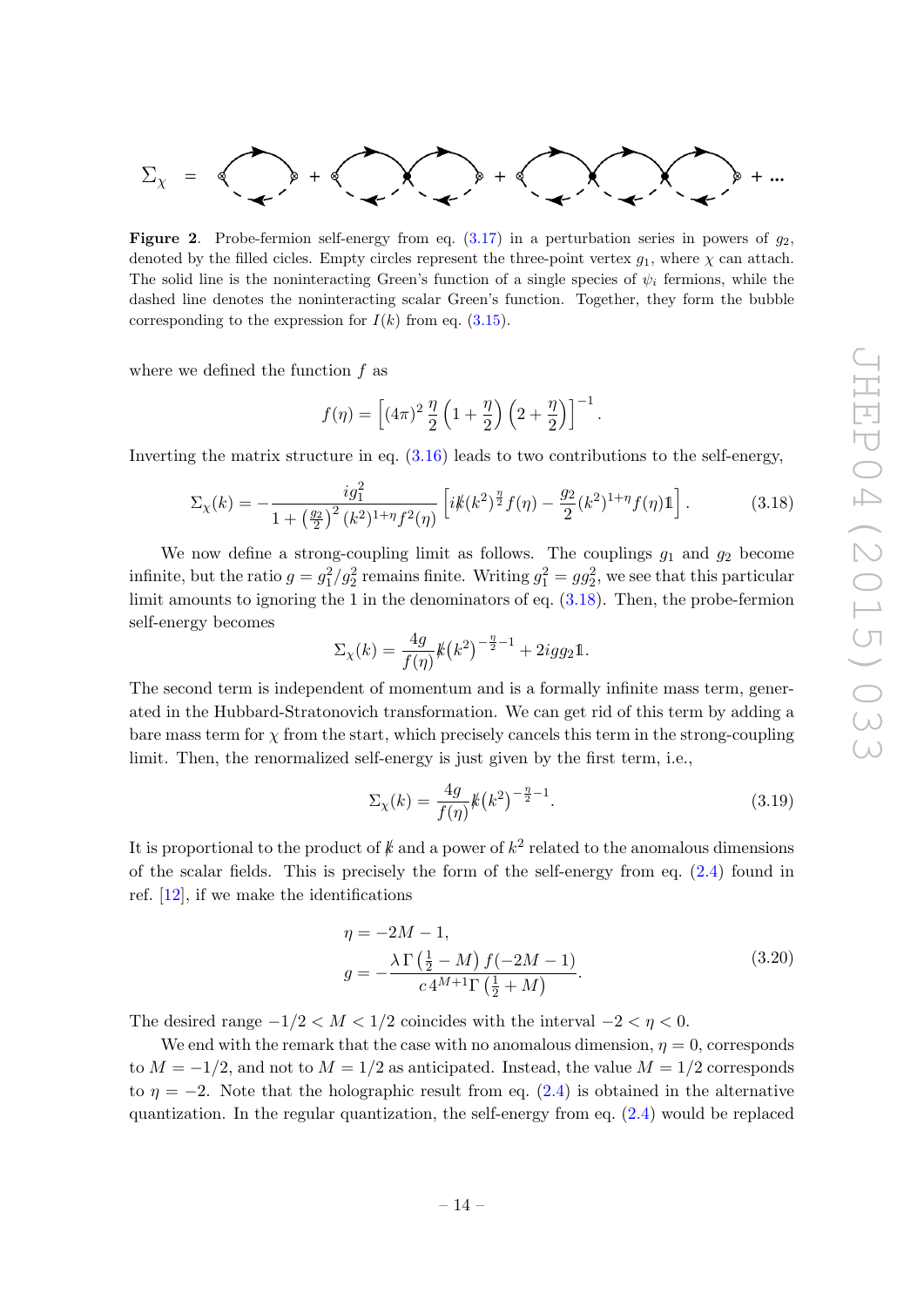by its inverse. This is equivalent to eq. [\(2.4\)](#page-8-2) with the replacement of M by  $-M$ . So in the regular quantization,  $\eta = 0$  indeed corresponds to  $M = 1/2$ . Nonetheless, in the probe-fermion model result from eq.  $(3.19)$ , setting  $\eta = 0$  still does not make the self-energy proportional to  $k$ , which is the expected form without an anomalous dimension.

#### <span id="page-15-0"></span>3.2 Electrical conductivity

In this section we consider the total conductivity in the probe-fermion model in linearresponse theory. This is formally achieved by making use of the fact that the total electric current  $J^{\mu}$  in the Lagrangian of the probe-fermion model couples to a nondynamical  $U(1)$ gauge field  $A_{\mu}$ . In practice, the total current consists of several contributions, which are defined through minimal coupling of the various charged fields to  $A_{\mu}$ , for instance as in eqs.  $(3.2)$  and  $(3.4)$ .

In linear response, the conductivity tensor  $\sigma^{ij}$  is defined as

<span id="page-15-1"></span>
$$
\langle J^i(\vec{k}, \omega) \rangle = \sum_{j=1}^3 \sigma^{ij}(\vec{k}, \omega) E^j(\vec{k}, \omega), \qquad (3.21)
$$

where  $i, j = 1, 2, 3$ , and we choose the temporal gauge where  $A_0 = 0$ . Furthermore,  $E^j = i\omega A^j$  is a sufficiently small electric field. Because  $J^{\mu}$  couples to  $A_{\mu}$  in the functional integral, we have from eq.  $(3.21)$  that

$$
\sigma^{\mu\nu} \propto \frac{\delta^2 \ln Z[A]}{\delta A_\nu \delta A_\mu} \bigg|_{A=0} \propto \Big\langle J^\mu J^\nu \Big\rangle.
$$

So the generating functional eq.  $(3.13)$  is only needed up to second order in  $A<sub>\mu</sub>$ . For the discussion in this section and in section [4.2](#page-26-0) it is sufficient to consider only  $\delta^2 \ln Z / \delta A_\mu \delta A_\nu$ . Obtaining the conductivity from this is straightforward and will not be discussed in detail here. To consider the total contribution we start with the generating functional  $Z[A, \bar{\chi}, \chi]$ from eq. [\(3.13\)](#page-13-1), and integrate out the fields  $\bar{\chi}$  and  $\chi$ . The result is  $Z[A]$  where all matter fields are integrated out. The A-dependent part is thus given by

<span id="page-15-2"></span>
$$
\ln Z[A] = N \text{Tr} \ln \left( -G_{\psi}^{-1}[A] \right) + \text{Tr} \ln \left( -NG_{\pi}^{-1}[A] \right) + \text{Tr} \ln \left( -G_{\chi}^{-1}[A] \right), \tag{3.22}
$$

where  $G_{\chi}^{-1}$  is the full Green's function of the probe fermion, given by the quadratic part in  $\chi$  and  $\bar{\chi}$  in eq. [\(3.13\)](#page-13-1),

$$
G_{\chi}^{-1}[A](x, x') = \mathcal{G}_{\chi}^{-1}[A](x, x') - \left(\frac{2g_1}{\hbar g_2}\right)^2 G_{\pi}[A](x, x').
$$

Next, every term in eq.  $(3.22)$  is expanded up to second order in  $A_\mu$  to obtain the total conductivity. This is described in more detail in appendix [D](#page-36-0) and ultimately results in eq. [\(D.4\)](#page-37-0), a long expression for  $\delta^2 \ln Z[A]/\delta A^{\mu} \delta A^{\nu}$ . This expression contains all contributions to the total current-current correlation function, and is shown diagrammatically in figure [3.](#page-16-0) We classify the various contributions to the conductivity by the types of currents appearing inside the current-current correlation function. In the probe-fermion model,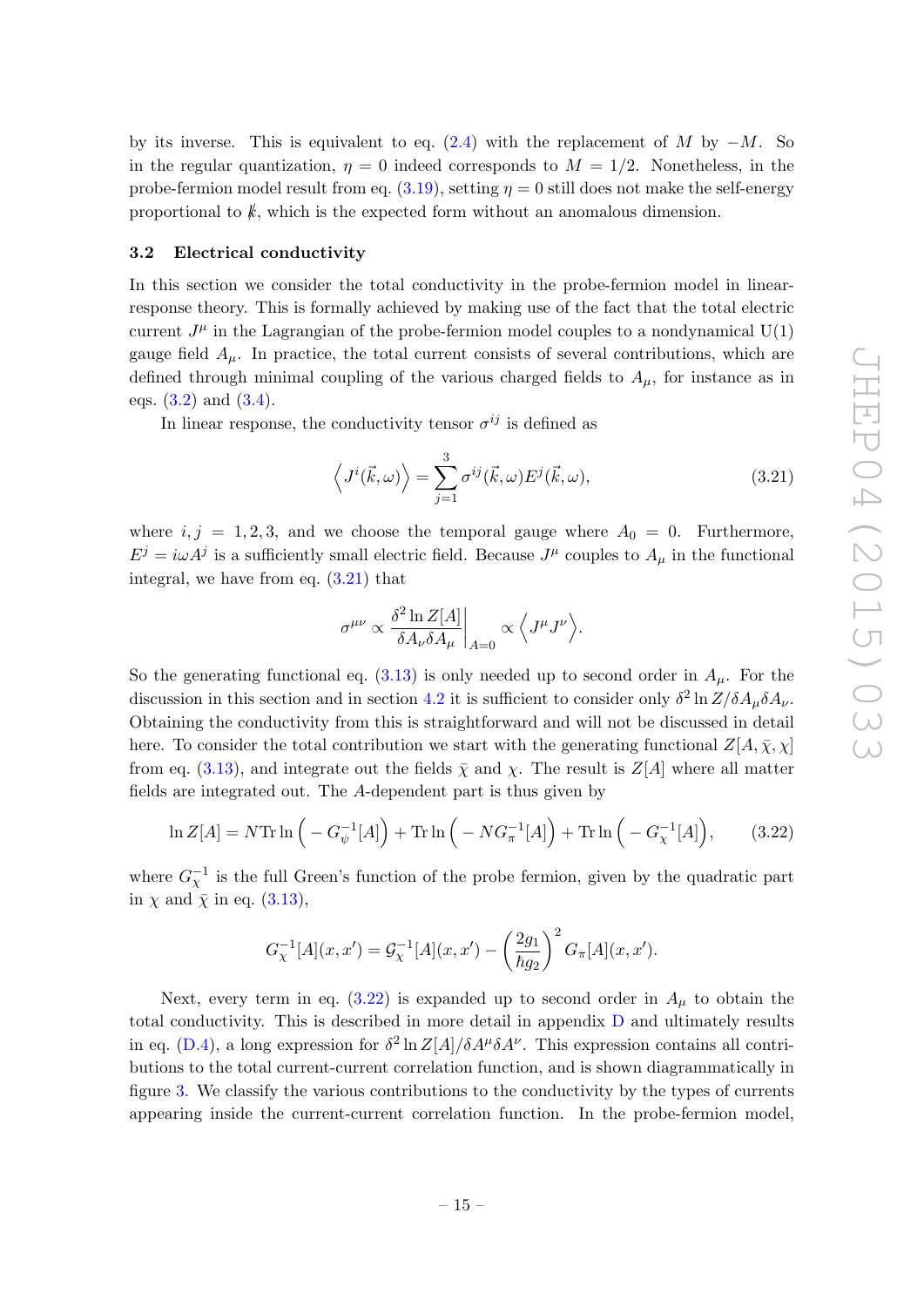

<span id="page-16-0"></span>**Figure 3.** All diagrams corresponding to eq.  $(D.4)$  $(D.4)$  $(D.4)$  in appendix D contributing to the total currentcurrent correlation function in the probe-fermion model. The Feynman rules are as follows. Small wiggly lines denote the locations where external photons with vector indices  $\mu$  and  $\nu$  attach. The single solid (green) line is  $G_{\psi}[0]$ . The green vertex is  $e\gamma^{\mu}/\hbar$ . The double (red) line is  $G_{\pi}[0]$ . The red three-point vertex is  $\delta \Sigma_{\pi}/\delta A_{\mu}$ . The red four-poinvertex is  $\delta^2 \Sigma_{\pi}/\delta A_{\mu} \delta A_{\nu}$ . The double purple line is  $G_\chi[0]$ . The purple circle is  $e\gamma^\mu/\hbar$ . The purple three-point vertex is  $\delta\Sigma_\chi/\delta A_\mu$ , and finally the purple four-point vertex is  $\delta^2 \Sigma_{\chi}/\delta A_{\mu} \delta A_{\nu}$ .

there are three contributions to the total conductivity. To see this, we recall that both the fermions in the conformal field theory, and the external probe fermion  $\chi$  are coupled to a  $U(1)$  gauge field, in eqs.  $(3.2)$  and  $(3.4)$ , respectively. So the total charge current is the sum of these two contributions,

$$
J^{\mu} = J^{\mu}_{\text{cft}} + J^{\mu}_{\chi},
$$

where  $J^{\mu}_{\chi} = -ec\bar{\chi}\gamma^{\mu}\chi$  as can be seen from the free probe-fermion action in eq. [\(3.4\)](#page-10-0). The total current-current correlation function is in this case given by<sup>[7](#page-16-1)</sup>

<span id="page-16-2"></span>
$$
\left\langle J^{\mu}J^{\nu}\right\rangle = \left\langle \left(J_{\text{cft}}^{\mu} + J_{\chi}^{\mu}\right)\left(J_{\text{cft}}^{\nu} + J_{\chi}^{\nu}\right) \right\rangle
$$
  
=  $\left\langle J_{\text{cft}}^{\mu}J_{\text{cft}}^{\nu}\right\rangle + \left\langle J_{\chi}^{\mu}J_{\chi}^{\nu}\right\rangle + 2\left\langle J_{\chi}^{(\mu}J_{\text{cft}}^{\nu)}\right\rangle.$  (3.23)

<span id="page-16-1"></span><sup>7</sup>The notation in the last term means we take the symmetric part of these cross terms,  $A^{(\mu}B^{\nu)}$  =  $\frac{1}{2} (A^{\mu} B^{\nu} + A^{\nu} B^{\mu}).$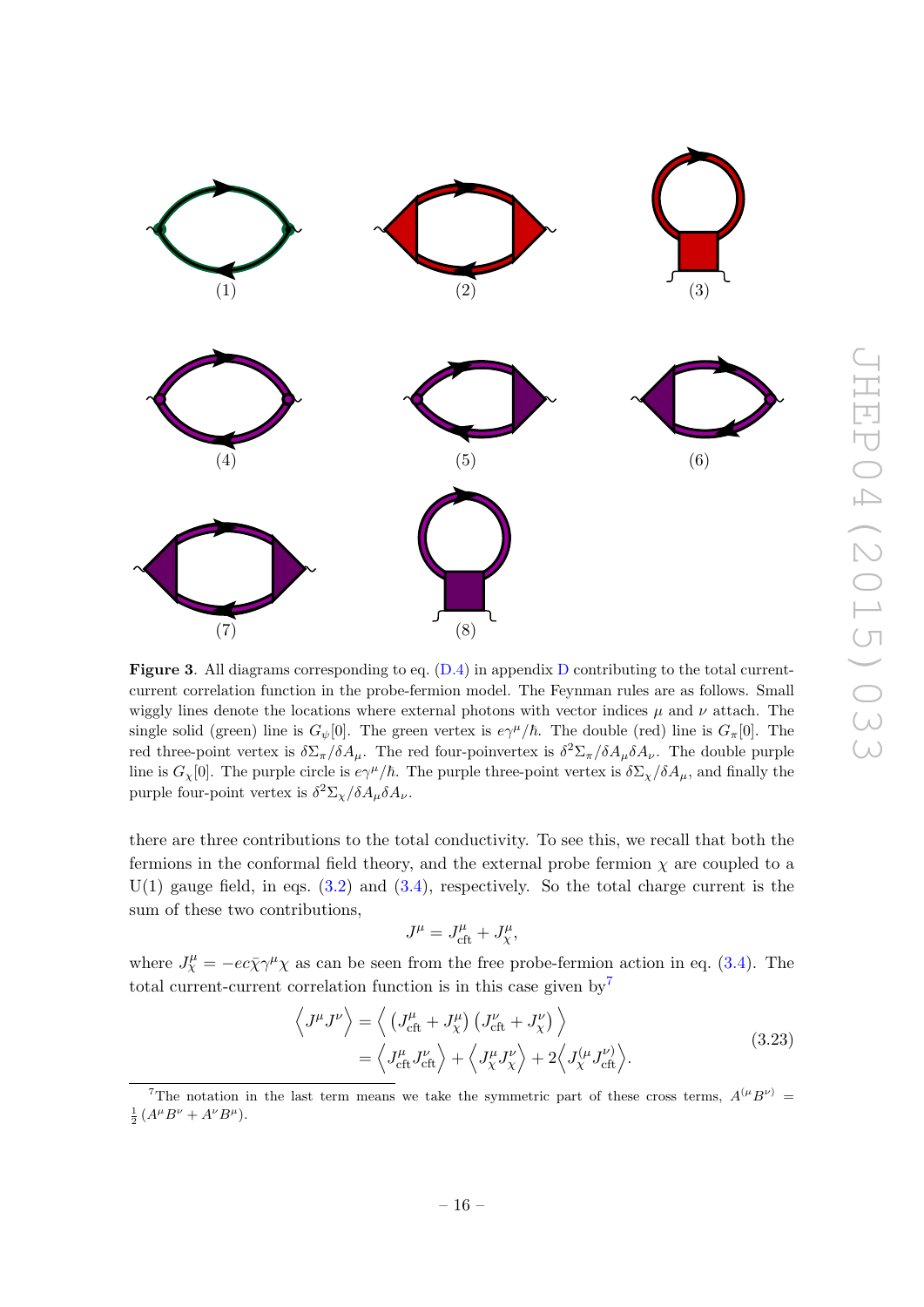The expectation values in eq.  $(3.23)$  are taken with respect to the full theory in eq.  $(3.22)$ , i.e., including  $\chi$ , but with  $A_\mu$  set to zero. Because  $\chi$  is dynamical, it gives a correction proportional to  $\mathcal{G}_{\chi}$  to the propagator of  $\pi$  in the conformal field theory. Therefore, the conformal field theory contribution  $\langle J_{\text{cft}}^{\mu} J_{\text{cft}}^{\nu} \rangle$  can be further split up into a contribution where  $\chi$  is set to zero, denoted with a subscript "cft" as  $\langle J_{\text{cft}}^{\mu} J_{\text{cft}}^{\nu} \rangle_{\text{cft}}$  plus an additional piece that incorporates just the coupling of  $\pi$  to  $\chi$ . This last piece is denoted by

$$
\left\langle J_{\text{cft}}^{\mu} J_{\text{cft}}^{\nu}\right\rangle_{\text{cft}},-\left\langle J_{\text{cft}}^{\mu} J_{\text{cft}}^{\nu}\right\rangle_{\text{cft}}
$$

.

Here, the expectation value cft' is taken with respect to the partition function  $Z_{\text{cft}}$  given by

$$
Z_{\rm cft'} = \int d[\bar{\pi}] d[\pi] \exp\left[\frac{i}{\hbar} S_{\rm cft}[\bar{\pi}, \pi] - iN \left(\frac{2g_1}{\hbar g_2}\right)^2 (\pi | \mathcal{G}_\chi[0] | \pi)\right].
$$

The second term in the exponent is a self-energy correction for  $\pi$ , which arises if we first integrate out the probe fermion  $\chi$  and its conjugate  $\bar{\chi}$ . The conformal field theory action is given by

$$
S_{\rm cft}[\bar{\pi},\pi] = \hbar N(\pi |G_{\pi}^{-1}[0]|\pi) - i\hbar N \mathrm{Tr} \ln \left(-G_{\psi}^{-1}[0]\right) + i\hbar \frac{N}{2} \mathrm{Tr} \ln \left(-G_{\varphi}^{-1}\right).
$$

We will interpret the separate contributions from eq. [\(3.23\)](#page-16-2) in the following, starting with the pure conformal field theory contribution in section [3.2.1](#page-17-0) and considering the additional effect of the probe fermion in section [3.2.2.](#page-18-0) As it turns out, the various contributions in eq. [\(3.23\)](#page-16-2) may be distinguished physically by their different dependence on temperature in the dc limit. Finally, in section [3.2.3](#page-20-0) we turn to semiholography, by means of which our model calculation of the current-current correlation function can be generalized to a probe fermion coupled to any conformal field theory.

#### <span id="page-17-0"></span>3.2.1 Conductivity of the conformal field theory

The conductivity of the conformal field theory is proportional to  $\langle J_{\text{cft}}^{\mu} J_{\text{cft}}^{\nu} \rangle_{\text{cft}}$  due to charging the  $\psi_i$  fermions. The real scalar fields  $\varphi_i$  are neutral. This corresponds to taking into account diagrams  $(1)-(3)$  of figure [3.](#page-16-0)

Ignoring the  $\chi$ -dependent contributions and the  $A_\mu$ -independent determinant of the scalar Green's function, eq. [\(3.22\)](#page-15-2) becomes

<span id="page-17-1"></span>
$$
\ln Z[A] = N \text{Tr} \ln \left( -G_{\psi}^{-1}[A] \right) + \text{Tr} \ln \left( -NG_{\pi}^{-1}[A] \right). \tag{3.24}
$$

The relative factor of N in front of the terms in eq.  $(3.24)$  is important. It indicates that up to leading order in  $N$ , the conductivity is given by the free fermion conductivity. This is represented by diagram (1) in figure [3.](#page-16-0) Interaction corrections, which correspond to diagrams (2) and (3), appear as  $\mathcal{O}(1)$  corrections through  $G_\pi$ . The fermion self-energy contributes only at  $\mathcal{O}(1/N)$  so it does not appear here. This means that, to leading order, the fermionic conductivity of the probe-fermion model is the conductivity of  $N$  species of free Dirac fermions, which is at zero chemical potential and zero temperature given by [\[24\]](#page-40-1)

$$
\sigma_{\psi}(\omega) = \frac{Ne^2|\omega|}{12\pi\hbar c} + \mathcal{O}(1).
$$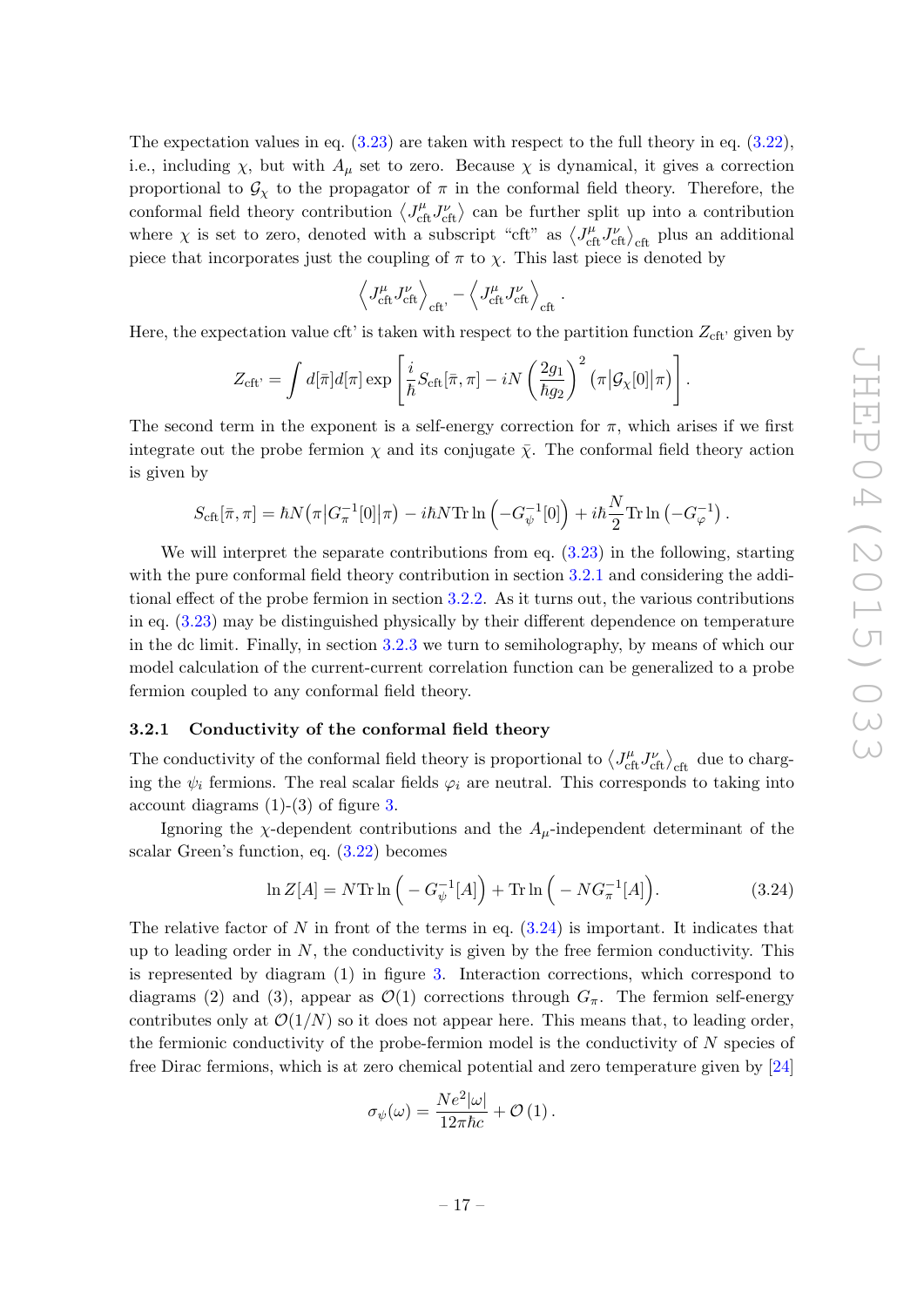This is the leading fermionic contribution to the conductivity of the conformal field theory at zero temperature.

In the nonzero-temperature case, the electrical conductivity is given by the  $T > 0$ conductivity of the free  $\psi_i$  fermions [\[24\]](#page-40-1). It is given by

$$
\sigma_{\psi}(\omega) = \frac{Ne^2}{3\hbar c} \left[ \frac{\pi k_B T}{3\hbar} \delta \left( \frac{\hbar \omega}{k_B T} \right) + \frac{\omega}{4\pi} \tanh \left( \frac{\hbar \omega}{4k_B T} \right) \right],
$$
\n(3.25)

The factor tanh( $\hbar\omega/4k_BT$ ) comes from the difference of two Fermi distributions. This term is called the interband contribution and describes the contribution of particle-antiparticle excitations to transport. The conductivity also has a delta-function peak with a weight proportional to  $k_BT/\hbar$  at the point  $\hbar\omega/k_BT = 0$ , which corresponds to intraband transport of thermally excited degrees of freedom. This delta-function peak is a consequence of the fact that in the probe-fermion model the conformal field theory is free at leading order in N. It comes from the imaginary part of a pole at zero frequency.

However, for a conformal field theory such as the theory in ref. [\[23\]](#page-40-0) that is strongly interacting in the large- $N$  limit, we expect a finite result for the dc conductivity. In general, if the free result contains such a delta-function peak, interactions have the effect of smearing it out, forming a Drude-like peak in terms of a more general dimensionless function  $f$  of  $\hbar\omega/k_BT$ , which goes to a constant in the limit  $\hbar\omega/k_BT \rightarrow 0$ . Schematically,

$$
\frac{k_BT}{\hbar}\delta\left(\frac{\hbar\omega}{k_BT}\right)\ \xrightarrow{\text{interactions}}\ \frac{k_BT}{\hbar}f\left(\frac{\hbar\omega}{k_BT}\right).
$$

So in the strongly coupled case, we expect such an intraband term to contribute a term  $Ne^{2}k_{B}Tf(0)/3\hbar^{2}c$  in the dc limit, where  $f(0)$  is a finite and nonzero universal constant. See ref.  $[25]$  for an example of work where the universal coefficients of current-current correlation functions of a certain conformal field theory are computed in a  $1/N$  expansion.

In this way, the probe-fermion model reproduces the result in ref. [\[23\]](#page-40-0), namely that the dc conductivity of a conformal field theory in a thermal state is linear in temperature, in the  $(3+1)$ -dimensional case. This is to be expected from dimensional analysis, as temperature is the only scale present. Depending on whether the theory is interacting or free, the prefactor can be finite, as in ref. [\[23\]](#page-40-0), or infinite, when the linear scaling in temperature comes from a delta-function peak.

#### <span id="page-18-0"></span>3.2.2 Additional effects of the probe fermion

When the probe fermion is added to the conformal field theory, this gives rise to the rest of the terms in eq.  $(3.23)$ , namely,

<span id="page-18-1"></span>
$$
\left\langle J^{\mu}J^{\nu}\right\rangle - \left\langle J_{\text{cft}}^{\mu}J_{\text{cft}}^{\nu}\right\rangle_{\text{cft}} = \left\langle J_{\chi}^{\mu}J_{\chi}^{\nu}\right\rangle + 2\left\langle J_{\chi}^{(\mu}J_{\text{cft}}^{\nu)}\right\rangle + \left\langle J_{\text{cft}}^{\mu}J_{\text{cft}}^{\nu}\right\rangle_{\text{cft}} - \left\langle J_{\text{cft}}^{\mu}J_{\text{cft}}^{\nu}\right\rangle_{\text{cft}}.
$$
\n(3.26)

All these terms contribute at  $\mathcal{O}(1)$  to the total conductivity.

The first term on the right-hand side of eq. [\(3.26\)](#page-18-1), i.e.,  $\langle J_X^{\mu} J_X^{\nu} \rangle$ , is the current-current correlation function of the probe fermion, and it is represented by diagram (4) of figure [3.](#page-16-0)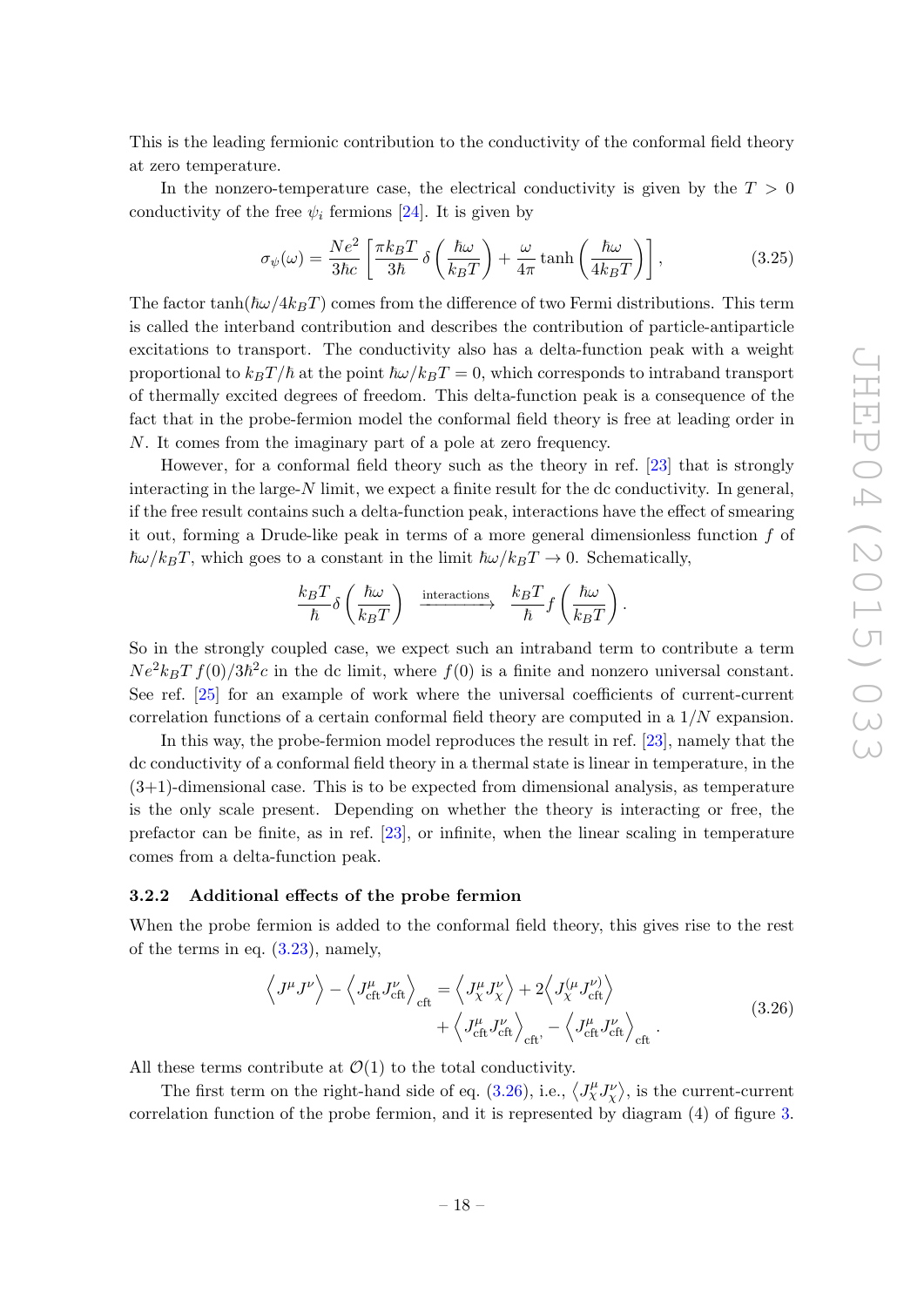Its contribution to the electrical conductivity is analogous to the conductivity of the interacting Dirac fermion in semiholography, computed in ref.  $[24]$ . So as in eq.  $(2.5)$ , the dc conductivity of the probe fermion is proportional to  $T^{3-4M}$ , with  $-1/2 < M < 1/2$ . This can be understood by dimensional analysis. In the strong-coupling limit of the conformal field theory, the only dimensionful quantities present are the temperature and the coupling between probe fermion and conformal field theory, called  $g$  in the probe-fermion model. For fixed and finite q, every occurrence of the self-energy provides a power  $2M$  of temperature, while every propagator of  $\chi$  contributes the inverse power. This is because in the dc limit, the self-energy dominates over the free part of the  $\chi$  propagator. So by counting propagators and comparing it to the dimension of conductivity in 3+1 dimensions, we can determine the scaling behavior of these diagrams in the dc limit.

The second term on the right-hand side of eq. [\(3.26\)](#page-18-1), i.e.,  $\langle J_{\chi}^{(\mu} J_{\text{cft}}^{\nu)} \rangle$ , is an interference term between the probe-fermion current and the current of the conformal field theory. This term gives rise to diagrams (5) and (6) of figure [3.](#page-16-0) Because the vertex function contains a factor of  $\Sigma_{\chi}$ , the above counting suggests that this term scales with temperature as  $T^{2-2M}$ .

Thirdly, the combination  $\langle J_{\text{cft}}^{\mu} J_{\text{cft}}^{\nu} \rangle_{\text{cft}} - \langle J_{\text{cft}}^{\mu} J_{\text{cft}}^{\nu} \rangle_{\text{cft}}$  represents the effect that the addition of the probe fermion has on the current-current correlation function of the conformal field theory. This contribution is represented by diagrams (7) and (8). In this case, dimensional analysis suggests that these terms scale again linearly with temperature.

Summarizing, based on the discussions above and in section [3.2.1,](#page-17-0) we conclude that including all contributions in figure  $3$ , i.e., up to subleading order in  $N$ , the total electrical conductivity in the dc limit is of the form

$$
\sigma_{dc} \sim \underbrace{\left(\mathcal{O}\left(N\right)+\mathcal{O}\left(1\right)\right)T}_{\text{conformal field theory}} + \underbrace{\mathcal{O}\left(1\right)T^{2-2M}}_{\text{interference}} + \underbrace{\mathcal{O}\left(1\right)T^{3-4M}}_{\text{probe fermion}} + \mathcal{O}\left(\frac{1}{N}\right).
$$

It is interesting to note that in the probe-fermion model, the probe-fermion conductivity and interference contribution can be identified from their anomalous scaling with temperature, despite the fact that they are subleading in N.

We note one more thing on this classification of diagrams. The total action in eq.  $(3.1)$ has a local U(1) symmetry associated with conservation of the total charge current  $J^{\mu}$ . The procedure to compute the current-current correlation function from appendix [D](#page-36-0) leading to the diagrams in figure [3](#page-16-0) does not violate this gauge invariance. As a consequence, the Ward identity for current conservation is satisfied and  $\langle J^{\mu}J^{\nu}\rangle$  is automatically transversal, i.e.,<sup>[8](#page-19-0)</sup>

$$
\partial_{\mu} \left\langle J^{\mu} J^{\nu} \right\rangle = 0.
$$

It is interesting to consider how precisely the various contributions cancel when taking the divergence of  $\langle J^{\mu}J^{\nu}\rangle$ . For instance, the divergence of diagram (1) vanishes by itself because it contains only bare propagators and bare vertices. However, the probe-fermion contribution, diagram (4), contains dressed propagators but bare vertices, and therefore we

<span id="page-19-0"></span><sup>&</sup>lt;sup>8</sup>To be precise, the finite part of  $\langle J^{\mu}J^{\nu}\rangle$  is transversal. There may be longitudinal divergent parts that drop out after regularization.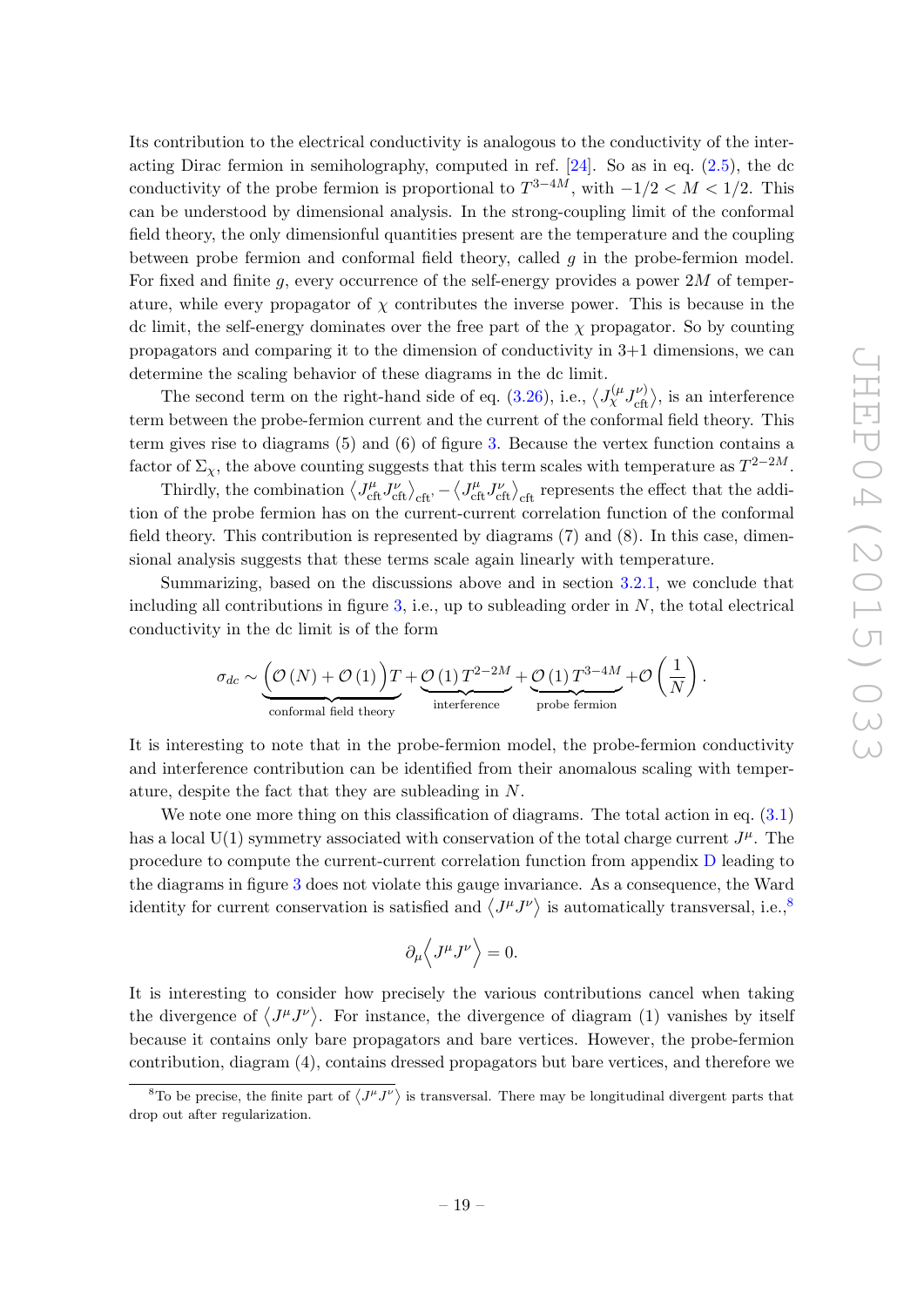need additional contributions to satisfy the Ward identity. These additional contributions are supplied by diagrams  $(5)$ ,  $(6)$  and  $(7)$ . The divergence of diagrams  $(2)$ ,  $(3)$  and  $(8)$ vanishes because of the conformal field theory Ward identity in the absence of  $\chi$ .

In ref. [\[24\]](#page-40-1), diagram (4) was computed numerically and its physical properties discussed in details. According to the classification in section [3.2,](#page-15-0) diagram (4) is the only contribution to the fermionic conductivity. The conductivity contributions due to the dependence of the self-energy on the gauge field can be interpreted as interference with the conformal field theory, and a correction to the conductivity of the conformal field theory.

# <span id="page-20-0"></span>3.2.3 Conductivity in semiholography

It is enlightening to reconsider the electrical conductivity of the boundary theory in the context of semiholography. The boundary action of the dual conformal field theory coupled to a fermionic dynamical source  $\chi$  resembles the action in eq. [\(1.1\)](#page-3-2), namely, it is given by

<span id="page-20-1"></span>
$$
S = S_{\rm cft}[\bar{O}, O] + S_0[\bar{\chi}, \chi] + ig \int d^4x \, (\bar{\chi}O + \bar{O}\chi) \,. \tag{3.27}
$$

Here, O is a fermionic composite operator in the conformal field theory  $S_{\text{cft}}$ . In general, in the presence of a boundary gauge field  $A_\mu$  which couples to both the conformal field theory and to the dynamical source  $\chi$ , this is modified to

$$
S = S_{\rm cft}[\bar{O}, O; A] + (\chi | \hbar G_0^{-1} - eA | \chi) + ig(\chi | O) + ig(O | \chi),
$$

where

$$
S_{\rm cft}[\bar{O}, O; A] = S_{\rm cft}[\bar{O}, O] + \frac{1}{c} \int d^4x J_{\rm cft}^{\mu} A_{\mu},
$$

and  $J_{\text{cft}}^{\mu}$  is again the current of the conformal field theory. The conformal field theory can be integrated out, and for the dynamical source  $\chi$ , this gives rise to an effective self-energy,

$$
\Sigma_{\chi}[A](x, x') = -i \left(\frac{g}{\hbar}\right)^2 \left\langle \bar{O}(x')O(x) \right\rangle_{\text{cft} + A},
$$

and the subscript  $\text{cft}+A$  indicates that this is the expectation value with respect to the conformal field theory action in the presence of a current  $J_{\text{cft}}^{\mu}$  sourced by the boundary gauge field.

As before, the total electrical conductivity of the boundary theory is proportional to the total current-current correlation function, which is in turn proportional to the expression  $\delta^2 \ln Z[A]/\delta A_\mu \delta A_\nu$ . It is convenient to integrate out the  $\bar{\chi}$  and  $\chi$  fields as well and, for taking these functional derivatives, to expand the generating functional  $\ln Z[A]$  up to second order in the gauge field. The same procedure was carried out for the probe-fermion model in appendix [D.](#page-36-0) Besides the pure conformal field theory contribution, the resulting expression contains the various purple diagrams in figure [3](#page-16-0) built from the  $\chi$  propagators and vertices present in the theory. In particular, there will be vertices of the form  $\delta \Sigma_{\chi}/\delta A_{\mu}$  and  $\delta^2 \Sigma_{\chi}/\delta A_{\mu} \delta A_{\nu}$ . To investigate these, the self-energy of the dynamical source is expanded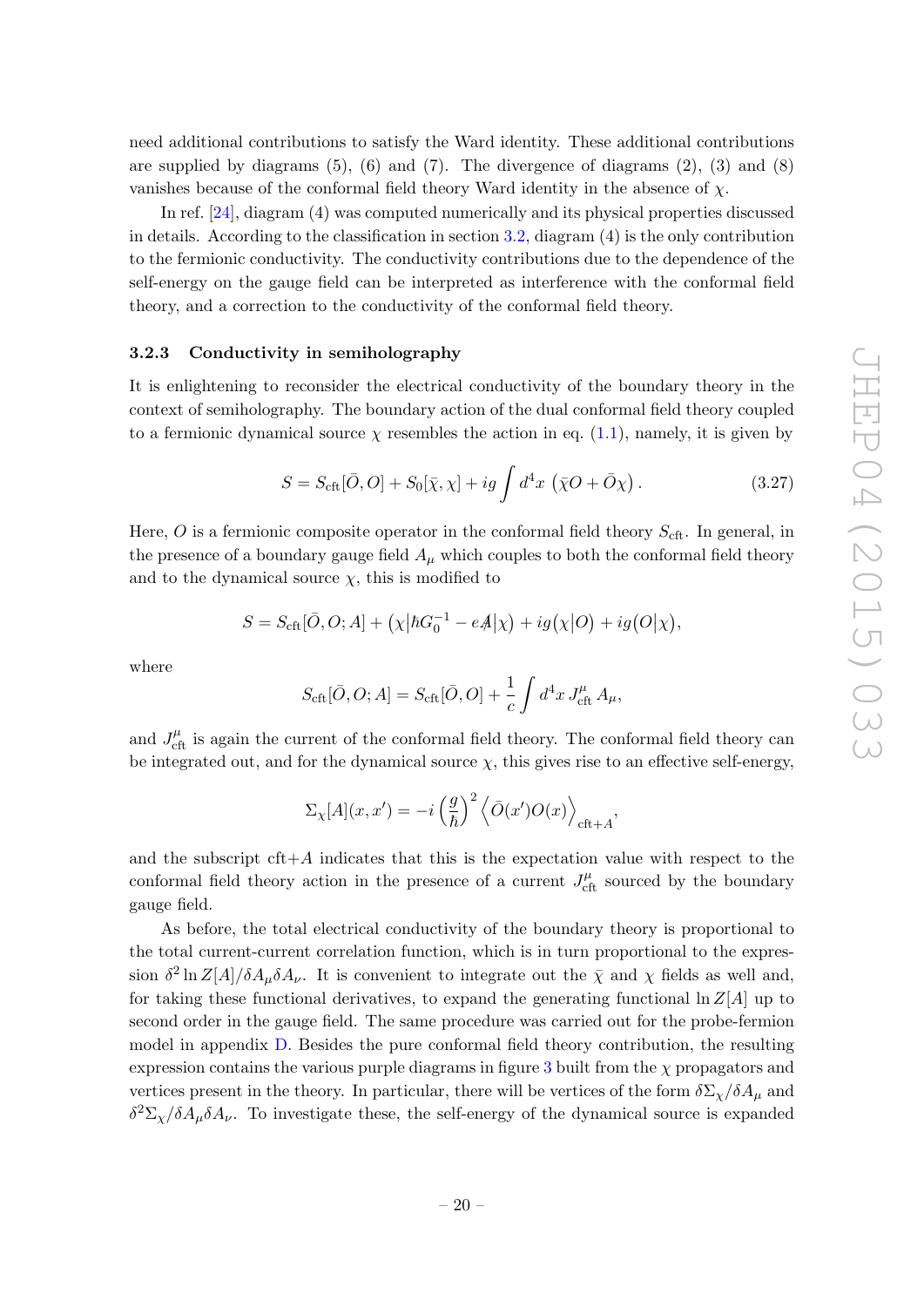

<span id="page-21-2"></span>**Figure 4.** Witten diagrams for the correlators  $\langle \bar{O}O J_{\text{cft}}^{\mu} \rangle_{\text{cft}}$  and  $\langle \bar{O}O J_{\text{cft}}^{\mu} J_{\text{cft}}^{\nu} \rangle_{\text{cft}}$ 

in powers of the gauge field. We have

$$
\left\langle \bar{O}(x)O(x') \right\rangle_{\text{cft}+A} \simeq \left\langle \bar{O}(x)O(x') \right\rangle_{\text{cft}} + \frac{i}{\hbar c} \int d^4y \left\langle \bar{O}(x)O(x')J_{\text{cft}}^{\mu}(y) \right\rangle_{\text{cft}} A_{\mu}(y) + \left(\frac{i}{\hbar c}\right)^2 \int d^4y \int d^4y' \left\langle \bar{O}(x)O(x')J_{\text{cft}}^{\mu}(y)J_{\text{cft}}^{\nu}(y') \right\rangle_{\text{cft}} A_{\mu}(y)A_{\nu}(y').
$$

This leads to the following expression for the three-point and four-point vertices

<span id="page-21-0"></span>
$$
\frac{\delta \Sigma_{\chi}}{\delta A_{\mu}} = \frac{1}{\hbar c} \left(\frac{g}{\hbar}\right)^2 \left\langle \bar{O} O J_{\text{cft}}^{\mu} \right\rangle_{\text{cft}},
$$
\n
$$
\frac{\delta^2 \Sigma_{\chi}}{\delta A_{\mu} \delta A_{\nu}} = i \left(\frac{g}{\hbar^2 c}\right)^2 \left\langle \bar{O} O J_{\text{cft}}^{\mu} J_{\text{cft}}^{\nu} \right\rangle_{\text{cft}},
$$
\n(3.28)

respectively. Up to here this was just a field-theory calculation, but now we connect this result to holography. The vertices on the left-hand side of eq. [\(3.28\)](#page-21-0) contribute i.a. to the interference terms needed to satisfy the Ward identity.<sup>[9](#page-21-1)</sup> On the right-hand side we find precisely the correlators of operators in a conformal field theory with a holographic dual. So in a semiholographic theory, the full conductivity satisfying the Ward identity can be computed with holography. This amounts to computing, besides the self-energy that is proportional to  $\langle \bar{O}O \rangle_{\text{cft}}$ , the correlators  $\langle \bar{O}O J_{\text{cft}}^{\mu} \rangle_{\text{cft}}$  and  $\langle \bar{O}O J_{\text{cft}}^{\mu} J_{\text{cft}}^{\nu} \rangle_{\text{cft}}$  using the holographic prescription [\[26\]](#page-40-3). These correlators can be represented by the Witten diagrams in figure [4.](#page-21-2)

As a final remark, we note that the coupling in the action in eq. [\(1.1\)](#page-3-2) is a special case of the coupling in the semiholographic action in eq.  $(3.27)$ , namely, in eq.  $(1.1)$ , the operator O is given by the product of the elementary fermion and a critical boson,  $O = \chi \Phi$ . Because the coupling in eq.  $(3.27)$  contains only one power of  $\chi$ , integrating out the critical theory leads to an effective self-energy for  $\chi$ , i.e., a term in the action proportional to  $g^2 \bar{\chi} \chi \langle \bar{O}O \rangle_{\text{cft}}$ . In contrast, integrating out the critical boson  $\Phi$  in eq. [\(1.1\)](#page-3-2) yields a nonlocal

<span id="page-21-1"></span><sup>&</sup>lt;sup>9</sup>We have shown this in the probe-fermion model in section [3.2.2,](#page-18-0) but it is not hard to see that this is a general result.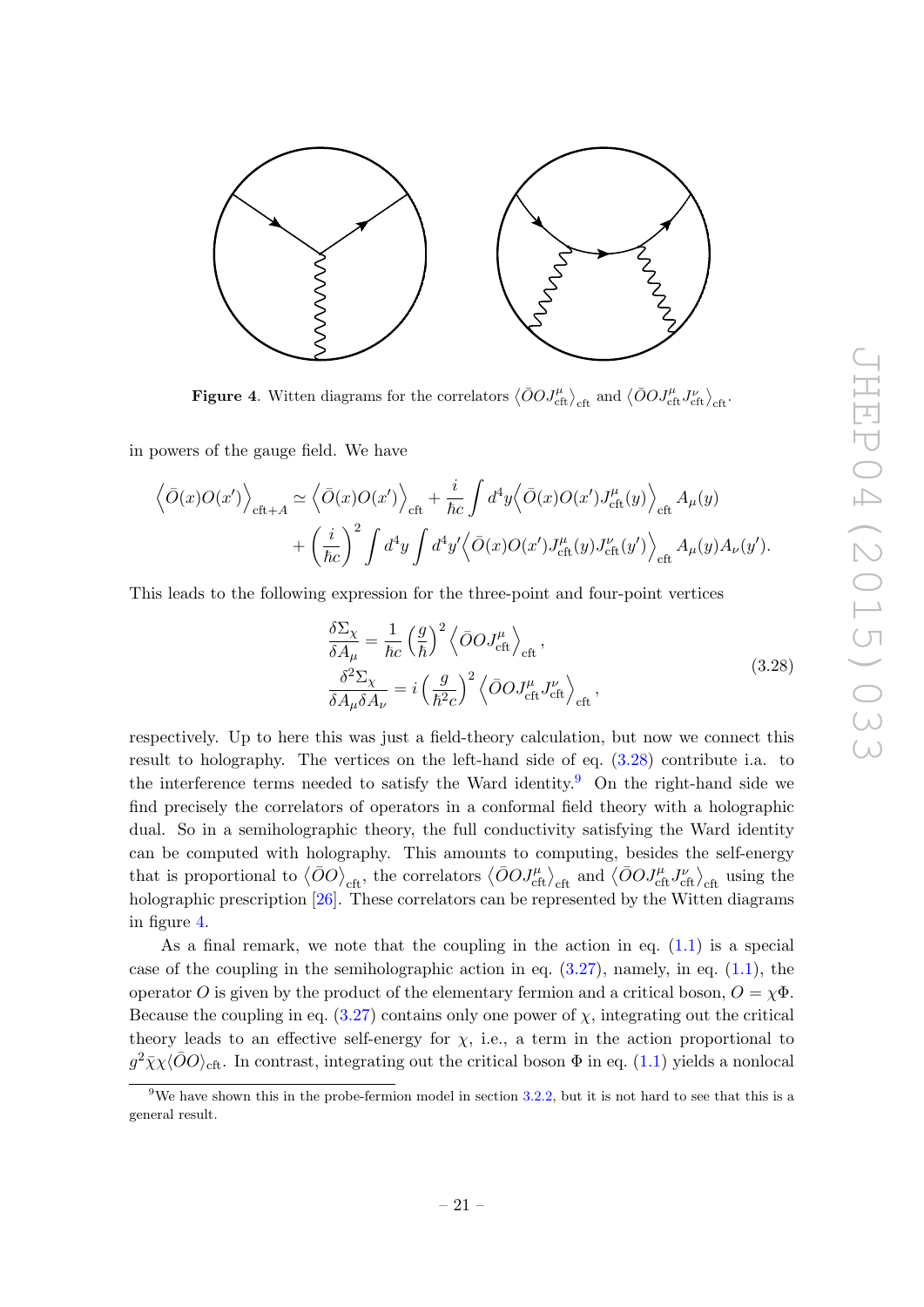effective interaction for  $\chi$  of the form  $g^2 (\bar{\chi}\chi)^2 \langle \Phi^* \Phi \rangle_{\text{cft}}$ .<sup>[10](#page-22-1)</sup> This effective interaction can lead, for instance in the Hartree-Fock approximation, to an effective self-energy for  $\chi$ . In a semi-holographic setting, we need a bulk scalar field dual to the order parameter  $\Phi$  that is sourced by the fermion bilinear  $\bar{\chi}\chi$  on the boundary. This results in the required interaction term for  $\chi$  where  $\langle \Phi^* \Phi \rangle_{\text{cft}}$  is related to the bulk-to-boundary propagator of the dual scalar field. As eq. [\(1.1\)](#page-3-2) just serves as a motivation for the problem discussed in this paper, a detailed treatment of this case in semiholography is beyond the scope of this paper.

#### <span id="page-22-0"></span>4 Fock model

In section [3](#page-9-0) we have seen that the probe-fermion model offers an interpretation of the dynamical-source model. Here the dynamical source is analogous to a probe fermion coupled to a conformal field theory. A disadvantage of the probe-fermion model is the fact that for  $\eta = 0$ , we do not recover the  $M = 1/2$  behavior with logarithmic corrections seen in the dynamical-source model. Furthermore, the conformal field theory of the probe-fermion model is free in the large- $N$  limit. As a consequence the dominant contribution to the electrical conductivity comes from free  $\psi_i$  fermions, and it thus diverges in the dc limit.

These problems are addressed in the second field-theory model that we consider, the Fock model. Here, there is no separate probe fermion. Instead, we consider fermions with an effective interaction due to a propagator containing an anomalous dimension. This effective interaction reduces to a Coulomb-like potential for  $\eta = 0$ , which is the desired behavior in the  $M = 1/2$  case of the dynamical-source model. A nontrivial self-energy, given by the selfconsistent Fock diagram, comes about by introducing a bosonic and nonlocal auxiliary field. In the strong-coupling limit, the fermionic propagator reduces to the inverse of the self-energy, and this suggests that the kinetic term  $G_0^{-1}$  in the propagator arises due to finite-coupling corrections. Thus, we have a second interpretation of the dynamical-source model, where the source fermion lives in the dual conformal field theory, and the dynamical part of its propagator is an effective way to incorporate finite-coupling corrections.

In the Fock model, we have again N species of Dirac fermions. They are minimally coupled to a gauge field  $A_\mu$  and interact via a nonlocal, real interaction potential  $\Delta$ . The partition function is

$$
Z[A] = \int d[\bar{\psi}]d[\psi] \exp\left[\frac{i}{\hbar}\Big(S_0[\bar{\psi}, \psi; A] + S_\Delta[\bar{\psi}, \psi]\Big)\right],\tag{4.1}
$$

where the actions are given by

$$
S_0[\bar{\psi}, \psi; A] = -i\hbar \sum_{i=1}^{N} \int d^4x \,\bar{\psi}_i \Big(\phi - \frac{ie}{\hbar}A\Big)\psi_i,\tag{4.2}
$$

and

$$
S_{\Delta}[\bar{\psi}, \psi] = \frac{\hbar g}{2N} \sum_{i,i'=1}^{N} \int d^4x \int d^4x' \Delta(x - x') \, \bar{\psi}_i(x) \, \psi_{i'}(x) \, \bar{\psi}_{i'}(x') \, \psi_i(x').
$$

<span id="page-22-1"></span><sup>10</sup>Such an effective four-point interaction is the starting point of the Fock model introduced in the next section.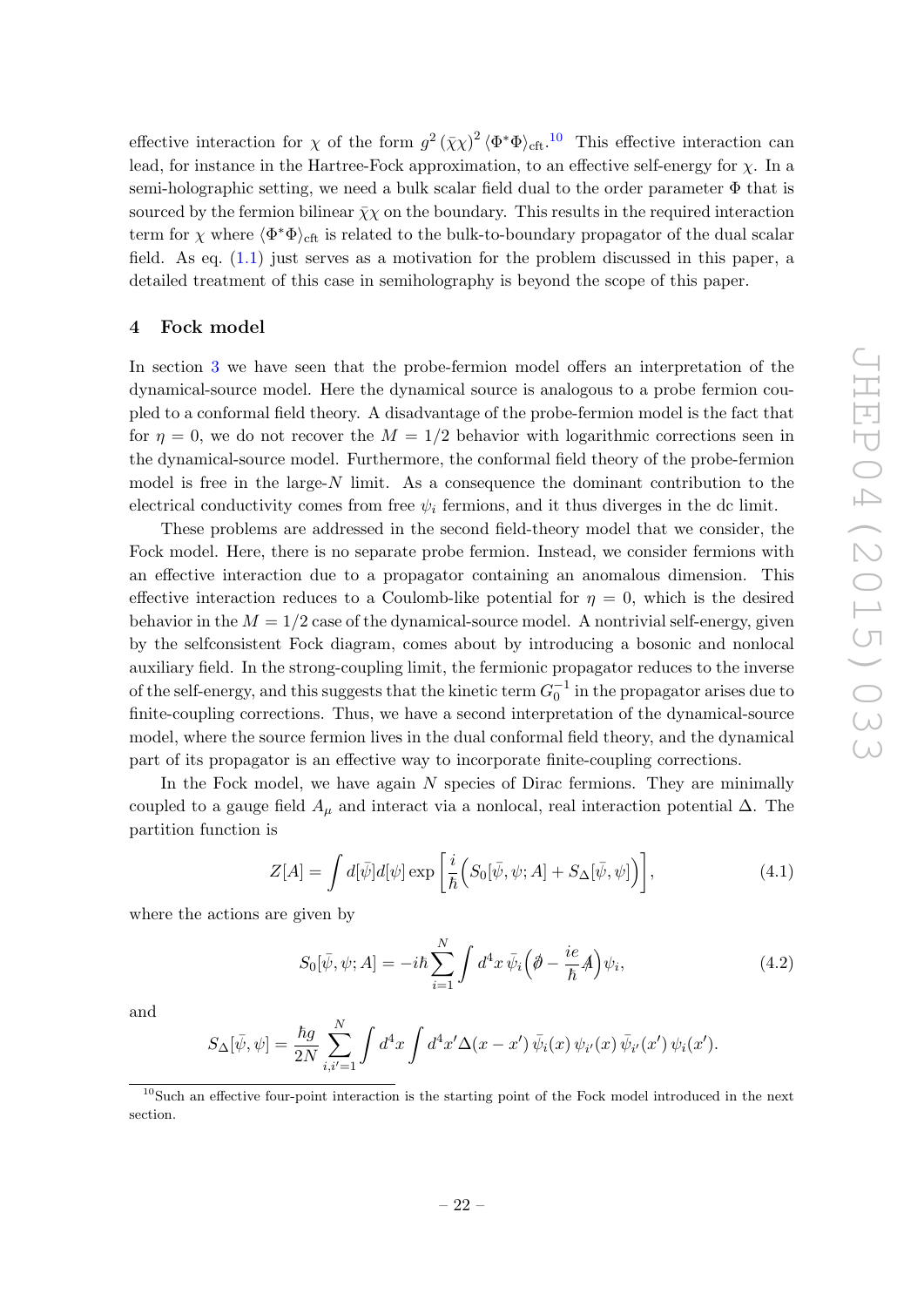As discussed before, the motivation for this form of  $S_\Delta$  is that a nonlocal interaction for the fermions is required to make their self-energy nontrivial in the large- $N$  limit. For a microscopic origin of this form of the interaction  $\Delta(x-x')$ , we imagine that integrating out other fields in a more complicated theory could lead to such a nonlocal effective interaction term, as was already discussed at the end of section [3.2.3.](#page-20-0) Because of the nonlocality, this interaction can carry momentum, and we choose it to have the momentum-dependence of a relativistic scalar with an anomalous dimension  $\eta$ ,

$$
\Delta(x - x') = \int \frac{d^4k}{(2\pi)^4} \frac{1}{-k^{2-\eta}} e^{ik \cdot (x - x')}.
$$
\n(4.3)

We proceed by performing a Hubbard-Stratonovich transformation that decouples the interaction, by multiplying the partition function by

<span id="page-23-0"></span>
$$
1 = \int d[\rho] \exp\left[\frac{i}{\hbar} \int d^4x \int d^4x' \sum_{\alpha,\beta} \left(\rho_{\beta\alpha}(x',x) - \sum_{i=1}^N \frac{\hbar g}{N} \bar{\psi}_{i,\alpha}(x)\psi_{i,\beta}(x')\right) \right] \times \frac{N\Delta(x-x')}{2\hbar g} \left(\rho_{\alpha\beta}(x,x') - \sum_{i'=1}^N \frac{\hbar g}{N} \bar{\psi}_{i',\beta}(x')\psi_{i',\alpha}(x)\right) \right].
$$
\n(4.4)

We have written down the spin indices  $\alpha$ , β explicitly. The auxiliary field  $\rho$  is a matrix in these indices, is nonlocal, and its expectation value is proportional to the fermionic density matrix. Defining the collective field  $\rho$  in this way is indicative of Fock theory, which explains the name of this model. As in the probe-fermion model, the factors of  $N$  are chosen such that certain diagrams survive in the large- $N$  limit. We introduce new shorthand notation, by means of which the expression in eq.  $(4.4)$  is written as

$$
1 = \int d[\rho] \exp \bigg[ \frac{i}{\hbar} \sum_{i,i'=1}^N \big( \rho + \frac{\hbar g}{N} \psi_i \bar{\psi}_i \big| \big| \frac{N\Delta}{2\hbar g} \big| \big| \rho + \frac{\hbar g}{N} \psi_{i'} \bar{\psi}_{i'} \big) \bigg].
$$

Compared to the notation in section [3,](#page-9-0) the double lines now express the dependence on two spacetime points of the field  $\rho$  and the product  $\bar{\psi}\psi$ . After this transformation, the action for the fermions is quadratic, and we can read off the inverse Green's function for a single fermion species. It is a functional of  $\rho$  and  $A_\mu$ , and its matrix elements are in the coordinate representation given by

$$
G_{\psi,\alpha\beta}^{-1}[A,\rho](x,x') = -i\left(\partial_{\alpha\beta} - \frac{ie}{\hbar}A_{\alpha\beta}(x)\right)\delta^4(x-x') - \frac{1}{\hbar}\rho_{\alpha\beta}(x,x')\Delta(x-x').
$$

From now on, the spinor indices are again suppressed in our notation. We can integrate out the fermions, which results in the partition function

<span id="page-23-1"></span>
$$
Z[A] = \int d[\rho] \exp\left[N \text{Tr} \ln\left(-G_{\psi}^{-1}[A,\rho]\right) + N(\rho \vert \vert \frac{i}{\hbar} \frac{\Delta}{2\hbar g} \vert \vert \rho)\right]. \tag{4.5}
$$

We do a fluctuation expansion of  $\rho$  around its expectation value by writing  $\rho = \langle \rho \rangle + \delta \rho$ . In the large- $N$  limit, the approximation where we take only the leading term into account,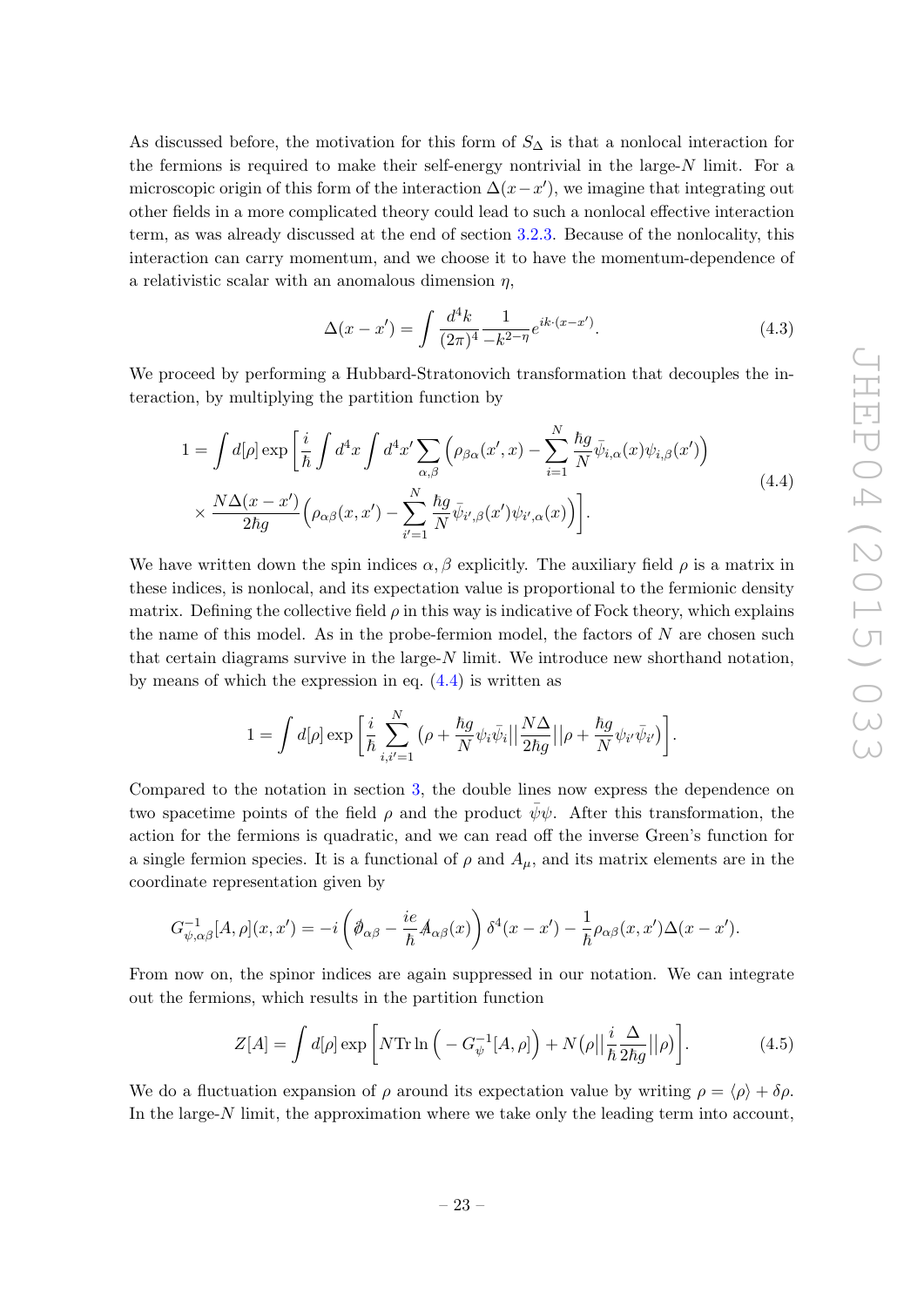becomes exact, because the path integral is dominated by this value. In this case, it is the mean-field approximation where we replace  $\rho$  by  $\langle \rho \rangle$ . The field  $\rho$  is bosonic so its expectation value can be nonzero. Setting the first-order terms in  $\delta \rho$  to zero leads to an equation for  $\langle \rho \rangle$ . First, we expand the fermionic propagator to first order in  $\delta \rho$ ,

$$
G_{\psi}^{-1}[A,\rho](x,x') = G_{\psi}^{-1}[A,\langle \rho \rangle](x,x') - \frac{1}{\hbar}\Delta(x-x')\delta\rho(x,x'),
$$

where we have defined the inverse fermion propagator in the mean-field approximation as

<span id="page-24-1"></span>
$$
G_{\psi}^{-1}[A,\langle \rho \rangle](x,x') = -i\left(\partial - \frac{ie}{\hbar}A(x)\right)\delta^4(x-x') - \frac{1}{\hbar}\langle \rho(x,x')\rangle\Delta(x-x').\tag{4.6}
$$

This is the Dyson equation for the dressed fermion propagator. The second term on the right-hand side of eq. [\(4.6\)](#page-24-1) is the self-energy of the fermions, which is proportional to  $\langle \rho \rangle \Delta$ . Thus, the mean-field approximation to  $\rho$  leads to the Fock approximation to the fermion self-energy, which becomes exact for large  $N$ . This is in contrast to the probe-fermion model, which can be seen as a Hartree-like theory, in which the auxiliary field is local and the self-energy of the  $\psi_i$  fields is  $1/N$  suppressed.

To find the fermion self-energy in the Fock model, we first set  $A_\mu = 0$  so that  $\langle \rho \rangle$ depends only on the difference in coordinates. Then we expand the logarithm in eq. [\(4.5\)](#page-23-1) in fluctuations, and demanding the first-order terms in  $\delta \rho$  in the partition function to vanish, leads to the following equation for  $\langle \rho \rangle$ ,

<span id="page-24-2"></span>
$$
\langle \rho(x - x') \rangle = \frac{g\hbar}{i} G_{\psi}[0, \langle \rho \rangle](x - x'). \tag{4.7}
$$

Together, eq.  $(4.6)$  and eq.  $(4.7)$  form a recursive equation for the dressed fermion propagator, and thus for the fermionic self-energy. This recursive equation is elegantly expressed in momentum space as

<span id="page-24-3"></span>
$$
G_{\psi}^{-1}(k) = k - \Sigma_{\psi}(k),
$$
\n(4.8)

with the self-energy

$$
\Sigma_{\psi}(k) = -ig \int \frac{d^4q}{(2\pi)^4} \Delta(k-q) G_{\psi}(q).
$$

Note that we have also suppressed the functional dependence on A,  $\rho$  and  $\langle \rho \rangle$ , so that the dressed Green's function is denoted just by  $G_{\psi}$ . This Dyson equation for the fermion propagator is shown diagrammatically in figure [5.](#page-25-0)

#### <span id="page-24-0"></span>4.1 Fermionic Fock self-energy

Finding the fermionic self-energy requires solving the recursive equation eq. [\(4.8\)](#page-24-3), which cannot be solved analytically. However, we can solve it both in the free case and the very strong-coupling limit. In the first, we just set  $g = 0$  so that the self-energy piece drops out, and obtain the trivial result  $G_{\psi}(k) = 1/k$ . We can depart from this trivial value of the coupling by means of perturbation theory in g.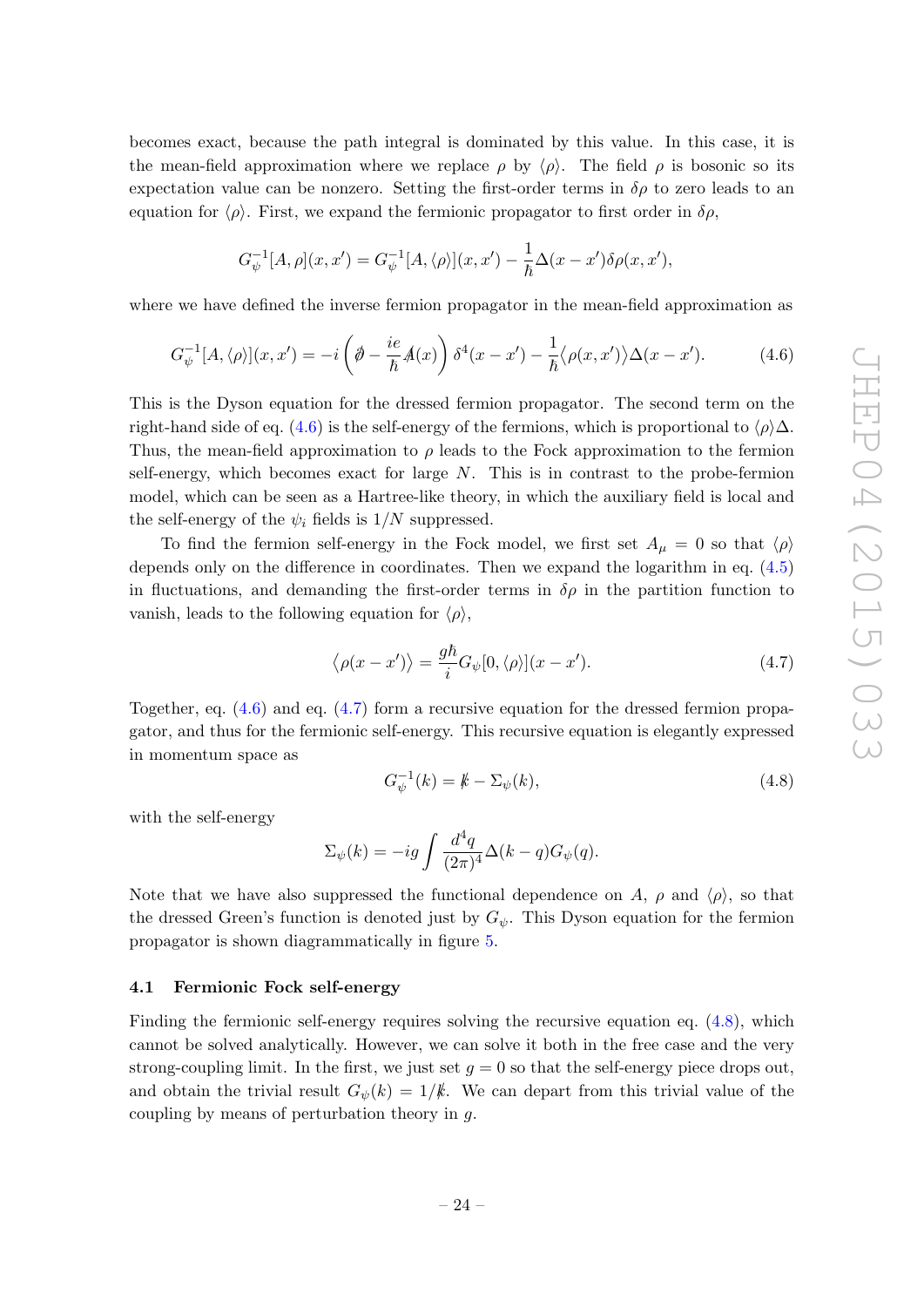

<span id="page-25-0"></span>Figure 5. Graphical representation of the Dyson equation from eq. [\(4.8\)](#page-24-3). Double lines denote the full Green's function  $G_{\psi}$ , while single lines denote the free propagator  $1/k$ . The wiggly line is the interaction  $\Delta$ . The Fock bubble comes with a factor g, or equivalently, two factors  $\sqrt{g}$ . The latter can be associated with the solid dots.

The strong-coupling limit is the opposite limit, with the effect that the self-energy term dominates over the  $k$  term in eq. [\(4.8\)](#page-24-3), so that we can ignore it, and eq. (4.8) becomes

<span id="page-25-1"></span>
$$
\frac{1}{ig}G_{\psi}^{-1}(k) = \int \frac{d^4q}{(2\pi)^4} \Delta(k-q)G_{\psi}(q). \tag{4.9}
$$

In this limit, the fermion propagator must depend on  $q$ , otherwise eq.  $(4.9)$  is inconsistent. It has dimensions of length in our conventions. Furthermore, in the absence of scales such as temperature, it must be a single power of k, it is fermionic so there is also a  $k$  involved, and of course there can be a numerical prefactor. So we plug in the following Ansatz,

$$
G_{\psi}(k) = g^y k^{x-1} k h(\eta),
$$

where the function  $h(\eta)$  is dimensionless. Plugging this Ansatz into eq. [\(4.9\)](#page-25-1) and equating the powers of g on both sides of the equality, leads to  $y = -1/2$ , and consequently,  $x =$  $-1 - \eta/2$ . Then, the Green's function in the strong-coupling limit is given by

<span id="page-25-3"></span>
$$
G_{\psi}(k) = -\frac{1}{\Sigma_{\psi}(k)} = \frac{\not k h(\eta)}{\sqrt{g}k^{2 + \frac{\eta}{2}}}.
$$
\n(4.10)

We can solve  $h(\eta)$  from eq. [\(4.9\)](#page-25-1) by doing the momentum integral on the right-hand side, which is described in more detail in appendix  $E$ , and results in

<span id="page-25-4"></span>
$$
\frac{1}{h^2(\eta)} = \frac{\Gamma(1-\frac{\eta}{4})}{(4\pi)^2 \Gamma(1+\frac{\eta}{4})} \left[ \frac{\Gamma(1+\frac{\eta}{2})\Gamma(-\frac{\eta}{4})}{\Gamma(1-\frac{\eta}{2})\Gamma(2+\frac{\eta}{4})} - \frac{4+\eta}{2\eta} \frac{\Gamma(-1-\frac{\eta}{4})\Gamma(2+\frac{\eta}{2})}{\Gamma(3+\frac{\eta}{4})\Gamma(-\frac{\eta}{2})} \right].
$$
 (4.11)

In the strong-coupling limit the Green's function is minus the inverse of the self-energy. The self-energy of the fermions is thus given by

<span id="page-25-2"></span>
$$
\Sigma_{\psi}(k) = -\frac{\sqrt{g}}{h(\eta)} k k^{\frac{\eta}{2}}.
$$
\n(4.12)

Note that this result is proportional to  $\sqrt{g}$ , which expresses the nonperturbative nature of the calculation. Switching to the retarded prescription amounts to setting  $ck^0 = \omega +$ i0. Thus, in the strong-coupling limit  $G_{\psi}$  coincides with the result from eq. [\(2.4\)](#page-8-2) in the dynamical-source model, if we make the following identifications,

$$
\eta = 4M - 2,
$$
  
\n
$$
\sqrt{g} = \frac{\lambda \Gamma(\frac{1}{2} - M)}{c 4^M \Gamma(\frac{1}{2} + M)} h (4M - 2).
$$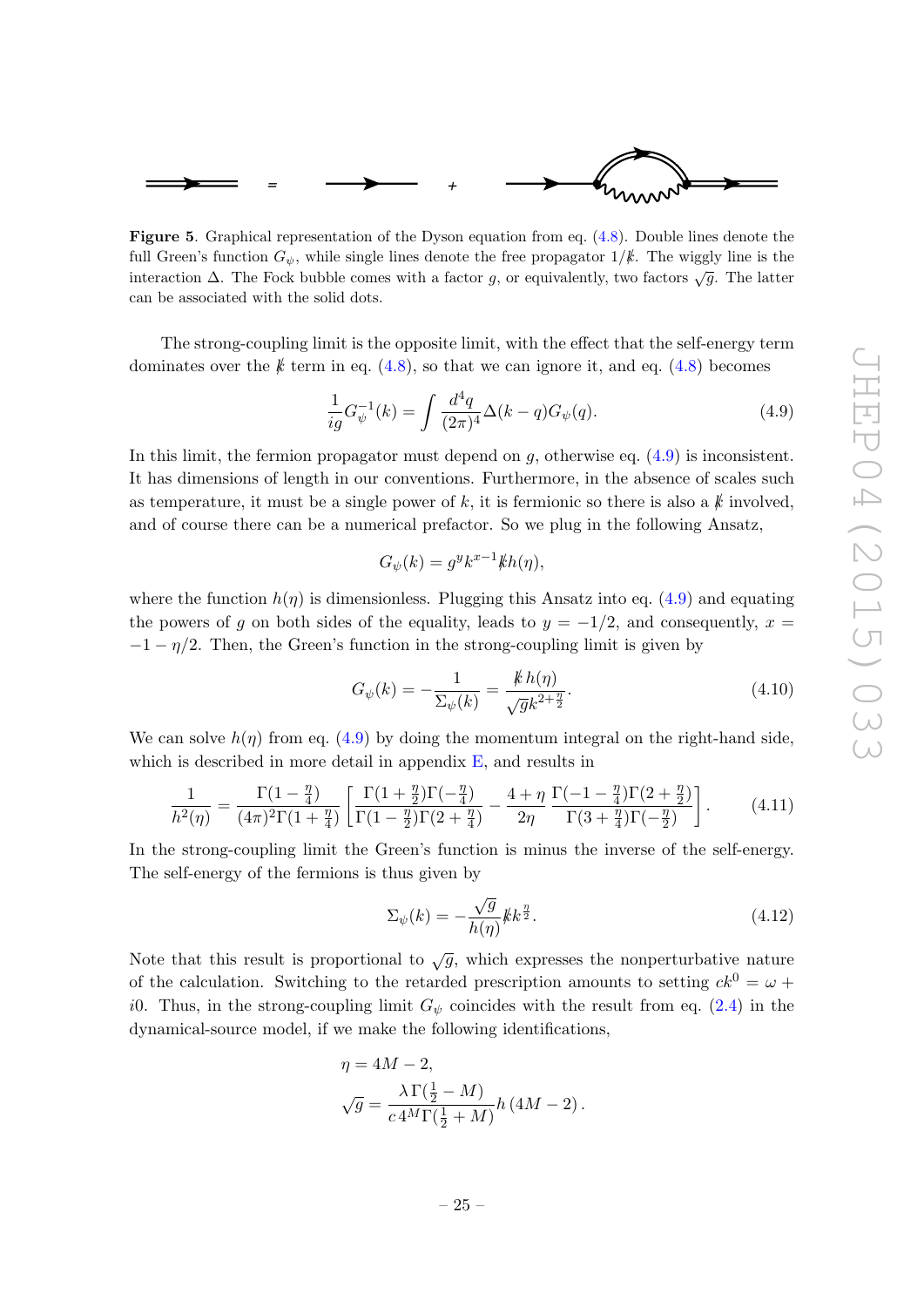We see that the range  $-2 < \eta < 0$ , where  $h(\eta)$  is real, covers only the positive-M part of the self-energy in the dynamical-source model, as it corresponds to  $0 < M < 1/2$ . However, in this case the value  $\eta = 0$  does correspond to  $M = 1/2$ .

#### <span id="page-26-0"></span>4.2 Electrical conductivity

To compute the electrical conductivity of the fermions in the Fock model, we can start from the generating functional  $\ln Z[A]$ , which is, after making use of eq. [\(4.7\)](#page-24-2) in the presence of  $A_{\mu}$ , given by

$$
\ln Z[A] = N \mathrm{Tr} \ln \left( -G_{\psi}^{-1}[A] \right) - iN \left( G_{\psi}[A] \left| \left| \frac{g\Delta}{2} \right| \right| G_{\psi}[A] \right).
$$

In principle, the procedure is the same as for the probe-fermion model, i.e., taking two functional derivatives of  $\ln Z[A]$  with respect to the gauge field. However, less work is required if we make use of the fact that, in the Fock model, the total current density operator is exactly known in terms of the fermionic fields. It is given by

$$
J^{\mu}(x) = -ec \sum_{j=1}^{N} \bar{\psi}_j(x) \gamma^{\mu} \psi_j(x).
$$

The current-current correlation function is therefore proportional to

<span id="page-26-1"></span>
$$
\frac{\delta \langle J^{\mu}(x) \rangle}{\delta A_{\nu}(y)} \bigg|_{A=0} = Nice \lim_{x' \to x} \text{tr} \left[ \gamma^{\mu} \frac{\delta G_{\psi}[A](x, x')}{\delta A_{\nu}(y)} \bigg|_{A=0} \right], \tag{4.13}
$$

where the expectation value is taken with respect to the interacting action in the presence of  $A_{\mu}$ , and the lowercase trace is just over spinor indices. Evaluation of eq. [\(4.13\)](#page-26-1) requires knowing  $G_{\psi}$  up to first order in  $A_{\mu}$ . This information is obtained from the mean-field Dyson equation for  $G_{\psi}$  which we found in section [4.1,](#page-24-0) and which we recall here,

<span id="page-26-2"></span>
$$
G_{\psi}^{-1}[A](x, x') = G_0^{-1}(x, x') - \frac{e}{\hbar} \delta^4(x - x') \mathcal{A}(x) - \Sigma_{\psi}[A](x, x'), \tag{4.14}
$$

with the inverse noninteracting fermion Green's function  $G_0^{-1}(x, x') = -i\partial\!\!\!\!/\,\delta^4(x - x')$  and with the self-energy

$$
\Sigma_{\psi}[A](x, x') = \frac{g}{i} G_{\psi}[A](x, x') \Delta(x - x'),
$$

which depends on  $A_\mu$  through  $G_\psi$ . It is not necessary to invert this Dyson equation. Namely, using the definition of the matrix inverse in the coordinate representation, it is easy to show that

$$
\left. \frac{\delta G_{\psi}[A](x, x')}{\delta A_{\nu}(y)} \right|_{A=0} = - \int d^4 y' \int d^4 y'' G_{\psi}[0](x, y') \Gamma^{\nu}(y', y''; y) G_{\psi}[0](y'', x').
$$

We have introduced the three-point function  $\Gamma^{\nu}$ , which is just the functional derivative with respect to  $A_{\nu}$  of the inverse Green's function, i.e.,

$$
\Gamma^\nu(y',y'';y) = \frac{\delta G_\psi^{-1}[A](y',y'')}{\delta A_\nu(y)}\bigg|_{A=0}.
$$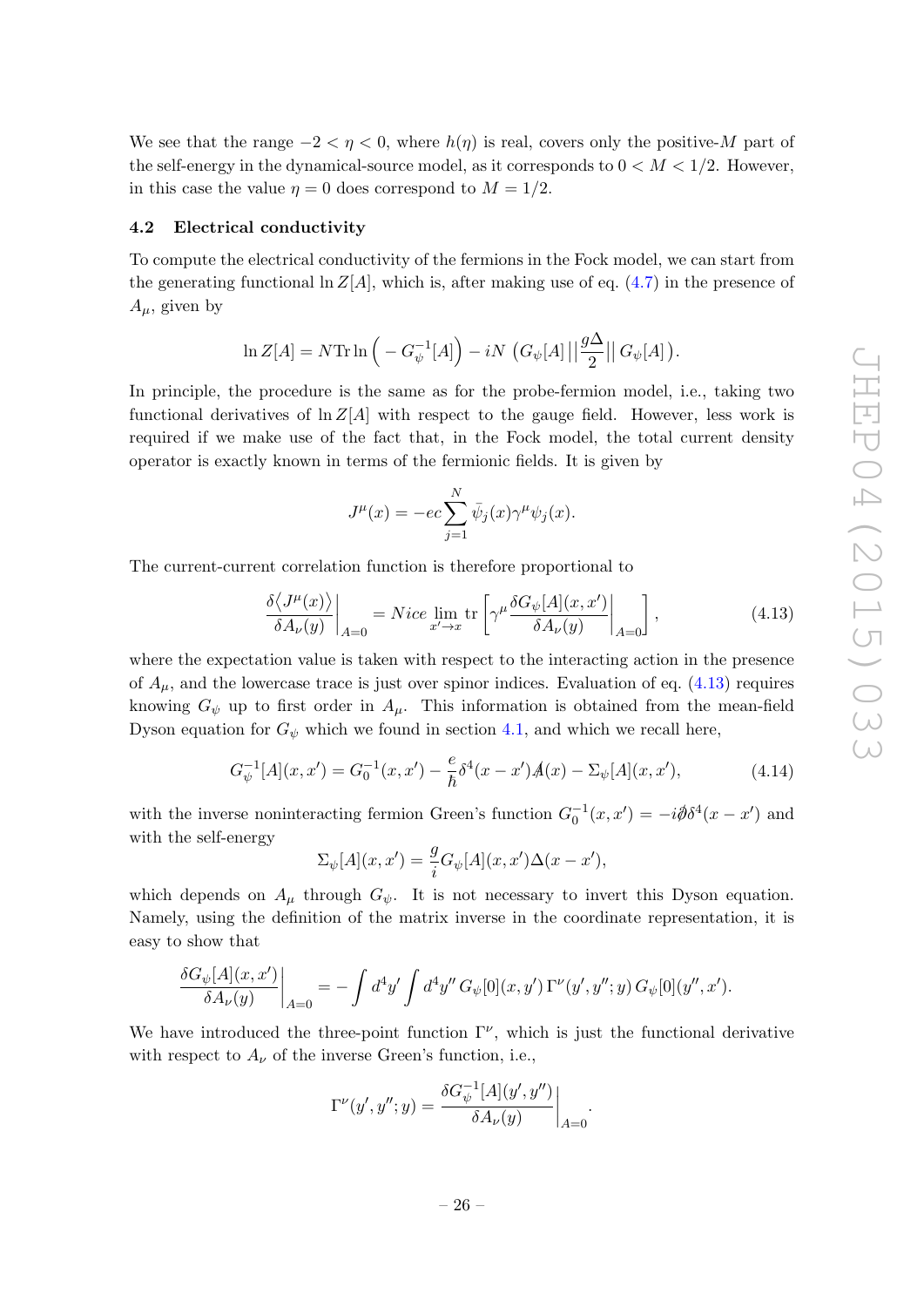

<span id="page-27-1"></span>**Figure 6.** Diagram of the current-current correlation function from eq.  $(4.15)$  containing the threepoint vertex. The filled triangle is  $\Gamma^{\mu}$ , the solid circle denotes the bare vertex proportional to  $e\gamma^{\mu}$ and the double lines represent the dressed fermion propagator  $G_{\psi}[0]$ .

Then, the current-current correlation function obtained from eq.  $(4.13)$  can be written as

<span id="page-27-0"></span>
$$
\left\langle J^{\mu}(x)J^{\nu}(y)\right\rangle_{A=0} = \frac{\hbar c}{i} \frac{\delta \langle J^{\mu}(x)\rangle}{\delta A_{\nu}(y)}\Big|_{A=0}
$$
  
= 
$$
-Ne\hbar c^{2} \int d^{4}y' \int d^{4}y'' \text{tr}\left[\gamma^{\mu} G_{\psi}[0](x, y') \Gamma^{\nu}(y', y''; y) G_{\psi}[0](y'', x)\right].
$$
(4.15)

The current-current correlation function is thus given by the fermion bubble diagram with dressed propagators  $G_{\psi}[0]$ , one bare vertex proportional to  $e\gamma^{\mu}$ , and one dressed vertex  $\Gamma^{\nu}$ , as is also shown in figure [6.](#page-27-1) We can rewrite the Dyson equation as a recursive equation for  $\Gamma^{\nu}$ , by taking the derivative  $\delta/\delta A_{\nu}$  of eq. [\(4.14\)](#page-26-2) and using the chain rule for functional derivatives. This yields

<span id="page-27-2"></span>
$$
\Gamma^{\nu}(x, x'; y) = -\frac{e}{\hbar} \gamma^{\nu} \delta^{4}(x - x') \delta^{4}(x - y) + \int d^{4}z \int d^{4}z' \frac{\delta \Sigma_{\psi}(x, x')}{\delta G_{\psi}(z, z')} \int d^{4}y' \int d^{4}y'' G_{\psi}[0](z, y') \Gamma^{\nu}(y', y''; y) G_{\psi}[0](y'', z').
$$
\n(4.16)

The recursive equation for  $\Gamma^{\nu}$  represents an infinite bubble sum, which is diagrammatically depicted in figure [7.](#page-28-1) The zeroth-order term in eq.  $(4.16)$  is proportional to the bare vertex, and the rest is interpreted as interaction corrections to this vertex. It is more elegant to make the current-current correlation function explicitly symmetric in the indices  $\mu$  and  $\nu$ , by means of a four-point vertex, as is shown diagrammatically in figure [8.](#page-28-2) This requires knowledge of the dependence of the self-energy on the Green's function, i.e., the object  $\delta \Sigma_{\psi}(x, x')/\delta G_{\psi}(z, z')$ . This four-point function is known in the Fock model, it is simply given by

<span id="page-27-3"></span>
$$
\frac{\delta \Sigma_{\psi}(x, x')}{\delta G_{\psi}(z, z')} = \frac{g}{i} \Delta(x - x') \delta^4(x - z) \delta^4(x' - z'). \tag{4.17}
$$

The required recursive equation for this four-point function is given diagrammatically in figure [9.](#page-28-3)

We can compute the conductivity in the Fock model again in the GG-approximation where vertex corrections are ignored. Since the fermion propagator and self-energy are the same as the propagator in the dynamical-source model, the result is also the same, i.e., the dc conductivity scales with  $T^{3-4M}$ . The scaling becomes linear in the limit  $M \to 1/2$ .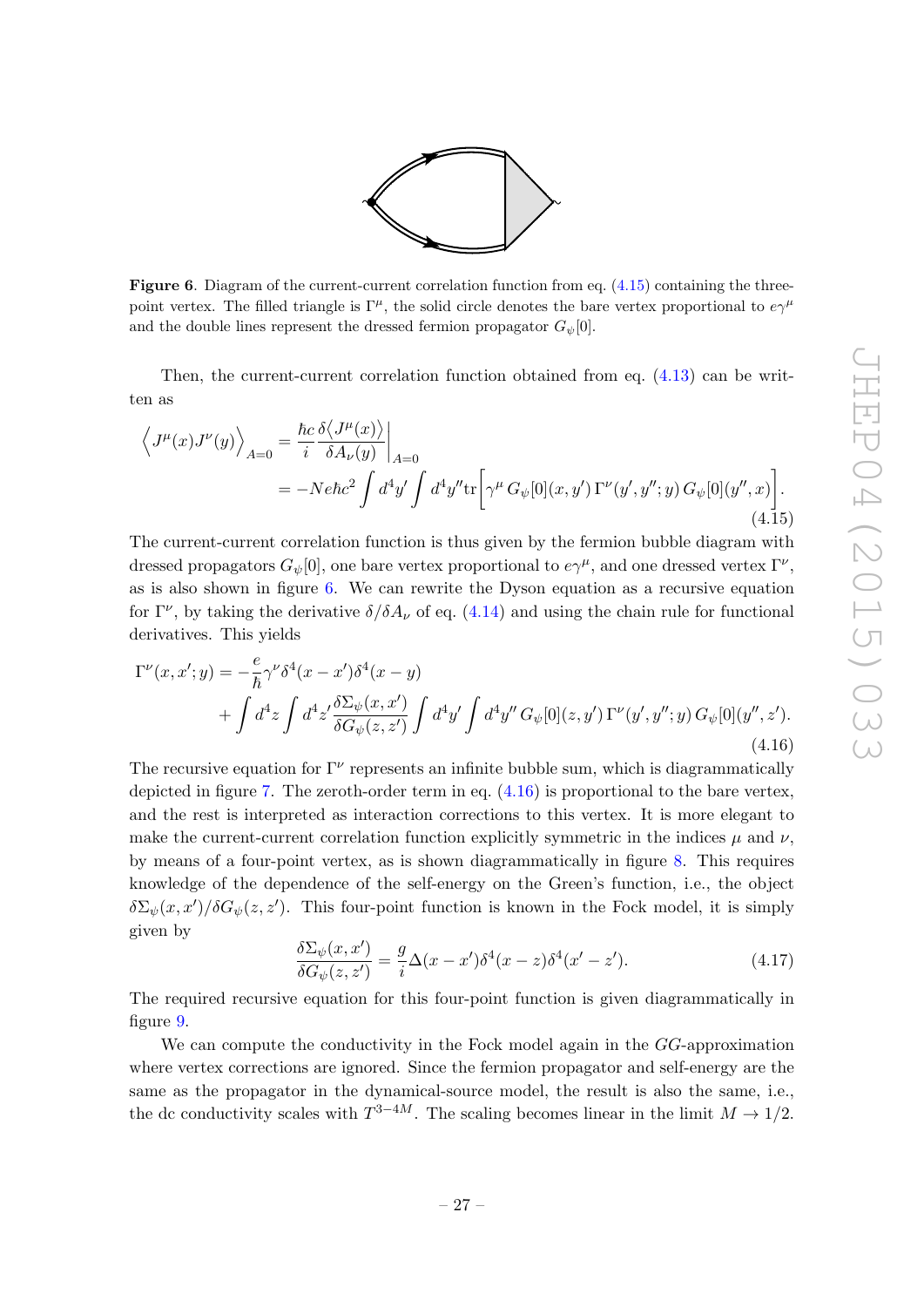

**Figure 7.** The recursive relation for the three-point vertex  $\Gamma^{\mu}$  from eq. [\(4.16\)](#page-27-2), where we also made use of eq. [\(4.17\)](#page-27-3). The notation is the same as in figure [6,](#page-27-1) and each wiggly line is an interaction  $g\Delta$ .

<span id="page-28-1"></span>

<span id="page-28-2"></span>Figure 8. Diagrams for the current-current correlation function in terms of the four-point vertex in figure [9.](#page-28-3)



<span id="page-28-3"></span>Figure 9. Recursive expression, corresponding to the Bethe-Salpeter equation for the four-point vertex.

Moreover, in the Fock model vertex corrections can in principle be included because the dependence of  $\Sigma_{\psi}$  on  $A_{\mu}$  is exactly known as we have seen.

# <span id="page-28-0"></span>4.3 Finite-coupling corrections

In section [4.1](#page-24-0) the Dyson equation from eq. [\(4.8\)](#page-24-3) was solved exactly in the strong-coupling limit and at zero temperature, which lead to the result in eq. [\(4.12\)](#page-25-2). Taking  $A_{\mu} = 0$ ,  $\vec{k} = 0$ and  $\omega > 0$  for simplicity, the fermion Green's function in the strong-coupling limit can thus be written as  $G_{\psi}(\omega) = -1/\Sigma_{\psi}(\omega) = c/\gamma^0 \tilde{g} \omega^{2M}$ . Here,  $\tilde{g}$  has the dimensions of frequency to the power  $1 - 2M$ , and contains the numerical prefactor of the self-energy. We would like to generalize this result to also reproduce the correct weak-coupling behavior by means of a  $1/\tilde{q}$  expansion. In the absence of other scales like temperature, the exact result for  $G_{\psi}(\omega)$  can only depend on the ratio  $\omega/\tilde{g}\omega^{2M}$ . So for general values of  $\tilde{g}$ , the solution to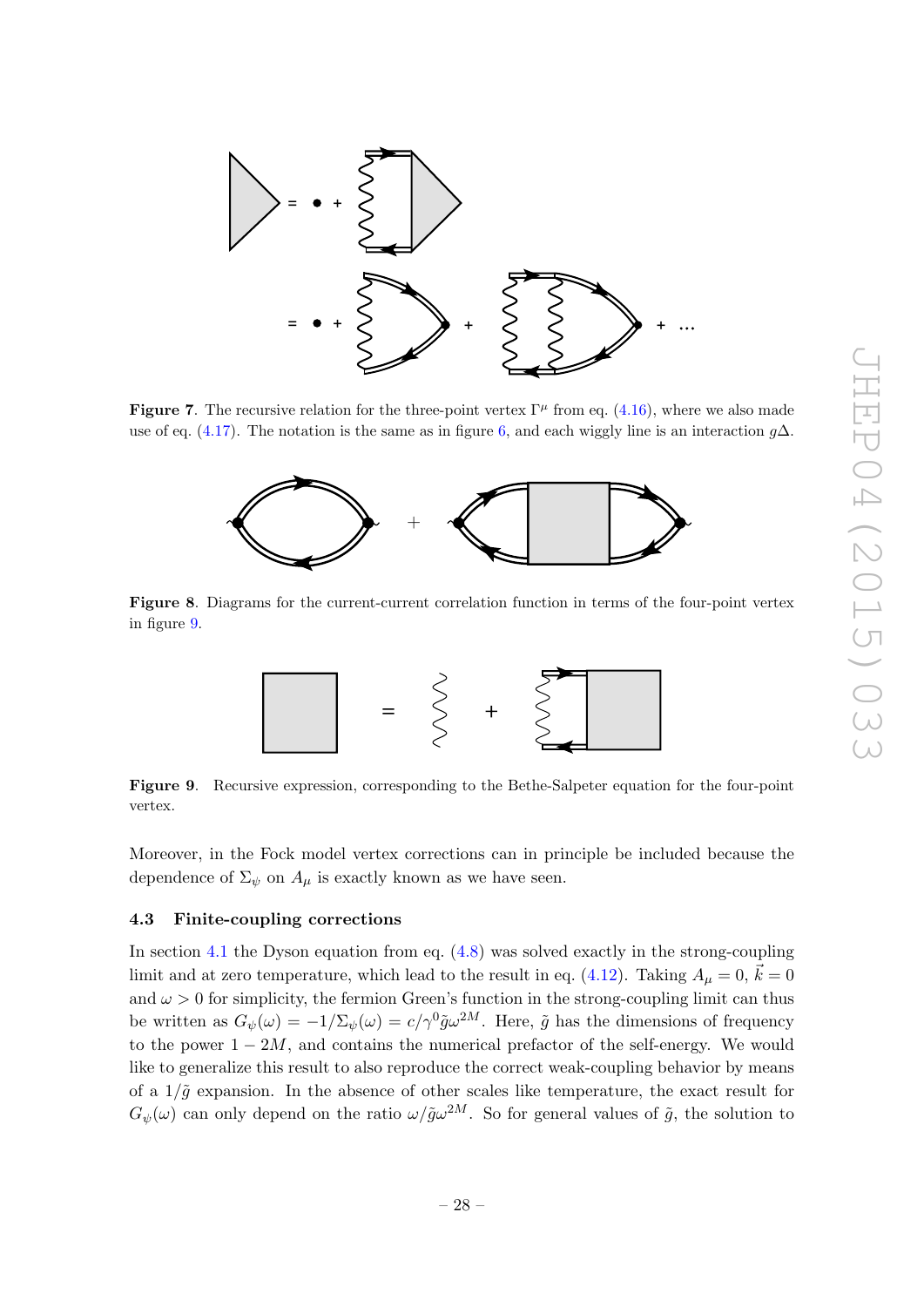the selfconsistent Dyson equation for the Green's function can be written as

<span id="page-29-1"></span>
$$
G_{\psi}^{-1}(\omega) = \frac{1}{c} \gamma^0 \tilde{g} \omega^{2M} f\left(\frac{\omega}{\tilde{g} \omega^{2M}}\right).
$$
 (4.18)

Here,  $f$  is a dimensionless function, which reduces to the correct asymptotic behavior for very small and very large  $\tilde{g}$  if we write a linear Ansatz for f of the form

$$
f(x) = 1 + xf'(\infty) + d(x),
$$

where  $d(x)$  is another dimensionless function that describes by construction the deviation from the linear behavior at intermediate values of x. To recover the strong coupling result at  $x = 0$ , we have  $f(0) = 1$  and  $d(0) = 0$ . The free result is obtained if  $f(x)$  asymptotes to  $-x$  for  $x \gg 1$ . So  $d(\infty) = d'(\infty) = 0$  and  $f'(\infty) = -1$ . With this behavior of f, eq. [\(4.18\)](#page-29-1) becomes

$$
G_{\psi}^{-1} = \frac{1}{c}\gamma^0\left(-\omega + \tilde{g}\omega^{2M} + \tilde{g}\omega^{2M}d\left(\frac{\omega}{\tilde{g}\omega^{2M}}\right)\right).
$$

In the approximation where the intermediate function  $d$  is ignored, we obtain

$$
G_{\psi}^{-1}(\omega) = -\frac{1}{c}\gamma^0\left(\omega - \tilde{g}\omega^{2M}\right).
$$

This Green's function is exactly a solution to the Dyson equation for very large and very small  $\tilde{g}$ . The kinetic term linear in  $\omega$  comes about from a  $1/\tilde{g}$  expansion of the strongcoupling result. The approximation here is that this  $1/\tilde{g}$  term, which is exact for vanishing  $\tilde{q}$ , is generalized to intermediate values of the coupling, by ignoring the deviation function d. It is therefore an asystematic approximation to a systematic  $1/\tilde{q}$  expansion, that nevertheless recovers the exact ultraviolet and infrared behavior of the propagator.

This form of the propagator coincides with the Green's function of the dynamicalsource model from eq.  $(2.3)$ . The  $\tilde{q}$  denotes the prefactor of the self-energy in eq.  $(2.4)$ . This leads to a second interpretation of the dynamical-source model. The kinetic term that makes the  $\chi$  fermion dynamical, can be seen as a phenomenological correction from the infinite coupling limit.

#### <span id="page-29-0"></span>5 Conclusion

The main motivation of this work is to obtain a more intuitive understanding of the results of bottom-up holography and in particular the dynamical-source model. In this work we have investigated two ways to interpret the holographic results, by means of the probefermion model and of the Fock model. Both reproduce the fermionic self-energy in the large-N limit. Firstly, the probe-fermion model gives a semiholographic interpretation of the dynamical-source model, where a dynamical probe fermion is coupled to a "conformal field theory", i.e., for our purposes, a theory that is scale invariant in the large- $N$  limit. The conductivity then consists of three contributions, i.e., contributions of the probe fermion, the conformal field theory and an interference term. The conformal field theory contribution consists of an  $\mathcal{O}(N)$  and an  $\mathcal{O}(1)$  part, the other two contributions are  $\mathcal{O}(1)$ . These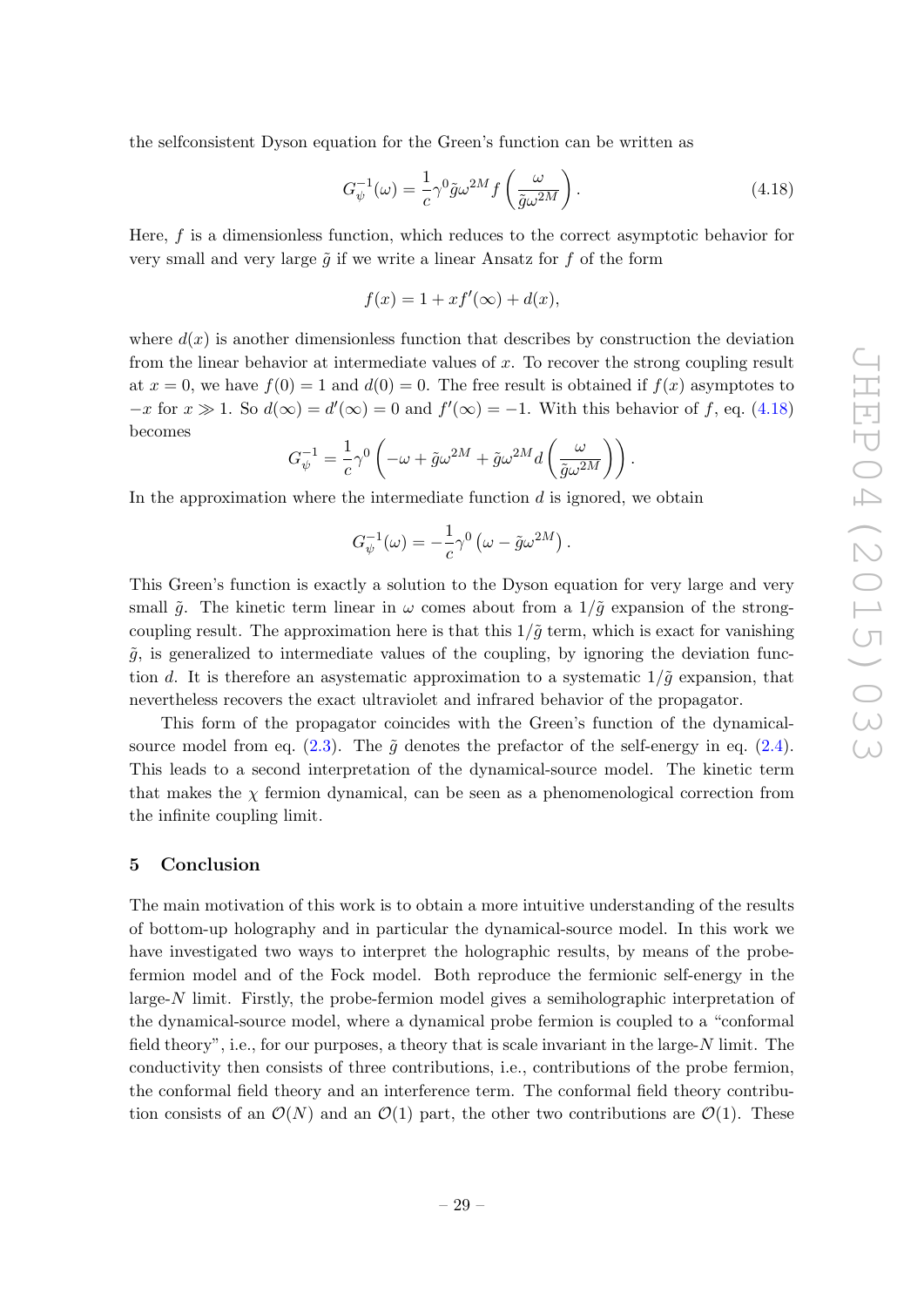contributions scale all three with a different power in temperature in the dc limit, which in particular makes the probe-fermion contribution experimentally distinguishable, even though it is subleading with respect to the conformal field theory. Unfavorable properties of the probe-fermion model are that the conformal field theory becomes free in the large-N limit, and that removing the anomalous dimension does not reproduce the  $M = 1/2$  result as anticipated. In contrast, in the Fock model, the fermionic field is itself part of the conformal field theory, and the noninteracting part of its propagator can be understood to be a phenomenological way to incorporate finite-coupling corrections. This latter interpretation also suggests that the dynamical-source model can be effectively understood in a bottomup holographic sense. The conductivity corresponds to the result in the dynamical-source model if vertex corrections are ignored. The latter can in principle be taken into account in the Fock model.

This work can be extended in various ways. A simple generalization would be to turn on temperature and chemical potential in the field theory, and to look at nonrelativistic cases, e.g. by considering Galilean invariance or a dynamical exponent  $z$  unequal to 1. These would be the first steps towards describing the system of cold atoms at unitarity mentioned in the introduction. There are a myriad occurrences of bottom-up models with nonzero temperature and chemical potential to compare with in the literature, see e.g. [\[16,](#page-39-11) [27–](#page-40-4) [31\]](#page-40-5) for an incomplete list. The nonrelativistic case  $z \neq 1$  can be studied by using a Lifshitz geometry [\[32,](#page-40-6) [33\]](#page-40-7). It is possible to consider these cases also in semiholography, and compare them to the field-theory model. The thought behind these generalizations is to see if a simple field-theory analogy continues to hold in a more general case. The choices that we have to make in order to retrieve the holographic or semiholographic results, provide a means to interpret the latter in a more conventional, field-theoretic sense. Then, we can have some confidence that such a field-theory construction also works the other way around, by suggesting the appropriate way to construct a (semi)holographic bottom-up model in cases where it is not immediately known or obvious. Eventually, we hope to achieve a phenomenological bottom-up dictionary, in particular one which also works for semiholography.

# Acknowledgments

We thank Umut Gürsoy, Panos Betzios and Stefan Vandoren for stimulating and relevant discussions and for critically reading the manuscript.

#### <span id="page-30-0"></span>A Notation and conventions

We work in SI units, unless stated otherwise. The metric tensor is given by

$$
\eta_{\mu\nu} = \text{diag}(-1, 1, 1, 1),
$$

where Greek indices run over  $0, 1, 2, 3$ . Latin indices run over spatial directions 1, 2, 3. The spacetime position vector and four-derivative operator are respectively given by  $x^{\mu} =$  $(ct, \vec{x})$  and  $\partial_{\mu} = (1/c \partial_t, \vec{\nabla})$ . The wave-four-vector is given by  $k^{\mu} = (\omega/c, \vec{k})$ . Fourier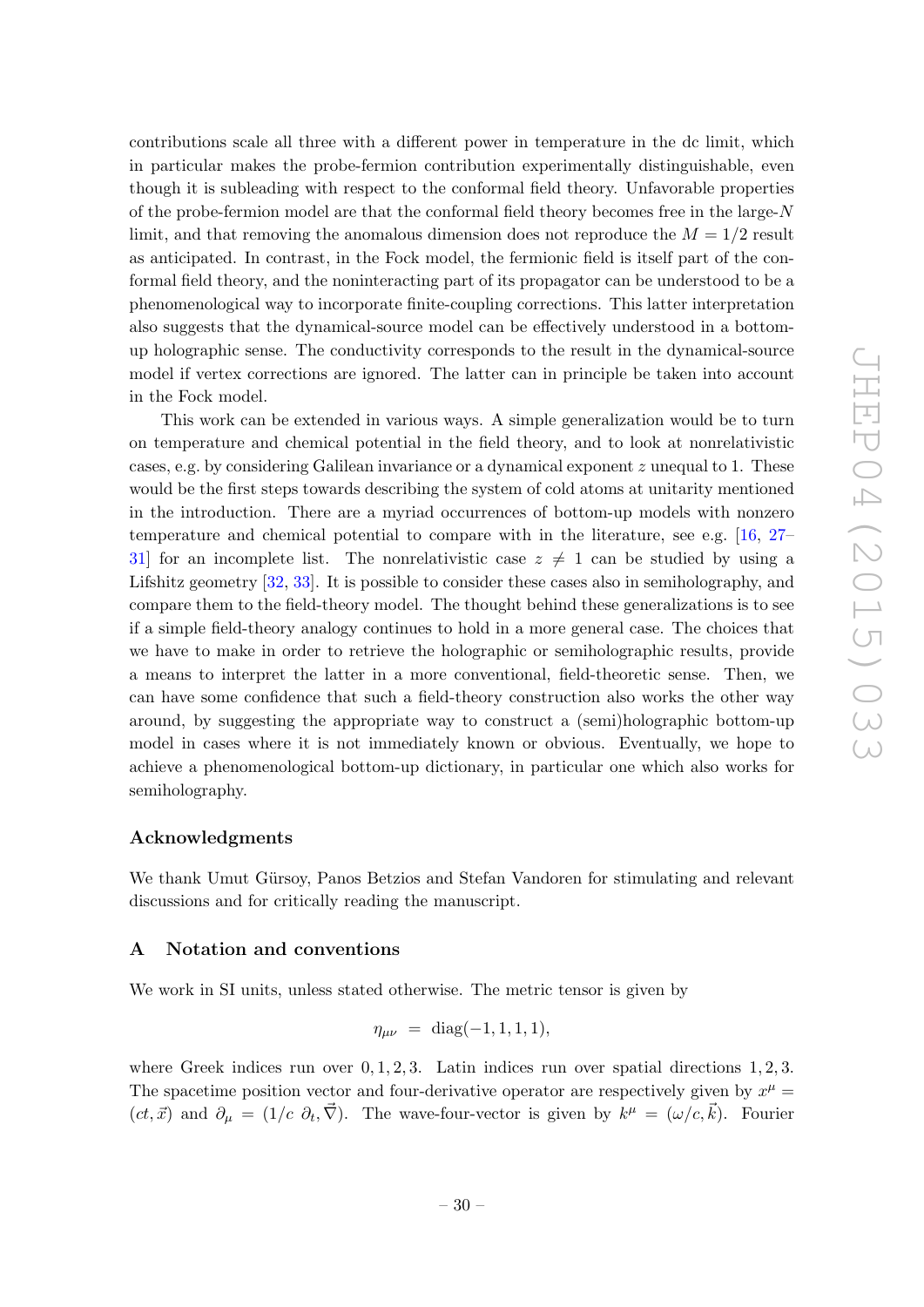transformations to momentum space, and inverse Fourier transformations, are respectively performed as follows,

$$
f(x) = \int \frac{d^4k}{(2\pi)^4} f(k)e^{ik \cdot x}, \qquad f(k) = \int d^4x f(x)e^{-ik \cdot x},
$$

where  $k \cdot x = k_{\mu} x^{\mu}$ . The Dirac matrices obey the Clifford algebra

$$
\{\gamma^{\mu}, \gamma^{\nu}\} = 2\eta^{\mu\nu}\mathbb{1},
$$

where 1 denotes the 4×4 identity matrix, and we note explicitly that  $(\gamma^0)^2 = -1$ .

The notation for fermionic Green's functions is as follows. The noninteracting Green's functions of the  $\psi_i$  and  $\chi$  fermions at  $A_\mu = 0$ , appearing in sections [3](#page-9-0) and [4](#page-22-0) are timeordered connected Green's functions associated with the differential operator  $-i\partial$ . This is done in order to keep the notation concise and Lorentz invariance manifest during the manipulations in section [3](#page-9-0) and [4.](#page-22-0) In contrast to this, in ref. [\[24\]](#page-40-1), the noninteracting Green's function of the dynamical-source fermion at  $A_\mu = 0$  is the retarded Green's function corresponding to the differential operator  $-i\gamma^0\dot{\theta}$ , so it includes the factor  $\gamma^0$ , peeled off from  $\Psi$ . The reason for this definition in ref. [[24\]](#page-40-1) was that this gives immediately the correct retarded Green's function that satisfies the sum rule from eq. [\(1.2\)](#page-4-1).

# <span id="page-31-0"></span>B Supersymmetric Yang-Mills theory

For the readers without a background in supersymmetry, we briefly review the basic properties of (supersymmetric) Yang-Mills theory [\[34\]](#page-40-8). Ordinary Yang-Mills theory is a non-Abelian gauge theory with gauge group  $SU(N_c)$ , which contains vector bosons  $A^a_\mu$  called gluons and transforming in the adjoint representation of this gauge group. In supersymmetric Yang-Mills theory, the symmetry is extended by adding  $N$  extra fermionic supersymmetry generators. These act as ladder operators on the gluon states, each time changing the spin by  $\pm 1/2$ , thus creating a supermultiplet of particle states. For example, in the case of global  $\mathcal{N} = 4$  supersymmetry, the supermultiplet consists of a single vector boson (gluon), two Dirac fermions (gluinos) and three complex scalars, denoted by  $X$ , which all transform in the adjoint representation of  $SU(N_c)$ . Note that the number of bosonic and fermionic degrees of freedom are both equal to 8, as required by supersymmetry. Supersymmetric Yang-Mills theory is a conformal field theory in  $d = 3 + 1$  dimensions, the symmetry being the conformal group  $SO(4, 2)$ .

There is an additional global symmetry called R-symmetry, which says that the  $\mathcal N$ supersymmetry generators can be interchanged without affecting the supersymmetry algebra. In 3+1 dimensions and for  $\mathcal{N} = 4$ , the R-symmetry group is U(4). This corresponds to global  $U(4)$  transformations in the supermultiplet that conserve helicity, i.e., the gluinos or X scalars are interchanged among themselves. This is important for our discussion of the electrical conductivity of supersymmetric Yang-Mills theory. When we speak about the electrical conductivity of the dual field theory, we imagine to take a global  $U(1)$  subgroup of this R-symmetry, which defines a charge  $e$  just like in ref. [\[23\]](#page-40-0). Unlike the gluinos and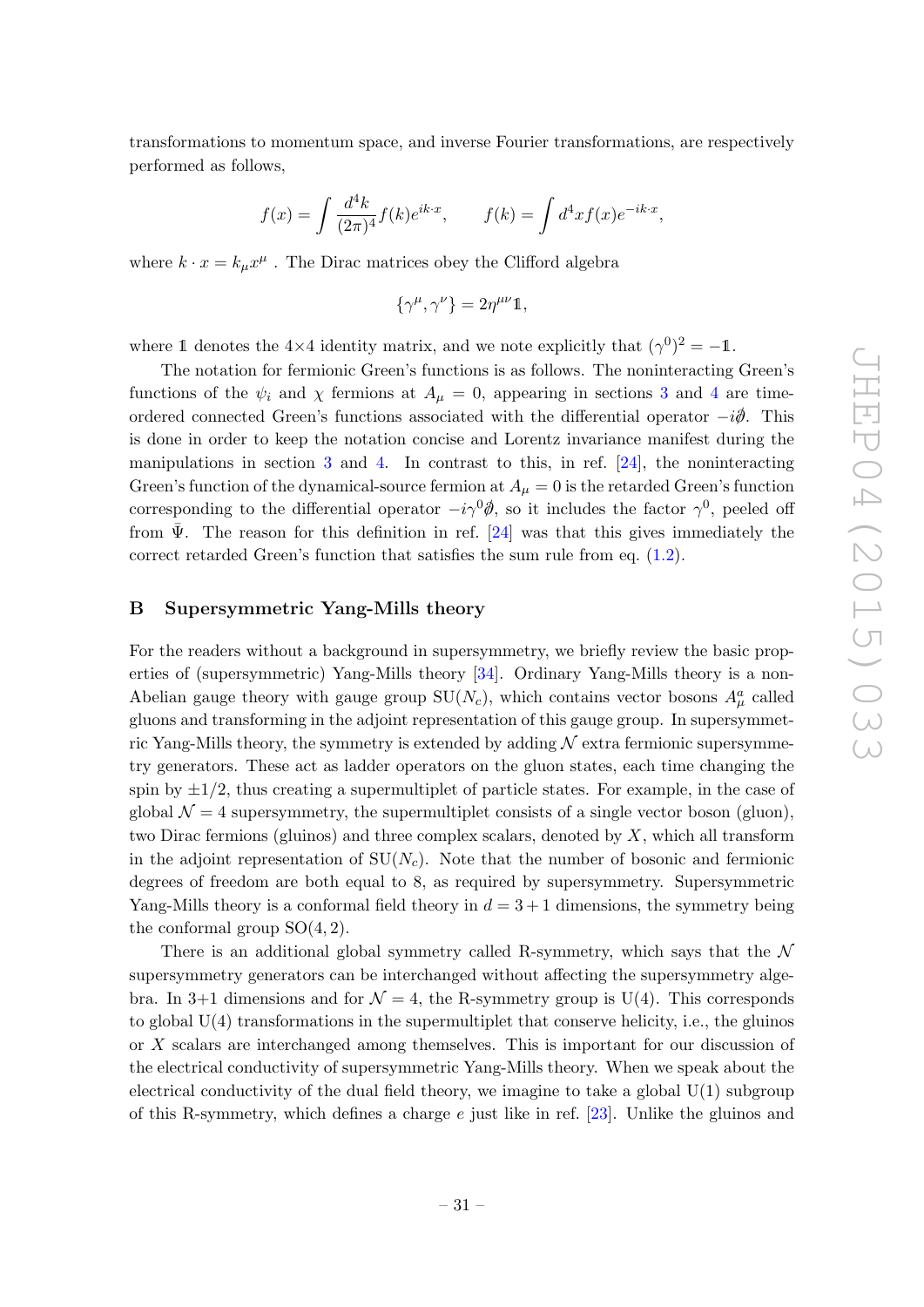X scalars, the gluon is a singlet under R-symmetry, so the gluon is electrically neutral according to this definition.

Bottom-up models containing for instance the Maxwell or Dirac field in an asymptotically Anti-de Sitter background, are usually by construction very similar to the theory that is obtained from the benchmark duality between Type IIB string theory in  $AdS_5 \times S_5$  and four-dimensional  $\mathcal{N} = 4$  supersymmetric Yang-Mills theory in certain limits. Our working assumption is that the boundary conformal field theory dual to an asymptotically Anti-de Sitter background has similar field content and interaction structure as  $\mathcal{N}=4$  supersymmetric Yang-Mills theory. Moreover, the boundary conformal field theory is supposed to be in the large- $N_c$  limit, where  $N_c$  is the number of colors. Secondly, it is supposedly in the large 't Hooft coupling limit, where the 't Hooft coupling  $\lambda_H = g_{YM}^2 N_c$  and  $g_{YM}$  is the Yang-Mills coupling. It is also important to mention that supersymmetric Yang-Mills theory is a conformal field theory without an anomalous dimension of its fundamental fields, since the beta function of  $g_{YM}$  is exactly zero. However, composite operators consisting of traces over multiple fundamental fields can obtain an anomalous dimension. If these operators are sourced, the theory is deformed away from supersymmetric Yang-Mills theory. In the bottom-up models considered here, the boundary field theory can obtain anomalous dimensions by adding extra bulk degrees of freedom that provide a source for these composite operators. For example, as in ref. [\[12\]](#page-39-6), a bulk Dirac field with mass M can be added and it sources a composite chiral operator in the boundary with an anomalous dimension depending on M. In addition, temperature introduces a scale to the boundary field theory. In holographic models, the presence of a black brane in the bulk spacetime breaks conformal invariance of the boundary by putting it in a thermal state with temperature  $T$ , coinciding with the Hawking temperature. At nonzero temperature, supersymmetry is broken in the boundary, but the superpartners of the gluons are still present in the theory. Moreover, temperature does not cause anomalous dimensions. As is clear from figure [1,](#page-4-0) raising the temperature of a conformal field theory will bring the system into the quantum critical region. This does not affect the scaling dimensions of the operators in the critical theory.

The field content and properties of supersymmetric Yang-Mills theory were for us the inspiration to write down the ingredients of the probe-fermion model corresponding to the contributions in eq. [\(3.1\)](#page-9-3). Firstly, to us, the fields  $\psi_i$ ,  $\bar{\psi}_i$  and  $\varphi_i$  together resemble the field content of the fermionic sector of the conformal supersymmetric Yang-Mills theory. We refer to this part of the model as the "conformal field theory", despite the fact that it is not conformal, but only scale-invariant, for some values of the coupling  $g_2$ . It has a number of copies of fields  $i = 1, \ldots, N$  that roughly mimics the large number of colors of the SU( $N_c$ ) gauge theory. The real scalars  $\varphi_i$  are inspired by the gluons of supersymmetric Yang-Mills theory. They are obviously not the actual gluons of a non-Abelian gauge theory. Supersymmetric Yang-Mills theory has no anomalous dimension, but it is possible that self-interactions of the gluons in a more general non-Abelian gauge theory, caused by loop corrections, can effectively lead to an anomalous dimension. Motivated by this possibility, we give the scalar propagator an anomalous dimension parameterized by  $\eta$ . The gluinos of supersymmetric Yang-Mills theory were our inspiration for the Dirac fermions  $\psi_i$ . We consider for now only the fermionic sector, so there are no counterparts of the  $X$  scalars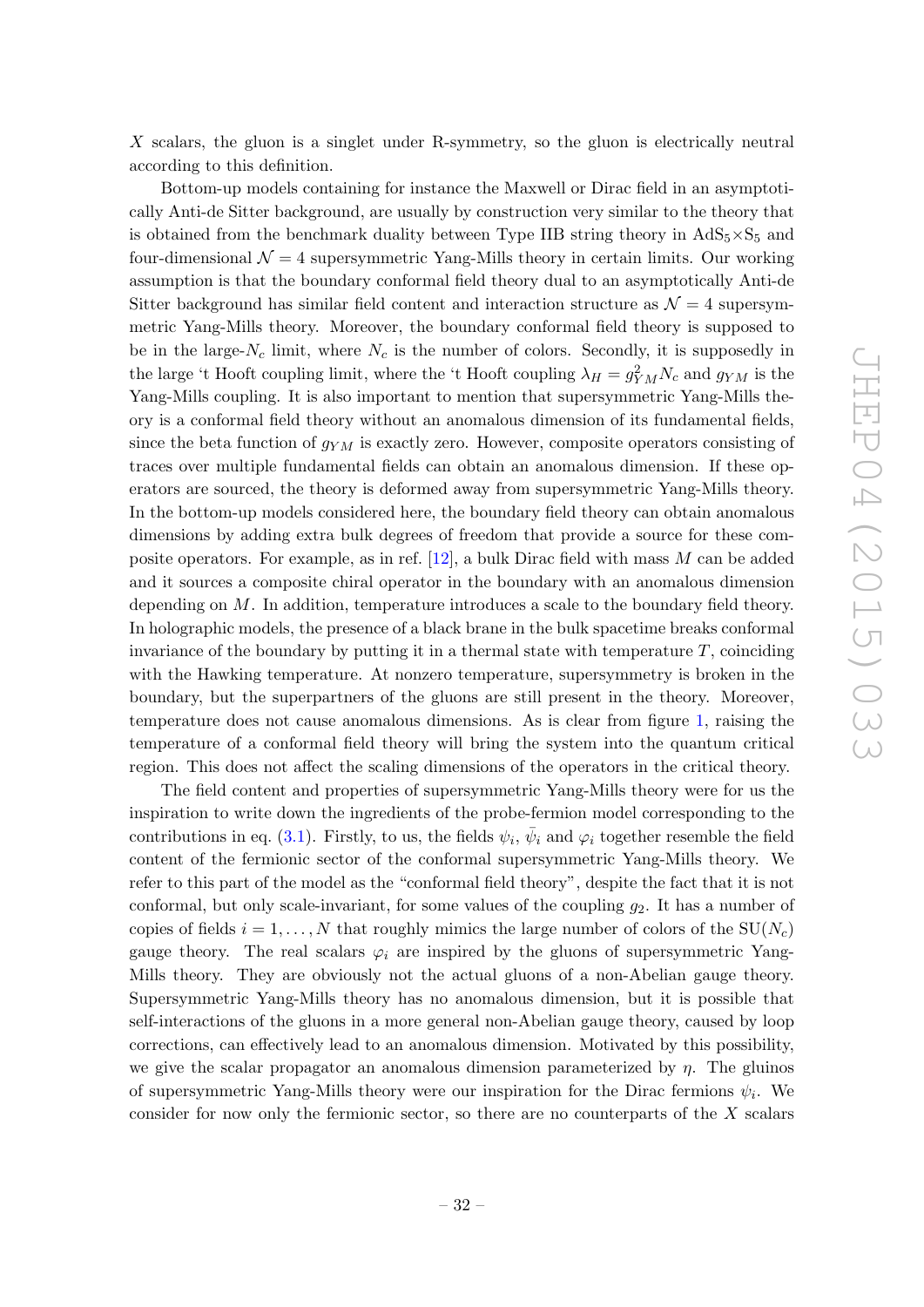of supersymmetric Yang-Mills theory. The scalar field  $\varphi_i$  remains neutral in the probefermion model. Our thought behind this is the fact that in supersymmetric Yang-Mills theory, the gluon is a singlet under R-symmetry as discussed above.

In the probe-fermion action, the coupling between the probe fermion and the conformal field theory is in the large-N limit given by a term of the form  $\bar{\chi}\pi$  and its conjugate, where  $\pi \propto \sum_{i=1}^{N} \psi_i \varphi_i/N$ . This turns out to be similar to a composite operator of the form  $O = \text{Tr}[\Psi \Phi]$  in a typical boundary gauge theory, where the fields  $\Psi$  and  $\Phi$  are respectively an elementary fermionic and bosonic field in the adjoint representation of the gauge group SU(N<sub>c</sub>). This means they can be written as  $\Phi = \sum_a t^a \Phi^a(x)$ , where a indexes the adjoint representation of  $SU(N_c)$ , and  $t^a$  denotes its generators. Working this out using the usual normalization  $\text{Tr}[t^{a}t^{b}] = -\delta_{ab}/2$ , we obtain  $O \propto \sum_{a} \Psi^{a} \Phi^{a}$ , where a takes  $N_{c}^{2} - 1$  values. In the large- $N_c$  limit the 1 is negligible, so this suggests that  $N$  in the probe-fermion model corresponds to  $N_c^2$ , and that  $\pi$  may be related to a composite operator of the single-trace form  $\text{Tr}[\Psi \Phi]$ , to which the dynamical source couples.

# <span id="page-33-0"></span>C Loop integral for the probe-fermion self-energy

In this section the loop integral in eq.  $(3.15)$  for the fermionic self-energy in the probefermion model is computed at zero temperature. It is repeated here for clarity,

$$
I(k) = \int \frac{d^4q}{(2\pi)^4} G_{\psi}(k+q) G_{\varphi}(q).
$$

The inverse propagators of the  $\varphi_i$  and  $\psi_i$  fields are given in eqs. [\(3.8\)](#page-11-2) and [\(3.9\)](#page-11-3), respectively. In momentum-space, they are given by

$$
G_{\varphi}(k) = \frac{1}{-k^{2-\eta}},
$$

and

$$
G_{\psi}(k) = \frac{1}{k}.
$$

Then the integral  $I(k)$  becomes  $I(k) = -\gamma^{\mu} \mathcal{I}_{\mu}(k)$ , with

$$
\mathcal{I}_{\mu}(k) = \int \frac{d^4q}{(2\pi)^4} \frac{k_{\mu} + q_{\mu}}{q^{2-\eta}(k+q)^2}.
$$

We first compute the integral  $\mathcal{I}_{\mu}$  for  $\eta \neq 0$ . After subtraction of ultraviolet divergences for the real part, the integral is finite for  $\eta > 0$ . The result for  $\eta$  in the desired interval  $-2 < \eta < 0$  is obtained by analytic continuation [\[35\]](#page-40-9). After shifting the integration variable q to  $q-k$ , to handle the tensor structure, we write the integrand as a derivative with respect to  $k_{\mu}$ . This yields

<span id="page-33-1"></span>
$$
\mathcal{I}_{\mu}(k) = -\frac{1}{\eta} \frac{\partial}{\partial k^{\mu}} \int \frac{d^4q}{(2\pi)^4} \frac{1}{q^2 \left[ (q-k)^2 \right]^{-\frac{\eta}{2}}} + k_{\mu} \int \frac{d^4q}{(2\pi)^4} \frac{1}{q^2 \left[ (q-k)^2 \right]^{1-\frac{\eta}{2}}} \equiv \mathcal{I}_{\mu}^{(1)}(k) + \mathcal{I}_{\mu}^{(2)}(k). \tag{C.1}
$$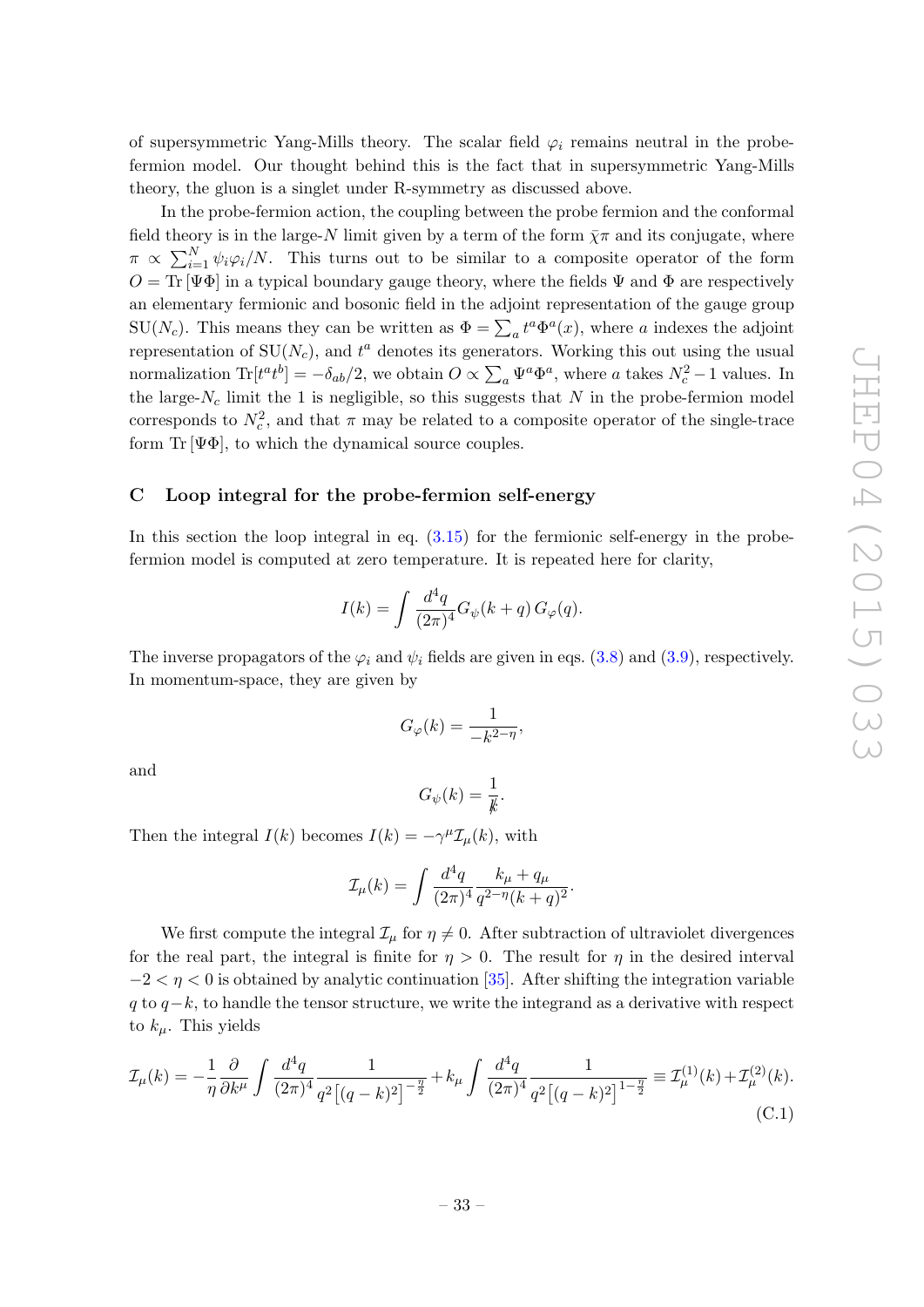We compute both terms separately, starting with the first term. We use the generalized Feynman trick,

$$
\frac{1}{A^{\alpha}B^{\beta}} = \frac{\Gamma(\alpha+\beta)}{\Gamma(\alpha)\Gamma(\beta)} \int_0^1 du \frac{u^{\alpha-1}(1-u)^{\beta-1}}{\left[uA+(1-u)B\right]^{\alpha+\beta}},
$$

which allows us to rewrite the angular integrations in terms of an Euler integral. Another appropriate shift in the integration variable removes the  $k \cdot q$  terms, after which we obtain

$$
\mathcal{I}_{\mu}^{(1)}(k) = \frac{1}{2} \frac{\partial}{\partial k^{\mu}} \int_{0}^{1} du \, u^{-1-\frac{\eta}{2}} \int \frac{d^{4}q}{(2\pi)^{4}} \frac{1}{\left[q^{2} + u(1-u)k^{2}\right]^{1-\frac{\eta}{2}}} \n= -\left(1 - \frac{\eta}{2}\right) k_{\mu} \int_{0}^{1} du \, u^{-1-\frac{\eta}{2}} u(1-u) \int \frac{d^{4}q}{(2\pi)^{4}} \frac{1}{\left[q^{2} + u(1-u)k^{2}\right]^{2-\frac{\eta}{2}}}.
$$

The momentum integral results in

<span id="page-34-0"></span>
$$
\int \frac{d^4q}{(2\pi)^4} \frac{1}{\left[q^2 + u(1-u)k^2\right]^{2-\frac{\eta}{2}}} = \frac{i}{(4\pi)^2} \frac{1}{-\frac{\eta}{2}\left(1-\frac{\eta}{2}\right)} \left[u\left(1-u\right)k^2\right]^{\frac{\eta}{2}}.
$$
 (C.2)

With this result we can perform the u integral, which is finite for  $\eta > -4$ , leading to

$$
\int_0^1 du \ (1-u)^{1+\frac{\eta}{2}} = \frac{1}{2+\frac{\eta}{2}}.
$$

Finally, the first term of the integral  $\mathcal{I}_{\mu}$  is obtained as

$$
\mathcal{I}^{(1)}_{\mu}(k) = \frac{ik_{\mu}\left(k^{2}\right)^{\frac{\eta}{2}}}{(4\pi)^{2}} \frac{1}{\frac{\eta}{2}\left(2+\frac{\eta}{2}\right)}.
$$

For the second term  $\mathcal{I}_{\mu}^{(2)}$  we apply the same steps. After Feynman's trick combined with appropriate shifts of the integration variable,

$$
\mathcal{I}_{\mu}^{(2)}(k) = k_{\mu} \int \frac{d^4q}{(2\pi)^4} \frac{1}{q^2 \left[ (q-k)^2 \right]^{1-\frac{\eta}{2}}} \n= k_{\mu} \left( 1 - \frac{\eta}{2} \right) \int_0^1 du u^{-\frac{\eta}{2}} \int \frac{d^4q}{(2\pi)^4} \frac{1}{\left[ q^2 + u(1-u)k^2 \right]^{2-\frac{\eta}{2}}}.
$$

The momentum integral is again given by eq. [\(C.2\)](#page-34-0). The u integral is finite for  $\eta > -2$ and results in a factor  $1/(1 + \eta/2)$ . Finally,  $\mathcal{I}_{\mu}^{(2)}$  becomes

$$
\mathcal{I}^{(2)}_{\mu}(k)=\frac{i k_{\mu}\left(k^2\right)^{\frac{\eta}{2}}}{(4\pi)^2}\frac{1}{-\frac{\eta}{2}\left(1+\frac{\eta}{2}\right)}.
$$

Then, the total integral  $I$  is obtained by adding both terms, which gives

$$
I(k) = -\gamma^{\mu} \left( \mathcal{I}_{\mu}^{(1)}(k) + \mathcal{I}_{\mu}^{(2)}(k) \right) = \frac{i k \left( k^2 \right)^{\frac{\eta}{2}}}{(4\pi)^2} \frac{1}{\frac{\eta}{2} \left( 1 + \frac{\eta}{2} \right) \left( 2 + \frac{\eta}{2} \right)},
$$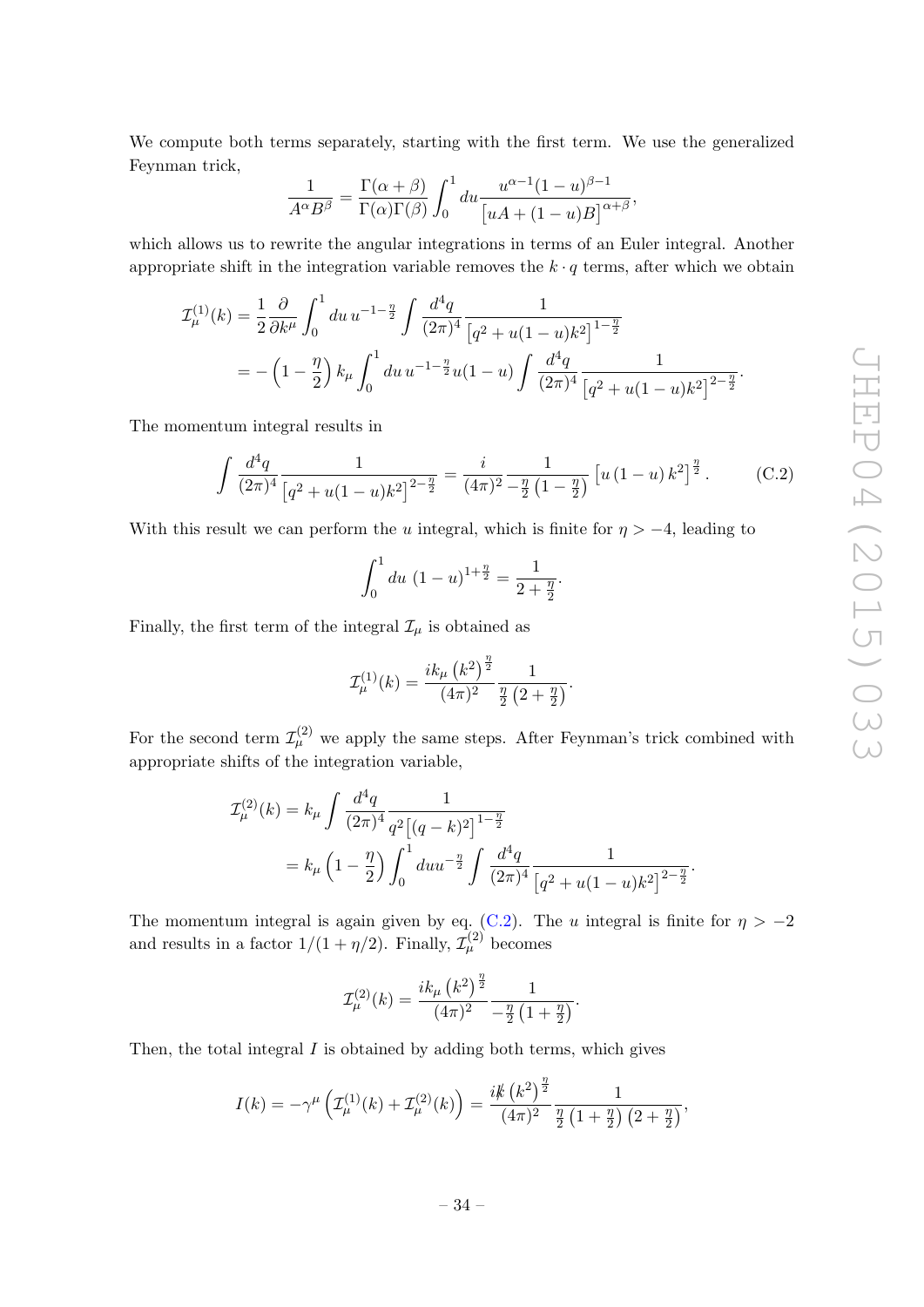for  $-2 < \eta < 0$ . This result was used to compute the self-energy of the probe fermion in section [3.1.](#page-13-0)

For completeness, we also compute the integral I at  $\eta = 0$ . It has a logarithmic divergence for  $\eta = 0$ . We show below how it can be regularized. We now have to deal with

$$
\mathcal{I}_{\mu}(k) = \int \frac{d^4q}{(2\pi)^4} \frac{q_{\mu}}{q^2(q-k)^2}.
$$

To get rid of the tensor structure, a derivative is inconvenient because this leads to a logarithm in the integrand. Instead, we shift  $q \to q + k/2$  so that the denominator becomes even under  $q \rightarrow -q$ . Then, we can drop the odd term in the numerator. This is allowed as long as we regularize the integral, so that the contributions at infinity drop out. Using Feynman's trick once more, this leads to

$$
\mathcal{I}_{\mu}(k) = \frac{k_{\mu}}{2} \int_0^1 du \frac{d^4q}{(2\pi)^4} \frac{1}{\left[q^2 + u(1-u)k^2\right]^2}.
$$

The loop integral is logarithmically divergent in 3+1 dimensions, but can be computed by analytical continuation to d dimensions by means of dimensional regularization,

$$
\int \frac{d^d q}{(2\pi)^d} \frac{1}{\left[q^2 + u(1-u)k^2\right]^2} = \frac{i}{(4\pi)^{\frac{d}{2}}} \Gamma\left(2 - \frac{d}{2}\right) \left[u\left(1-u\right)k^2\right]^{\frac{d}{2}-2}.
$$

Subsequently, the u integral yields for  $d > 2$ 

$$
\int_0^1 du \, u^{\frac{d}{2}-2} \left(1-u\right)^{\frac{d}{2}-2} = \frac{2^{3-d}\sqrt{\pi} \, \Gamma\left(\frac{d}{2}-1\right)}{\Gamma\left(\frac{d-1}{2}\right)}.
$$

Plugging this into  $\mathcal{I}_{\mu}(k)$  and expanding around  $d = 4 - \epsilon$ , we obtain for the integral I,

<span id="page-35-0"></span>
$$
I(k) = -\frac{i k (k^2)^{\frac{d}{2}-2}}{(4\pi)^{\frac{d}{2}}} 2^{2-d} \sqrt{\pi} \frac{\Gamma(2-\frac{d}{2}) \Gamma(\frac{d}{2}-1)}{\Gamma(\frac{d-1}{2})}
$$
  
 
$$
\simeq -\frac{i k}{2(4\pi)^2} \left[ \frac{2}{\epsilon} + \ln\left(\frac{1}{k^2}\right) + \ln(16\pi) + \psi^{(0)}\left(\frac{3}{2}\right) \right],
$$
 (C.3)

where  $\psi^{(0)}(z)$  is the digamma function, defined as  $\psi^{(0)}(z) = \Gamma'(z)/\Gamma(z)$ . Our choice for the renormalization condition for eq.  $(C.3)$  that introduces a scale into the logarithm is the following. We subtract from eq. [\(C.3\)](#page-35-0)  $I(k_{(0)})$ , that is,  $I(k)$  evaluated at a constant and nonzero reference momentum scale  $k_{(0)}$ . Thus we obtain the renormalized loop integral at  $\eta = 0$ ,

$$
I(k) = \frac{i k}{2(4\pi)^2} \ln\left(\frac{k^2}{k_{(0)}^2}\right).
$$

So  $k_{(0)}^2$  is the value of  $k^2$  at which the loop integral vanishes, which remains undetermined here and should ultimately be determined from experiment.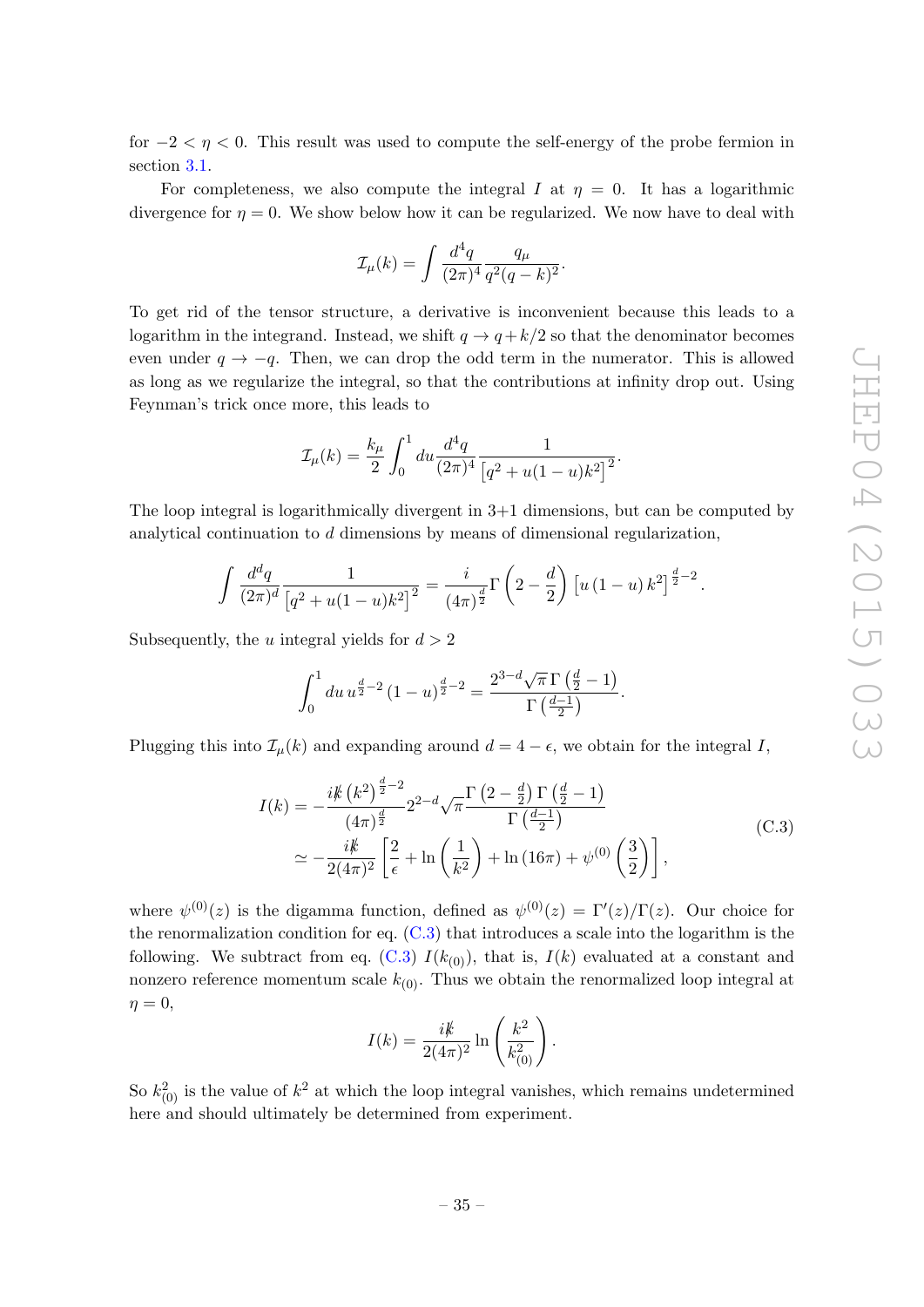# <span id="page-36-0"></span>D Generating functional for current-current correlation function in the probe-fermion model

Here we give in more detail the derivation of eq.  $(D.4)$ , which was diagrammatically represented in figure [3.](#page-16-0) We start from the generating functional given in eq. [\(3.22\)](#page-15-2), repeated here for clarity,

<span id="page-36-1"></span>
$$
\ln Z[A] = N \text{Tr} \ln \left( -G_{\psi}^{-1}[A] \right) + \text{Tr} \ln \left( -NG_{\pi}^{-1}[A] \right) + \text{Tr} \ln \left( -G_{\chi}^{-1}[A] \right). \tag{D.1}
$$

In what follows, we first rearrange the terms inside the logarithms on the right-hand side so that A-dependent terms are separated from A-independent terms. This includes explicitly expanding all functionals of A up to second order. Next, we expand the logarithms up to second order in A. Finally, we differentiate twice with respect to the gauge field, and write the result in the coordinate basis, which gives us the desired eq. [\(D.4\)](#page-37-0).

It is convenient to write the propagators in representation-independent notation. The inverse  $\psi_i$  propagator is given in eq. [\(3.9\)](#page-11-3), and we write it as

$$
G_{\psi}^{-1}[A] = G_0^{-1} - \frac{e}{\hbar}A,
$$
  
\n
$$
G_0^{-1}(x, x') = -i\partial \delta^4(x - x').
$$

The inverse of the full Green's function  $G_{\chi}^{-1}$  is given by the quadratic part in eq. [\(3.13\)](#page-13-1), in basis-independent notation,

$$
G_{\chi}^{-1}[A] = G_0^{-1} - \frac{e}{\hbar}A - \Sigma_{\chi}[A]
$$

$$
\Sigma_{\chi}[A] = \frac{2ig_1^2}{g_2} + \left(\frac{2g_1}{\hbar g_2}\right)^2 G_{\pi}[A].
$$

We split the inverse  $\pi$  propagator in an A-dependent and A-independent part,

$$
G_{\pi}^{-1}[A] = \mathcal{G}_{\pi}^{-1} - \Sigma_{\pi}[A],
$$
  
\n
$$
\mathcal{G}_{\pi}^{-1} = \frac{2}{i\hbar^2 g_2},
$$
  
\n
$$
\Sigma_{\pi}[A] = -\frac{i}{\hbar^2} G_{\varphi}^T G_{\psi}[A],
$$

where  $G_{\varphi}^{T} = G_{\varphi}(x', x)$  in the coordinate representation. At this point we can reexpress eq.  $(D.1)$  as

<span id="page-36-2"></span>
$$
\ln Z[A] = N \text{Tr} \ln \left( -G_0^{-1} + \frac{e}{\hbar} A \right) + \text{Tr} \ln \left( -N \mathcal{G}_{\pi}^{-1} + N \Sigma_{\pi}[A] \right) + \text{Tr} \ln \left( -G_0^{-1} + \frac{e}{\hbar} A + \Sigma_{\chi}[A] \right). \tag{D.2}
$$

In the above expression, the capital trace Tr sums over both the spinor indices and the infinite matrix (coordinate or momentum) indices of the propagators. We are going to expand this expression up to second order in the vector potential. As an intermediate step, we expand the self-energy terms which are functionals of  $A_{\mu}$  as

<span id="page-36-3"></span>
$$
\Sigma_{\pi}[A] = \Sigma_{\pi}[0] + A_{\lambda} \frac{\delta \Sigma_{\pi}}{\delta A_{\lambda}}[0] + \frac{1}{2} A_{\lambda} A_{\rho} \frac{\delta^2 \Sigma_{\pi}}{\delta A_{\lambda} \delta A_{\rho}}[0], \tag{D.3}
$$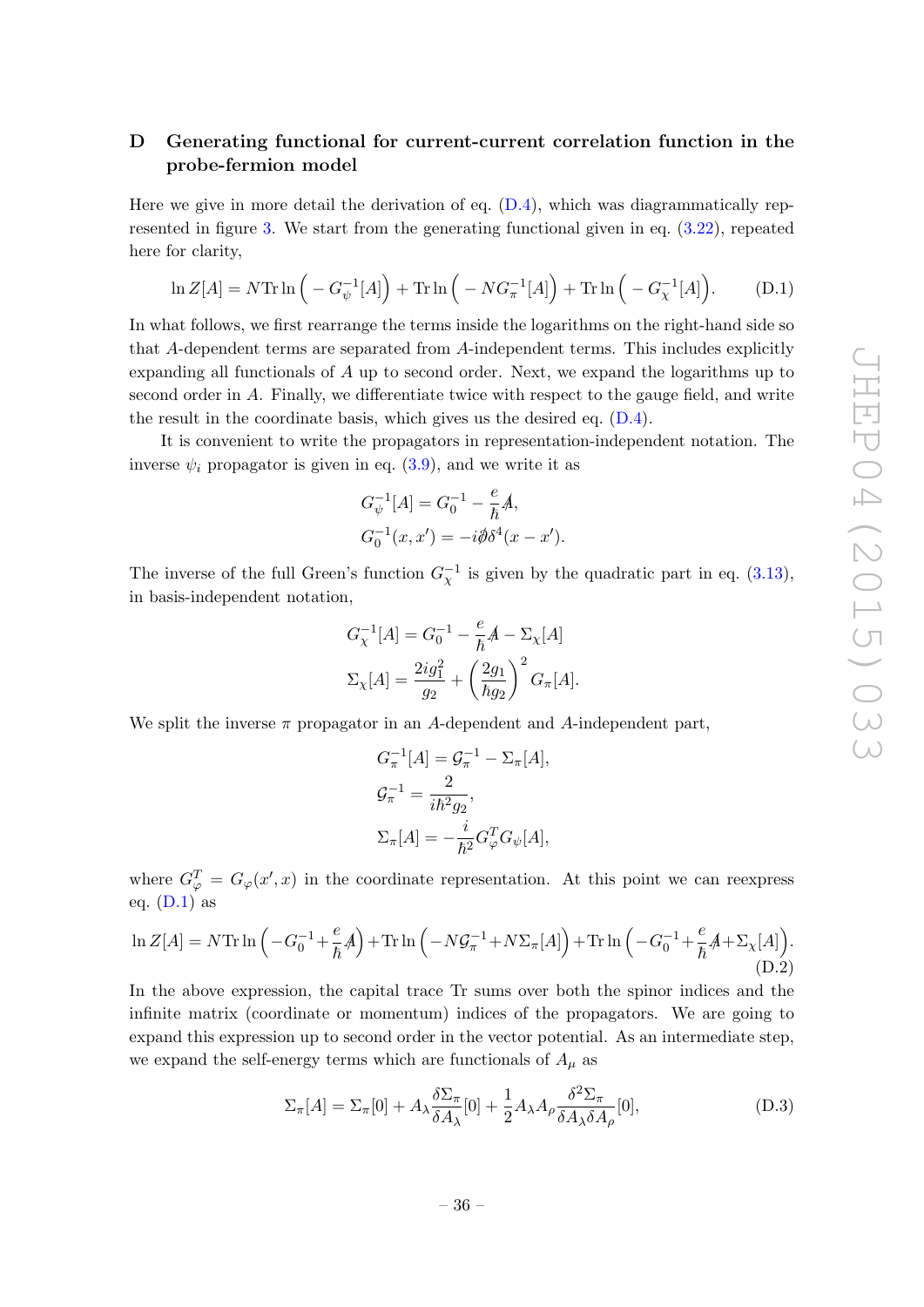and similar for  $\Sigma_{\chi}[A]$ .<sup>[11](#page-37-1)</sup> From now on, we suppress the notation [0] indicating the absence of functional dependence on the gauge field. So it is implicit here that all propagators and vertices are evaluated with  $A_\mu$  set to zero. With this, the generating functional eq. [\(D.2\)](#page-36-2) becomes

$$
\ln Z[A] = N \text{Tr} \ln \left[ -G_0^{-1} \left( 1 - \frac{e}{\hbar} G_0 A \right) \right]
$$
  
+ 
$$
\text{Tr} \ln \left[ -N \left( \mathcal{G}_\pi^{-1} - \Sigma_\pi \right) \left\{ 1 - \left[ \mathcal{G}_\pi^{-1} - \Sigma_\pi \right]^{-1} \left( A_\lambda \frac{\delta \Sigma_\pi}{\delta A_\lambda} + \frac{1}{2} A_\lambda A_\rho \frac{\delta^2 \Sigma_\pi}{\delta A_\lambda \delta A_\rho} \right) \right\} \right]
$$
  
+ 
$$
\text{Tr} \ln \left[ \left( -G_0^{-1} + \Sigma_\chi \right) \left\{ 1 - \left[ G_0^{-1} - \Sigma_\chi \right]^{-1} \left( \frac{e}{\hbar} A + A_\lambda \frac{\delta \Sigma_\chi}{\delta A_\lambda} + \frac{1}{2} A_\lambda A_\rho \frac{\delta^2 \Sigma_\chi}{\delta A_\lambda \delta A_\rho} \right) \right\} \right].
$$

We can simplify this even further by rewriting  $G_0^{-1} - \Sigma_{\chi} = G_{\chi}^{-1}$ , the inverse  $\chi$  propagator evaluated at  $A_{\mu} = 0$ , and similarly for  $\pi$  we write  $\mathcal{G}_{\pi}^{-1} - \Sigma_{\pi} = G_{\pi}^{-1}$ . Then it is easy to expand  $\ln Z$  up to second order in the gauge field. Using  $\text{Tr} \ln(AB) = \text{Tr} \ln A + \text{Tr} \ln B$ we can separate the gauge-field-dependent parts in the logarithms above. The factors  $N$ drop out everywhere, except in the first term, to which just the free  $\psi_i$  fields contribute. Performing the two derivatives explicitly, finally yields

<span id="page-37-0"></span>
$$
-\frac{\delta^{2}\ln Z[A]}{\delta A_{\mu}(z)\delta A_{\nu}(z')}|_{A=0} =
$$
\n
$$
N\left(\frac{e}{\hbar}\right)^{2}\text{tr}\left[G_{0}(z,z')\gamma^{\nu}G_{0}(z',z)\gamma^{\mu}\right]
$$
\n
$$
+\int d^{4}x\int d^{4}x'\int d^{4}x''\int d^{4}x''\text{tr}\left[G_{\pi}(x,x')\frac{\delta\Sigma_{\pi}(x',x'')}{\delta A_{\mu}(z)}G_{\pi}(x'',x''')\frac{\delta\Sigma_{\pi}(x''',x)}{\delta A_{\nu}(z')}\right]
$$
\n
$$
+\int d^{4}x\int d^{4}x'\text{tr}\left[G_{\pi}(x,x')\frac{\delta^{2}\Sigma_{\pi}(x',x)}{\delta A_{\mu}(z)\delta A_{\nu}(z')}\right]
$$
\n
$$
+\left(\frac{e}{\hbar}\right)^{2}\text{tr}\left[G_{\chi}(z,z')\gamma^{\nu}G_{\chi}(z',z)\gamma^{\mu}\right]
$$
\n
$$
+\frac{e}{\hbar}\int d^{4}x\int d^{4}x'\text{tr}\left[G_{\chi}(x,z')\gamma^{\nu}G_{\chi}(z',x')\frac{\delta\Sigma_{\chi}(x',x)}{\delta A_{\mu}(z)}\right]
$$
\n
$$
+\frac{e}{\hbar}\int d^{4}x\int d^{4}x'\text{tr}\left[G_{\chi}(x,z)\gamma^{\mu}G_{\chi}(z,x')\frac{\delta\Sigma_{\chi}(x',x)}{\delta A_{\nu}(z')}\right]
$$
\n
$$
+\int d^{4}x\int d^{4}x'\int d^{4}x''\int d^{4}x'''\text{tr}\left[G_{\chi}(x,x')\frac{\delta\Sigma_{\chi}(x',x'')}{\delta A_{\mu}(z)}G_{\chi}(x'',x''')\frac{\delta\Sigma_{\chi}(x''',x)}{\delta A_{\nu}(z')}\right]
$$
\n
$$
+\int d^{4}x\int d^{4}x'\int d^{4}x''\left[G_{\chi}(x,x')\frac{\delta^{2}\Sigma_{\chi}(x',x)}{\delta A_{\mu}(z)\delta A_{\nu}(z')}\right].
$$
\n(D.4)

The lowercase trace tr sums only over the spinor indices. All contributions to the right-hand side of eq. [\(D.4\)](#page-37-0) are of order  $\mathcal{O}(1)$ , except the first which is of  $\mathcal{O}(N)$ . The terms in eq. [\(D.4\)](#page-37-0) appear in the same order as the numbered diagrams in figure [3.](#page-16-0)

<span id="page-37-1"></span><sup>11</sup>Note that upon reinstating all coordinate dependence, expression eq.  $(D.3)$  is given by

$$
\Sigma_{\pi}[A](x, x') = \Sigma_{\pi}[0](x, x') + \int d^4y A_{\lambda}(y) \frac{\delta \Sigma_{\pi}(x, x')}{\delta A_{\lambda}(y)} [0] + \frac{1}{2} \int d^4y \int d^4y' A_{\lambda}(y) A_{\rho}(y') \frac{\delta^2 \Sigma_{\pi}(x, x')}{\delta A_{\lambda}(y) \delta A_{\rho}(y')} [0].
$$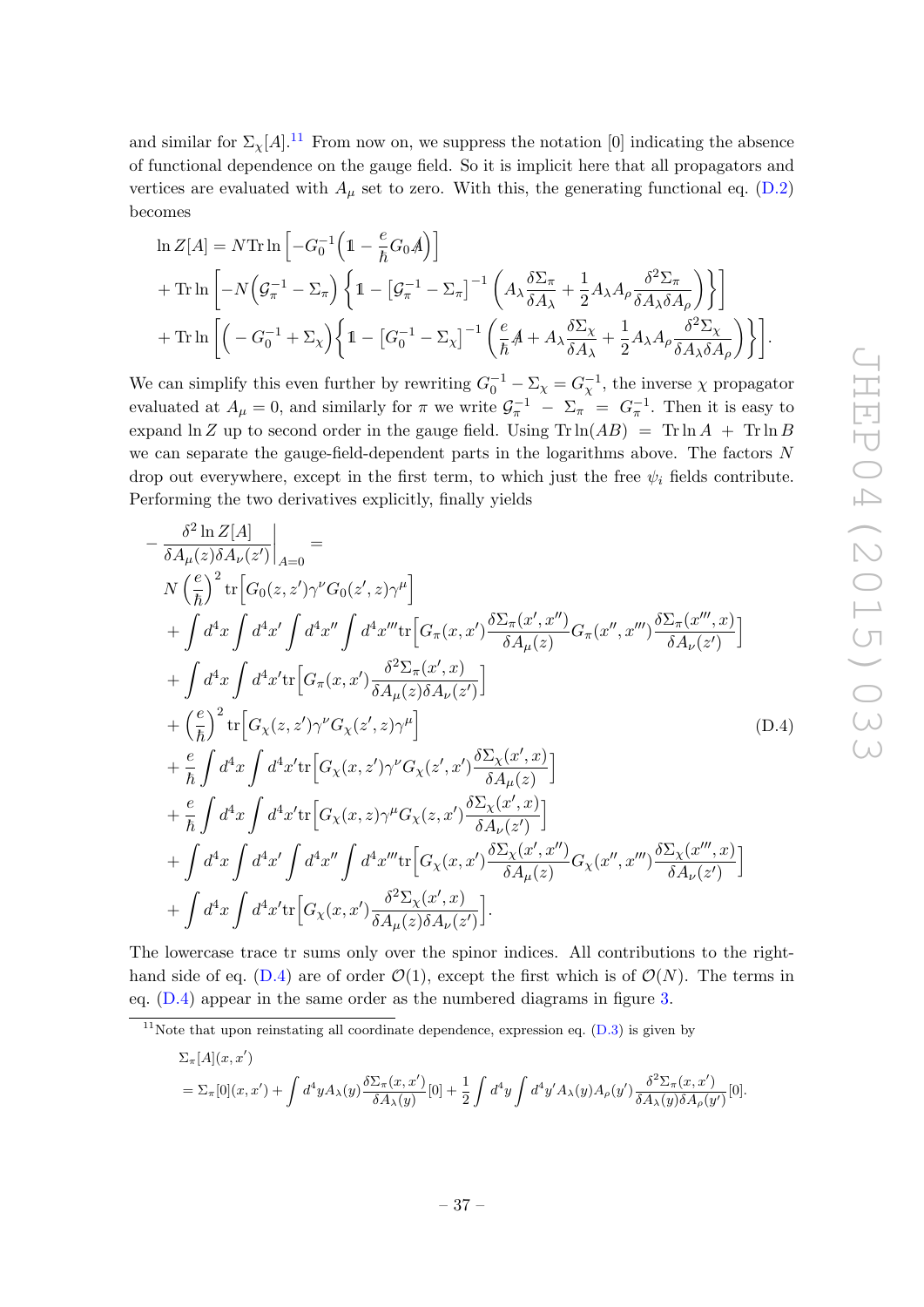#### <span id="page-38-0"></span>E Loop integral for the Fock self-energy

This section provides some details for the computation of the loop integral in the expression for the Fock model self-energy, in the strong-coupling limit and at zero temperature. Plugging in the result for  $G_{\psi}$  from eq. [\(4.10\)](#page-25-3), we write eq. [\(4.9\)](#page-25-1) as

<span id="page-38-3"></span>
$$
\frac{i}{h^2(\eta)}\rlap{\,/}k k^{\frac{\eta}{2}} = \gamma^\mu \mathcal{K}_\mu(k),\tag{E.1}
$$

where  $\mathcal{K}_u$  is the loop integral that is the focus of this appendix, given by

$$
\mathcal{K}_{\mu}(k) = \int \frac{d^4q}{(2\pi)^4} \frac{q_{\mu}}{\left[ (q-k)^2 \right]^{1-\frac{\eta}{2}} q^{2+\frac{\eta}{2}}}.
$$

The power of  $q^2$  in the denominator is the only difference with the momentum integral  $\mathcal{I}_{\mu}$  of the probe-fermion model, computed in appendix [C.](#page-33-0) The integral  $\mathcal{K}_{\mu}$  can be computed in the same manner as  $\mathcal{I}_{\mu}$ , and as before we obtain the result for  $\eta < 0$  by analytic continuation. As in eq. [\(C.1\)](#page-33-1), the numerator  $q_{\mu}$  can be written as a  $\partial/\partial k^{\mu}$  and a  $k_{\mu}$  term, respectively,

$$
\mathcal{K}_{\mu}(k) = \mathcal{K}_{\mu}^{(1)}(k) + \mathcal{K}_{\mu}^{(2)}(k).
$$

As an intermediate result, performing the same steps as for  $\mathcal{I}_{\mu}^{(1)}$  in appendix [C](#page-33-0) yields for the first term

$$
\mathcal{K}_{\mu}^{(1)}(k) = -\frac{1}{\eta} \frac{\partial}{\partial k^{\mu}} \int \frac{d^4q}{(2\pi)^4} \frac{1}{(q^2)^{1+\frac{\eta}{4}} \left[ (q-k)^2 \right]^{-\frac{\eta}{2}}} \n= -\frac{ik_{\mu}k^{\frac{\eta}{2}}}{(4\pi)^2} \frac{4+\eta}{2\eta} \frac{\Gamma(-1-\frac{\eta}{4})\Gamma(1-\frac{\eta}{4})\Gamma(2+\frac{\eta}{2})}{\Gamma(1+\frac{\eta}{4})\Gamma(3+\frac{\eta}{4})\Gamma(-\frac{\eta}{2})}.
$$

For the second term we find

$$
\mathcal{K}_{\mu}^{(2)}(k)=k_{\mu}\int\frac{d^{4}q}{(2\pi)^{4}}\frac{1}{q^{2+\frac{\eta}{2}}\big[(q-k)^{2}\big]^{1-\frac{\eta}{2}}}=\frac{ik_{\mu}k^{\frac{\eta}{2}}}{(4\pi)^{2}}\frac{\Gamma(1-\frac{\eta}{4})\Gamma(1+\frac{\eta}{2})\Gamma(-\frac{\eta}{4})}{\Gamma(1+\frac{\eta}{4})\Gamma(1-\frac{\eta}{2})\Gamma(2+\frac{\eta}{4})}.
$$

Adding these two results and solving eq.  $(E.1)$  for  $h(\eta)$  yields the required expression in eq. [\(4.11\)](#page-25-4). Again, the integral has a logarithmic divergence for  $\eta = 0$ . For a sensible result with  $h(\eta)$  real, we must be certain that the result for  $1/h^2(\eta)$  is positive. This is the case for  $-2 < \eta < 0$ .

Open Access. This article is distributed under the terms of the Creative Commons Attribution License [\(CC-BY 4.0\)](http://creativecommons.org/licenses/by/4.0/), which permits any use, distribution and reproduction in any medium, provided the original author(s) and source are credited.

## References

- <span id="page-38-1"></span>[1] H.v. Lohneysen, A. Rosch, M. Vojta and P. Wölfle, *Fermi-liquid instabilities at magnetic* quantum phase transitions, [Rev. Mod. Phys.](http://dx.doi.org/10.1103/RevModPhys.79.1015) 79 (2007) 1015 [IN[SPIRE](http://inspirehep.net/search?p=find+J+Rev.Mod.Phys.,79,1015)].
- <span id="page-38-2"></span>[2] S.L. Sondhi, S.M. Girvin, J.P. Carini and D. Shahar, Continuous quantum phase transitions, [Rev. Mod. Phys.](http://dx.doi.org/10.1103/RevModPhys.69.315) 69 (1997) 315 [IN[SPIRE](http://inspirehep.net/search?p=find+J+Rev.Mod.Phys.,69,315)].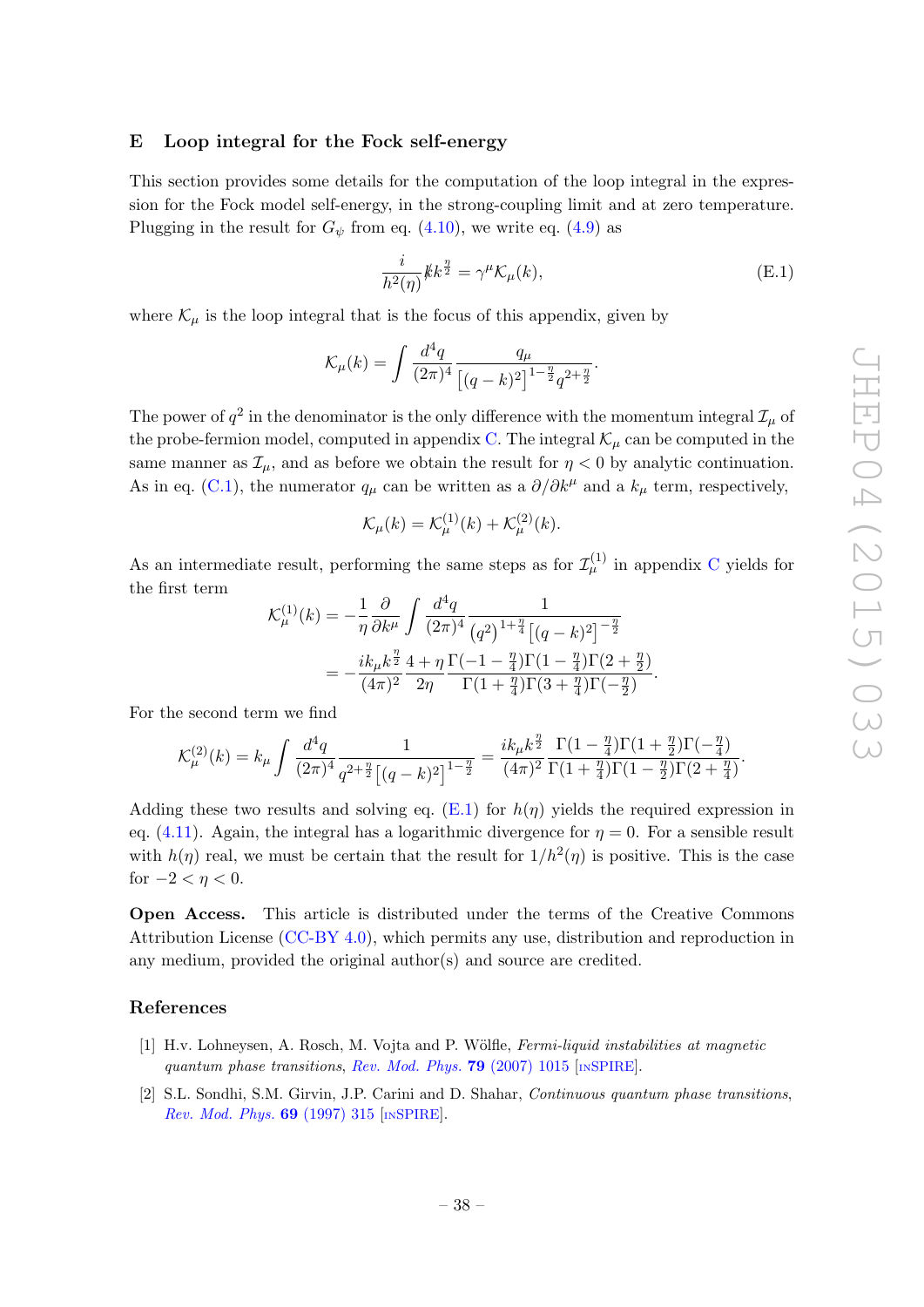- [3] S. Sachdev, Quantum Phase Transitions, Cambridge University Press, Cambridge U.K. (1999).
- <span id="page-39-0"></span>[4] M. Vojta, *Quantum phase transitions*, *Rep. Prog. Phys.* **66** (2003) 2069.
- <span id="page-39-1"></span>[5] W. Zwerger, The BCS-BEC Crossover and the Unitary Fermi Gas, Springer-Verlag Berlin Heidelberg, Germany (2012).
- <span id="page-39-2"></span>[6] K.B. Gubbels and H.T.C. Stoof, Imbalanced Fermi gases at unitarity, [Phys. Rept.](http://dx.doi.org/10.1016/j.physrep.2012.11.004) 525 (2013) [255](http://dx.doi.org/10.1016/j.physrep.2012.11.004) [IN[SPIRE](http://inspirehep.net/search?p=find+J+Phys.Rep.,525,255)].
- <span id="page-39-9"></span>[7] K.B. Gubbels and H.T.C. Stoof, Renormalization Group Theory for the Imbalanced Fermi Gas, [Phys. Rev. Lett.](http://dx.doi.org/10.1103/PhysRevLett.100.140407) 100 (2008) 140407 [IN[SPIRE](http://inspirehep.net/search?p=find+J+Phys.Rev.Lett.,100,140407)].
- <span id="page-39-3"></span>[8] K. Damle and S. Sachdev, Nonzero-temperature transport near quantum critical points, Phys. Rev. B 56 (1997) 8714.
- <span id="page-39-4"></span>[9] C.P. Herzog, Lectures on Holographic Superfluidity and Superconductivity, [J. Phys.](http://dx.doi.org/10.1088/1751-8113/42/34/343001) A 42 [\(2009\) 343001](http://dx.doi.org/10.1088/1751-8113/42/34/343001) [[arXiv:0904.1975](http://arxiv.org/abs/0904.1975)] [IN[SPIRE](http://inspirehep.net/search?p=find+J+J.Phys.,A42,343001)].
- [10] S.A. Hartnoll, Lectures on holographic methods for condensed matter physics, [Class. Quant.](http://dx.doi.org/10.1088/0264-9381/26/22/224002) Grav. 26 [\(2009\) 224002](http://dx.doi.org/10.1088/0264-9381/26/22/224002) [[arXiv:0903.3246](http://arxiv.org/abs/0903.3246)] [IN[SPIRE](http://inspirehep.net/search?p=find+J+Class.Quant.Grav.,26,224002)].
- <span id="page-39-5"></span>[11] J. McGreevy, Holographic duality with a view toward many-body physics, Adv. High Energy Phys. 2010 (2010) 723105.
- <span id="page-39-6"></span>[12] U. Gürsoy, E. Plauschinn, H. Stoof and S. Vandoren, *Holography and ARPES Sum-Rules*, JHEP 05 [\(2012\) 018](http://dx.doi.org/10.1007/JHEP05(2012)018) [[arXiv:1112.5074](http://arxiv.org/abs/1112.5074)] [IN[SPIRE](http://inspirehep.net/search?p=find+J+JHEP,1205,018)].
- <span id="page-39-7"></span>[13] U. Gürsoy, V. Jacobs, E. Plauschinn, H. Stoof and S. Vandoren, *Holographic models for* undoped Weyl semimetals, JHEP  $04$  [\(2013\) 127](http://dx.doi.org/10.1007/JHEP04(2013)127)  $\text{arXiv:1209.2593}$  $\text{arXiv:1209.2593}$  $\text{arXiv:1209.2593}$  [IN[SPIRE](http://inspirehep.net/search?p=find+J+JHEP,1304,127)].
- <span id="page-39-8"></span>[14] T. Faulkner and J. Polchinski, Semi-Holographic Fermi Liquids, JHEP 06 [\(2011\) 012](http://dx.doi.org/10.1007/JHEP06(2011)012) [[arXiv:1001.5049](http://arxiv.org/abs/1001.5049)] [IN[SPIRE](http://inspirehep.net/search?p=find+J+JHEP,1106,012)].
- <span id="page-39-10"></span>[15] J. Erdmenger, C. Hoyos, A. O'Bannon and J. Wu, A Holographic Model of the Kondo Effect, JHEP 12 [\(2013\) 086](http://dx.doi.org/10.1007/JHEP12(2013)086) [[arXiv:1310.3271](http://arxiv.org/abs/1310.3271)] [IN[SPIRE](http://inspirehep.net/search?p=find+J+JHEP,1312,086)].
- <span id="page-39-11"></span>[16] C. Charmousis, B. Gouteraux, B.S. Kim, E. Kiritsis and R. Meyer, Effective Holographic Theories for low-temperature condensed matter systems, JHEP 11 [\(2010\) 151](http://dx.doi.org/10.1007/JHEP11(2010)151) [[arXiv:1005.4690](http://arxiv.org/abs/1005.4690)] [IN[SPIRE](http://inspirehep.net/search?p=find+J+JHEP,1011,151)].
- <span id="page-39-12"></span>[17] H. Liu, Scattering in anti-de Sitter space and operator product expansion, [Phys. Rev.](http://dx.doi.org/10.1103/PhysRevD.60.106005) D 60 [\(1999\) 106005](http://dx.doi.org/10.1103/PhysRevD.60.106005) [[hep-th/9811152](http://arxiv.org/abs/hep-th/9811152)] [IN[SPIRE](http://inspirehep.net/search?p=find+J+Phys.Rev.,D60,106005)].
- [18] V. Balasubramanian, S.B. Giddings and A.E. Lawrence, What do CFTs tell us about Anti-de Sitter space-times?, JHEP 03 [\(1999\) 001](http://dx.doi.org/10.1088/1126-6708/1999/03/001) [[hep-th/9902052](http://arxiv.org/abs/hep-th/9902052)] [IN[SPIRE](http://inspirehep.net/search?p=find+J+JHEP,9903,001)].
- <span id="page-39-13"></span>[19] E. D'Hoker, S.D. Mathur, A. Matusis and L. Rastelli, The Operator product expansion of  $N = 4$  SYM and the 4 point functions of supergravity, [Nucl. Phys.](http://dx.doi.org/10.1016/S0550-3213(00)00523-X) **B** 589 (2000) 38 [[hep-th/9911222](http://arxiv.org/abs/hep-th/9911222)] [IN[SPIRE](http://inspirehep.net/search?p=find+J+Nucl.Phys.,B589,38)].
- <span id="page-39-14"></span>[20] I. Heemskerk, J. Penedones, J. Polchinski and J. Sully, Holography from Conformal Field Theory, JHEP 10 [\(2009\) 079](http://dx.doi.org/10.1088/1126-6708/2009/10/079) [[arXiv:0907.0151](http://arxiv.org/abs/0907.0151)] [IN[SPIRE](http://inspirehep.net/search?p=find+J+JHEP,0910,079)].
- [21] A.L. Fitzpatrick, E. Katz, D. Poland and D. Simmons-Duffin, Effective Conformal Theory and the Flat-Space Limit of AdS, JHEP  $07$  [\(2011\) 023](http://dx.doi.org/10.1007/JHEP07(2011)023)  $\text{arXiv:1007.2412}$  $\text{arXiv:1007.2412}$  $\text{arXiv:1007.2412}$  [IN[SPIRE](http://inspirehep.net/search?p=find+J+JHEP,1107,023)].
- <span id="page-39-15"></span>[22] S. El-Showk and K. Papadodimas, Emergent Spacetime and Holographic CFTs, [JHEP](http://dx.doi.org/10.1007/JHEP10(2012)106) 10 [\(2012\) 106](http://dx.doi.org/10.1007/JHEP10(2012)106) [[arXiv:1101.4163](http://arxiv.org/abs/1101.4163)] [IN[SPIRE](http://inspirehep.net/search?p=find+J+JHEP,1210,106)].